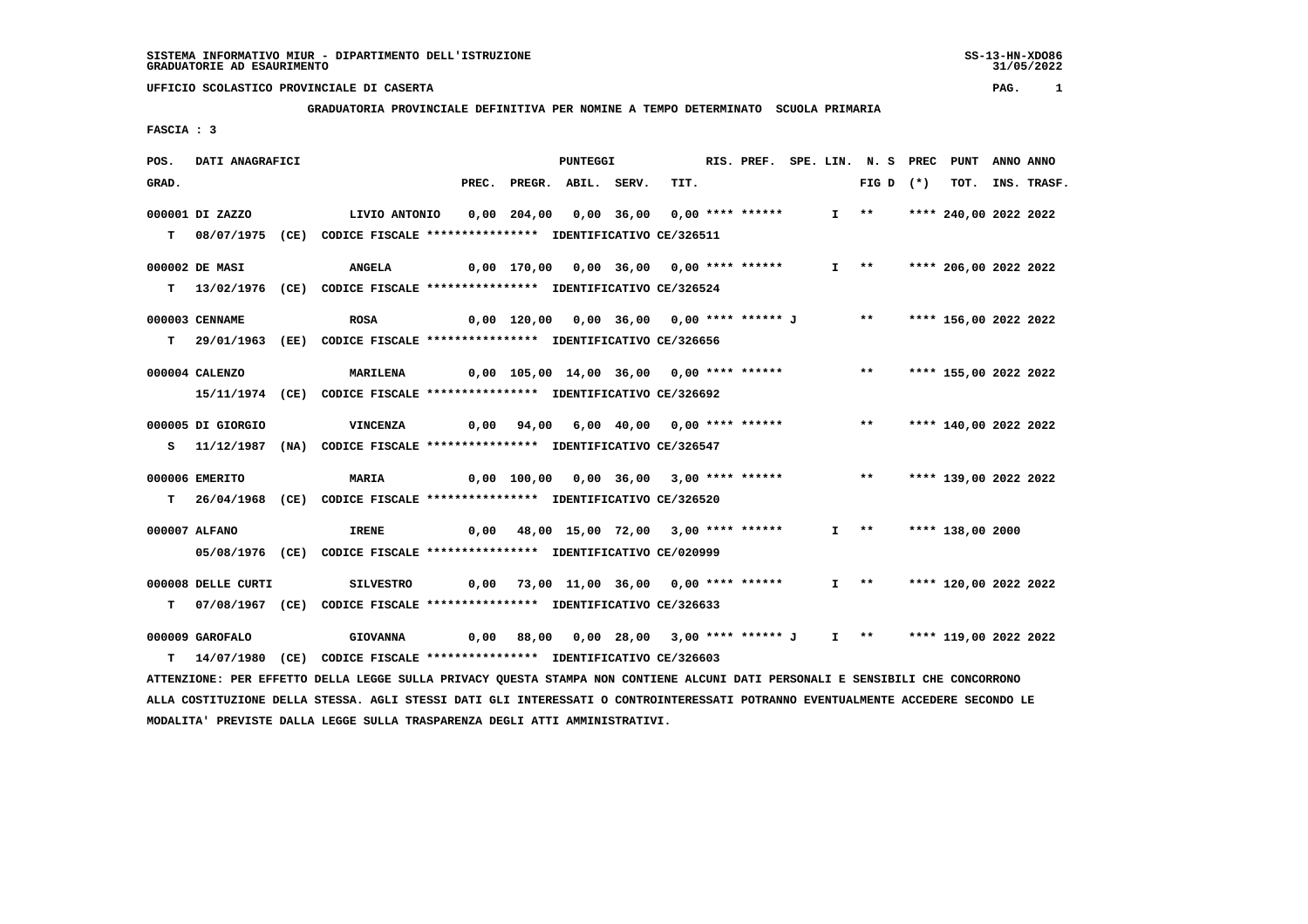**GRADUATORIA PROVINCIALE DEFINITIVA PER NOMINE A TEMPO DETERMINATO SCUOLA PRIMARIA**

 **FASCIA : 3**

| POS.  | DATI ANAGRAFICI  |                                                                                                                               |  | PUNTEGGI                                                                      |      | RIS. PREF. SPE. LIN. N. S PREC PUNT |  |                          |                       | ANNO ANNO        |
|-------|------------------|-------------------------------------------------------------------------------------------------------------------------------|--|-------------------------------------------------------------------------------|------|-------------------------------------|--|--------------------------|-----------------------|------------------|
| GRAD. |                  |                                                                                                                               |  | PREC. PREGR. ABIL. SERV.                                                      | TIT. |                                     |  | FIG D $(*)$              |                       | TOT. INS. TRASF. |
|       | 000010 CERBARANO | MARIA LUISA       0,00   79,00   0,00  38,00   0,00  ****  ******                                                             |  |                                                                               |      |                                     |  | ** **** 117,00 2022 2022 |                       |                  |
|       |                  |                                                                                                                               |  |                                                                               |      |                                     |  |                          |                       |                  |
|       |                  | T 20/08/1977 (CE) CODICE FISCALE **************** IDENTIFICATIVO CE/326653                                                    |  |                                                                               |      |                                     |  |                          |                       |                  |
|       | 000011 RAINA     | <b>ROSA</b>                                                                                                                   |  | 0,00 77,00 0,00 36,00 3,00 **** ****** J        **      **** 116,00 2022 2022 |      |                                     |  |                          |                       |                  |
|       |                  | T 27/07/1980 (CE) CODICE FISCALE *************** IDENTIFICATIVO CE/326614                                                     |  |                                                                               |      |                                     |  |                          |                       |                  |
|       |                  |                                                                                                                               |  |                                                                               |      |                                     |  |                          |                       |                  |
|       | 000012 CARCAISO  | <b>NATALINA</b>                                                                                                               |  | 0,00 77,00 0,00 36,00 0,00 **** ****** J ** **** 113,00 2022 2022             |      |                                     |  |                          |                       |                  |
|       |                  | 29/03/1981 (CE) CODICE FISCALE *************** IDENTIFICATIVO CE/326663                                                       |  |                                                                               |      |                                     |  |                          |                       |                  |
|       | 000013 LAMBERTI  | MADDALENA                                                                                                                     |  | 0,00 64,00 13,00 36,00 0,00 **** ******                                       |      |                                     |  | $I \longrightarrow$      | **** 113,00 2022 2022 |                  |
|       |                  | T 15/07/1979 (CE) CODICE FISCALE *************** IDENTIFICATIVO CE/326512                                                     |  |                                                                               |      |                                     |  |                          |                       |                  |
|       |                  |                                                                                                                               |  |                                                                               |      |                                     |  |                          |                       |                  |
|       | 000014 VOTINO    | <b>ANGELA</b>                                                                                                                 |  | 0,00 69,00 6,00 36,00 0,00 **** ****** **** *** **** 111,00 2019 2019         |      |                                     |  |                          |                       |                  |
|       |                  | T 11/09/1974 (BN) CODICE FISCALE *************** IDENTIFICATIVO CE/164706                                                     |  |                                                                               |      |                                     |  |                          |                       |                  |
|       | 000015 BAVOSA    |                                                                                                                               |  |                                                                               |      |                                     |  |                          | **** 110,00 2005 2005 |                  |
|       |                  | <b>MARGHERITA</b>                                                                                                             |  | 0,00 51,00 14,00 36,00 9,00 **** ******           **                          |      |                                     |  |                          |                       |                  |
|       |                  | 17/10/1974 (CE) CODICE FISCALE *************** IDENTIFICATIVO CE/053396                                                       |  |                                                                               |      |                                     |  |                          |                       |                  |
|       | 000016 CUCCARI   | <b>ELVIRA</b>                                                                                                                 |  | 0,00 55,00 12,00 36,00 6,00 **** ****** *** *** **** 109,00 2014              |      |                                     |  |                          |                       |                  |
|       |                  | T 26/09/1973 (CE) CODICE FISCALE *************** IDENTIFICATIVO CE/154637                                                     |  |                                                                               |      |                                     |  |                          |                       |                  |
|       |                  |                                                                                                                               |  |                                                                               |      |                                     |  |                          |                       |                  |
|       | 000017 PESCE     | IDA                                                                                                                           |  | 0,00 54,00 16,00 36,00 3,00 **** ****** J I ** **** 109,00 2019 2019          |      |                                     |  |                          |                       |                  |
|       |                  | 27/06/1978 (CE) CODICE FISCALE *************** IDENTIFICATIVO CE/164974                                                       |  |                                                                               |      |                                     |  |                          |                       |                  |
|       | 000018 PARENTE   | <b>FILOMENA</b>                                                                                                               |  | 0,00 56,00 15,00 36,00 0,00 **** ******   F  **   **** 107,00 2022 2022       |      |                                     |  |                          |                       |                  |
|       |                  | 20/07/1970 (CE) CODICE FISCALE *************** IDENTIFICATIVO CE/326626                                                       |  |                                                                               |      |                                     |  |                          |                       |                  |
|       |                  | ATTENZIONE: PER EFFETTO DELLA LEGGE SULLA PRIVACY QUESTA STAMPA NON CONTIENE ALCUNI DATI PERSONALI E SENSIBILI CHE CONCORRONO |  |                                                                               |      |                                     |  |                          |                       |                  |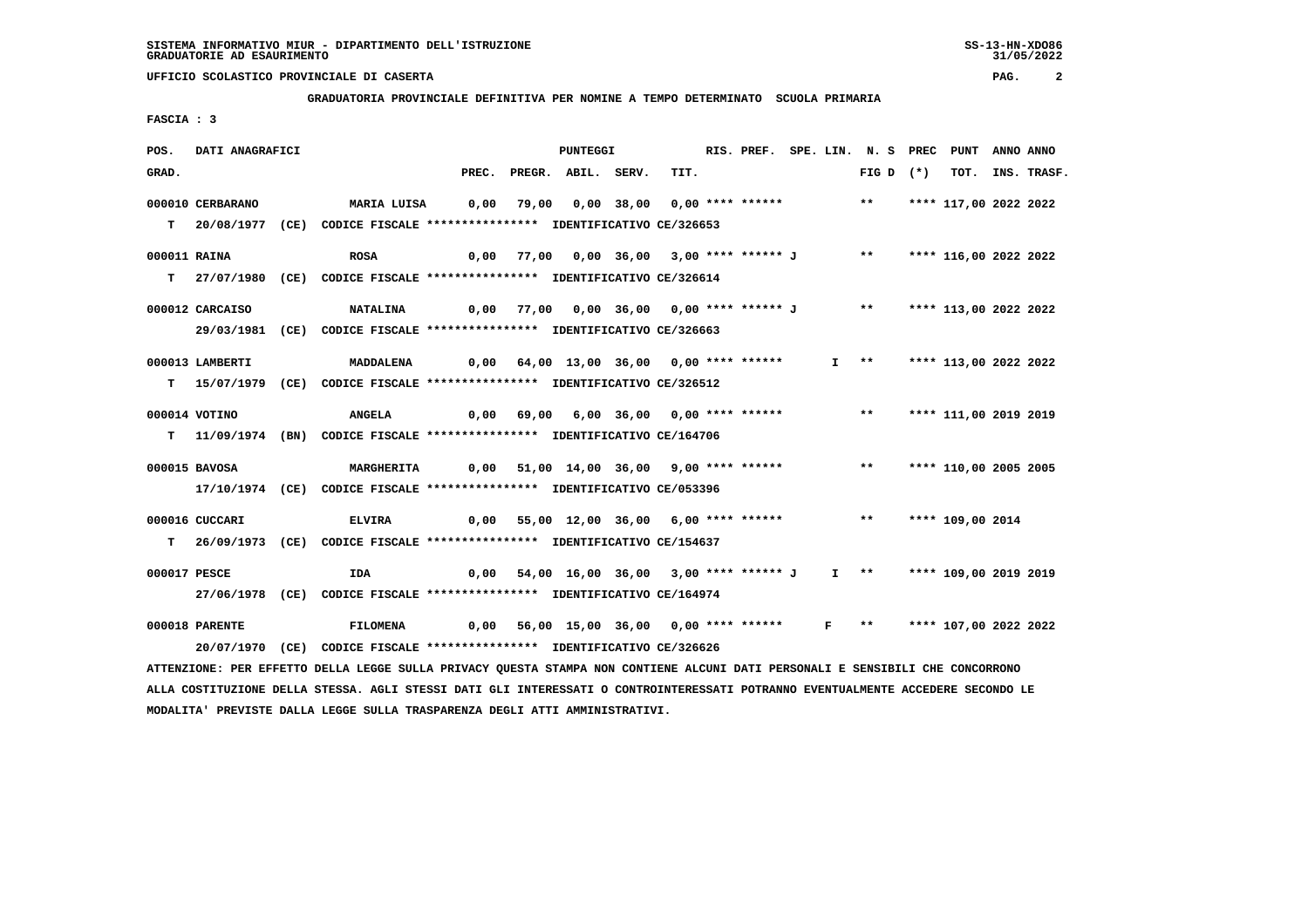**GRADUATORIA PROVINCIALE DEFINITIVA PER NOMINE A TEMPO DETERMINATO SCUOLA PRIMARIA**

 **FASCIA : 3**

| POS.  | DATI ANAGRAFICI    |                                                                                                                                 |       | PUNTEGGI                                                             |      | RIS. PREF. SPE. LIN. N. S PREC PUNT ANNO ANNO |  |                     |             |                       |                  |
|-------|--------------------|---------------------------------------------------------------------------------------------------------------------------------|-------|----------------------------------------------------------------------|------|-----------------------------------------------|--|---------------------|-------------|-----------------------|------------------|
| GRAD. |                    |                                                                                                                                 | PREC. | PREGR. ABIL. SERV.                                                   | TIT. |                                               |  |                     | $FIG D (*)$ |                       | TOT. INS. TRASF. |
|       | 000019 TERRIBILE   | MARIAADDOLORA                                                                                                                   | 0,00  | 54,00 11,00 36,00 4,00 **** ****** *** *** **** 105,00 2014          |      |                                               |  |                     |             |                       |                  |
|       |                    | 30/10/1981 (CE) CODICE FISCALE *************** IDENTIFICATIVO CE/164235                                                         |       |                                                                      |      |                                               |  |                     |             |                       |                  |
|       |                    |                                                                                                                                 |       |                                                                      |      |                                               |  |                     |             |                       |                  |
|       | 000020 SCHIAVONE   | <b>GIOVANNA</b>                                                                                                                 |       | 0,00 48,00 18,00 36,00 3,00 **** ****** J ** **** 105,00 2022 2022   |      |                                               |  |                     |             |                       |                  |
|       |                    | 25/06/1983 (NA) CODICE FISCALE *************** IDENTIFICATIVO CE/326579                                                         |       |                                                                      |      |                                               |  |                     |             |                       |                  |
|       |                    |                                                                                                                                 |       |                                                                      |      |                                               |  |                     |             |                       |                  |
|       | 000021 SANTORO     | CAROLINA                                                                                                                        |       | 0,00 52,00 16,00 36,00 0,00 **** ****** J F ** **** 104,00 2002 2015 |      |                                               |  |                     |             |                       |                  |
|       |                    | 21/07/1974 (CE) CODICE FISCALE *************** IDENTIFICATIVO CE/154054                                                         |       |                                                                      |      |                                               |  |                     |             |                       |                  |
|       | 000022 DI RONZA    |                                                                                                                                 |       | 50,00 15,00 36,00 3,00 **** ****** J I **     **** 104,00 2014       |      |                                               |  |                     |             |                       |                  |
|       |                    | <b>GINA</b>                                                                                                                     | 0,00  |                                                                      |      |                                               |  |                     |             |                       |                  |
|       |                    | 22/04/1977 (CE) CODICE FISCALE *************** IDENTIFICATIVO CE/045894                                                         |       |                                                                      |      |                                               |  |                     |             |                       |                  |
|       | 000023 CORONELLA   | ANGELAROSA                                                                                                                      |       | 0,00 65,00 0,00 36,00 3,00 **** ****** J ** **** 104,00 2022 2022    |      |                                               |  |                     |             |                       |                  |
|       |                    | T 02/07/1968 (CE) CODICE FISCALE *************** IDENTIFICATIVO CE/326602                                                       |       |                                                                      |      |                                               |  |                     |             |                       |                  |
|       |                    |                                                                                                                                 |       |                                                                      |      |                                               |  |                     |             |                       |                  |
|       | 000024 BENCIVENGA  | <b>PASQUALINA</b>                                                                                                               |       | 0,00 46,00 15,00 36,00 6,00 **** ****** F **                         |      |                                               |  |                     |             | **** 103,00 2007      |                  |
|       |                    | 29/03/1968 (CE) CODICE FISCALE *************** IDENTIFICATIVO CE/024432                                                         |       |                                                                      |      |                                               |  |                     |             |                       |                  |
|       |                    |                                                                                                                                 |       |                                                                      |      |                                               |  |                     |             |                       |                  |
|       | 000025 DI GIROLAMO | <b>ANNA</b>                                                                                                                     | 0,00  | 54,00 12,00 36,00 0,00 **** ******                                   |      |                                               |  | $I \longrightarrow$ |             | **** 102,00 2019 2019 |                  |
|       |                    | T 03/08/1979 (NA) CODICE FISCALE *************** IDENTIFICATIVO CE/164882                                                       |       |                                                                      |      |                                               |  |                     |             |                       |                  |
|       | 000026 DIPALMA     | <b>CONCETTA</b>                                                                                                                 |       | 0,00 40,00 14,00 48,00 0,00 **** ****** J 1 ** **** 102,00 2022 2022 |      |                                               |  |                     |             |                       |                  |
|       |                    |                                                                                                                                 |       |                                                                      |      |                                               |  |                     |             |                       |                  |
|       |                    | T  10/12/1976 (CE) CODICE FISCALE **************** IDENTIFICATIVO CE/326569                                                     |       |                                                                      |      |                                               |  |                     |             |                       |                  |
|       | 000027 PIZZORUSSO  | ANNA                                                                                                                            | 0,00  | 50,00 15,00 36,00 0,00 **** ****** K I ** **** 101,00 2002           |      |                                               |  |                     |             |                       |                  |
|       |                    | 27/02/1961 (CE) CODICE FISCALE *************** IDENTIFICATIVO CE/046614                                                         |       |                                                                      |      |                                               |  |                     |             |                       |                  |
|       |                    | ATTENZIONE: PER EFFETTO DELLA LEGGE SULLA PRIVACY QUESTA STAMPA NON CONTIENE ALCUNI DATI PERSONALI E SENSIBILI CHE CONCORRONO   |       |                                                                      |      |                                               |  |                     |             |                       |                  |
|       |                    | ALLA COSTITUZIONE DELLA STESSA. AGLI STESSI DATI GLI INTERESSATI O CONTROINTERESSATI POTRANNO EVENTUALMENTE ACCEDERE SECONDO LE |       |                                                                      |      |                                               |  |                     |             |                       |                  |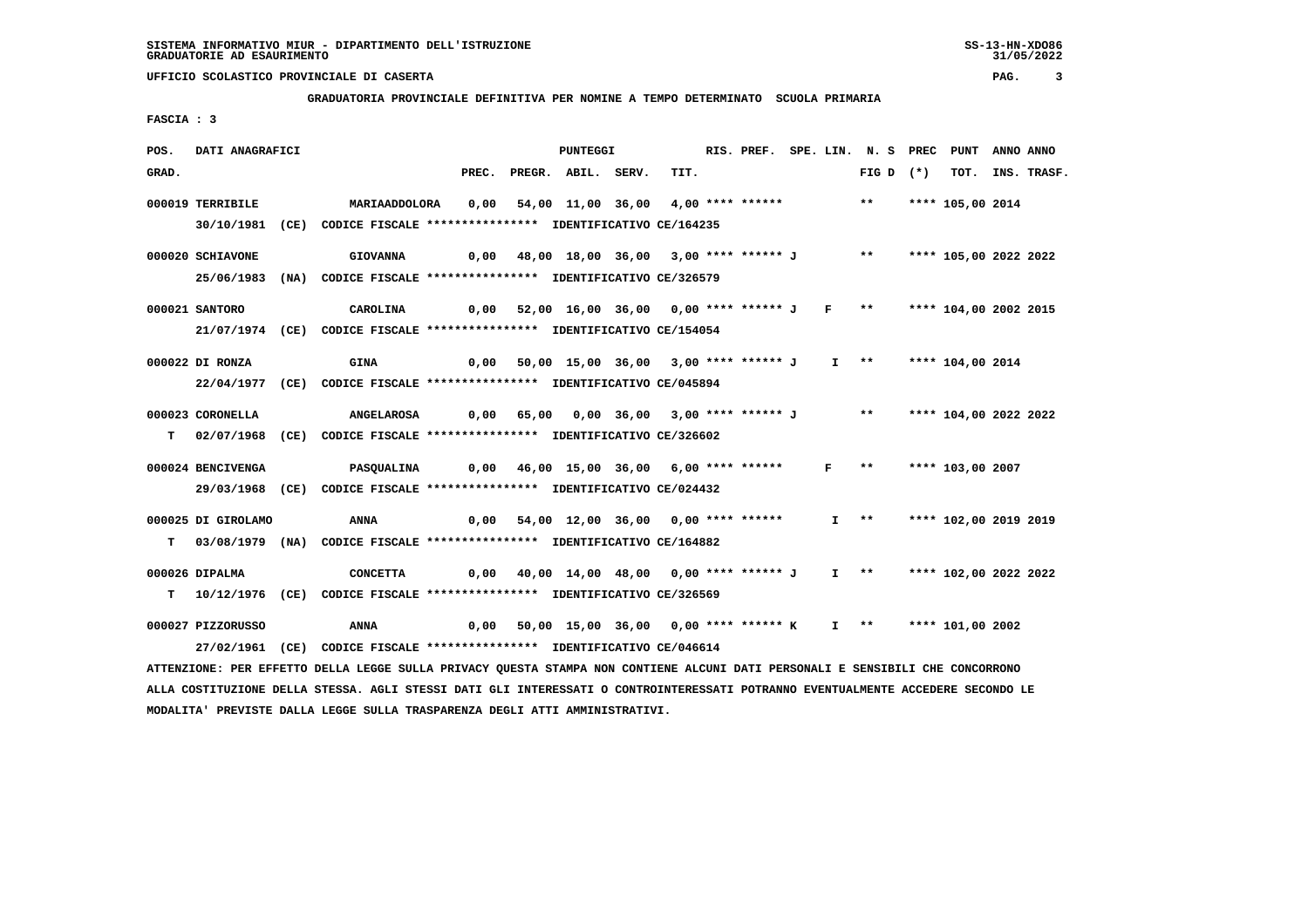**GRADUATORIA PROVINCIALE DEFINITIVA PER NOMINE A TEMPO DETERMINATO SCUOLA PRIMARIA**

 **FASCIA : 3**

| POS.  | DATI ANAGRAFICI     |      |                                                                                                                               |       | PUNTEGGI                                                          |      |  |  | RIS. PREF. SPE. LIN. N. S PREC PUNT |                      | ANNO ANNO |                  |
|-------|---------------------|------|-------------------------------------------------------------------------------------------------------------------------------|-------|-------------------------------------------------------------------|------|--|--|-------------------------------------|----------------------|-----------|------------------|
| GRAD. |                     |      |                                                                                                                               | PREC. | PREGR. ABIL. SERV.                                                | TIT. |  |  | FIG D $(*)$                         |                      |           | TOT. INS. TRASF. |
|       | 000028 DI BENEDETTO |      | <b>ASSUNTA</b>                                                                                                                | 0,00  | 48,00 16,00 36,00 0,00 **** ******                                |      |  |  | $***$                               | **** 100,00 2000     |           |                  |
|       |                     |      |                                                                                                                               |       |                                                                   |      |  |  |                                     |                      |           |                  |
|       |                     |      | 19/11/1963 (CE) CODICE FISCALE *************** IDENTIFICATIVO CE/020608                                                       |       |                                                                   |      |  |  |                                     |                      |           |                  |
|       | 000029 DI BENEDETTO |      | <b>FRANCESCA</b>                                                                                                              | 0,00  | 49,00 15,00 36,00 0,00 **** ******                                |      |  |  | $I \longrightarrow$                 | **** 100,00 2002     |           |                  |
|       |                     |      | 01/09/1965 (CE) CODICE FISCALE *************** IDENTIFICATIVO CE/045108                                                       |       |                                                                   |      |  |  |                                     |                      |           |                  |
|       | 000030 DIGUIDA      |      | <b>MARIA</b>                                                                                                                  | 0,00  |                                                                   |      |  |  |                                     |                      |           |                  |
|       |                     |      | T 24/05/1973 (CE) CODICE FISCALE *************** IDENTIFICATIVO CE/326537                                                     |       |                                                                   |      |  |  |                                     |                      |           |                  |
|       |                     |      |                                                                                                                               |       |                                                                   |      |  |  |                                     |                      |           |                  |
|       | 000031 DI LILLO     |      | <b>CARMEN</b>                                                                                                                 |       | 0,00 56,00 0,00 44,00 0,00 **** ****** J ** **** 100,00 2022 2022 |      |  |  |                                     |                      |           |                  |
|       |                     |      | T 08/08/1980 (CE) CODICE FISCALE *************** IDENTIFICATIVO CE/326666                                                     |       |                                                                   |      |  |  |                                     |                      |           |                  |
|       |                     |      |                                                                                                                               |       |                                                                   |      |  |  |                                     |                      |           |                  |
|       | 000032 CUMMUNALE    |      | <b>LOREDANA</b>                                                                                                               | 0,00  | 0,00 15,00 84,00 0,00 **** ******                                 |      |  |  | $***$                               | **** 99,00 2022      |           |                  |
|       |                     |      | 21/02/1968 (NA) CODICE FISCALE *************** IDENTIFICATIVO CE/023680                                                       |       |                                                                   |      |  |  |                                     |                      |           |                  |
|       | 000033 CARDONE      |      | <b>DELIA</b>                                                                                                                  |       | 0,00 62,00 0,00 36,00 0,00 **** ******                            |      |  |  | $I \rightarrow \star$               | **** 98,00 2014      |           |                  |
|       |                     |      | T 20/04/1974 (CE) CODICE FISCALE *************** IDENTIFICATIVO CE/153863                                                     |       |                                                                   |      |  |  |                                     |                      |           |                  |
|       |                     |      |                                                                                                                               |       |                                                                   |      |  |  |                                     |                      |           |                  |
|       | 000034 VELASQUEZ    |      | SOLEDAD MARIA                                                                                                                 | 0,00  | 44,00 15,00 36,00 3,00 **** ******                                |      |  |  | $\star \star$                       | **** 98,00 2022 2022 |           |                  |
|       |                     |      | T 22/05/1959 (EE) CODICE FISCALE *************** IDENTIFICATIVO CE/326531                                                     |       |                                                                   |      |  |  |                                     |                      |           |                  |
|       | 000035 BOLOGNA      |      | ROSA                                                                                                                          |       | $0,00$ 48,00 13,00 36,00 0,00 **** ******                         |      |  |  | $***$                               | **** 97,00 2019 2019 |           |                  |
|       |                     |      | T 30/01/1969 (CE) CODICE FISCALE **************** IDENTIFICATIVO CE/164943                                                    |       |                                                                   |      |  |  |                                     |                      |           |                  |
|       |                     |      |                                                                                                                               |       |                                                                   |      |  |  |                                     |                      |           |                  |
|       | 000036 SCHIAVONE    |      | <b>ALFONSINA</b>                                                                                                              |       | $0,00$ 39,00 18,00 36,00 3,00 **** ******                         |      |  |  | $***$                               | **** 96,00 2014      |           |                  |
|       | 04/07/1980          | (CE) | CODICE FISCALE **************** IDENTIFICATIVO CE/046467                                                                      |       |                                                                   |      |  |  |                                     |                      |           |                  |
|       |                     |      | ATTENZIONE: PER EFFETTO DELLA LEGGE SULLA PRIVACY QUESTA STAMPA NON CONTIENE ALCUNI DATI PERSONALI E SENSIBILI CHE CONCORRONO |       |                                                                   |      |  |  |                                     |                      |           |                  |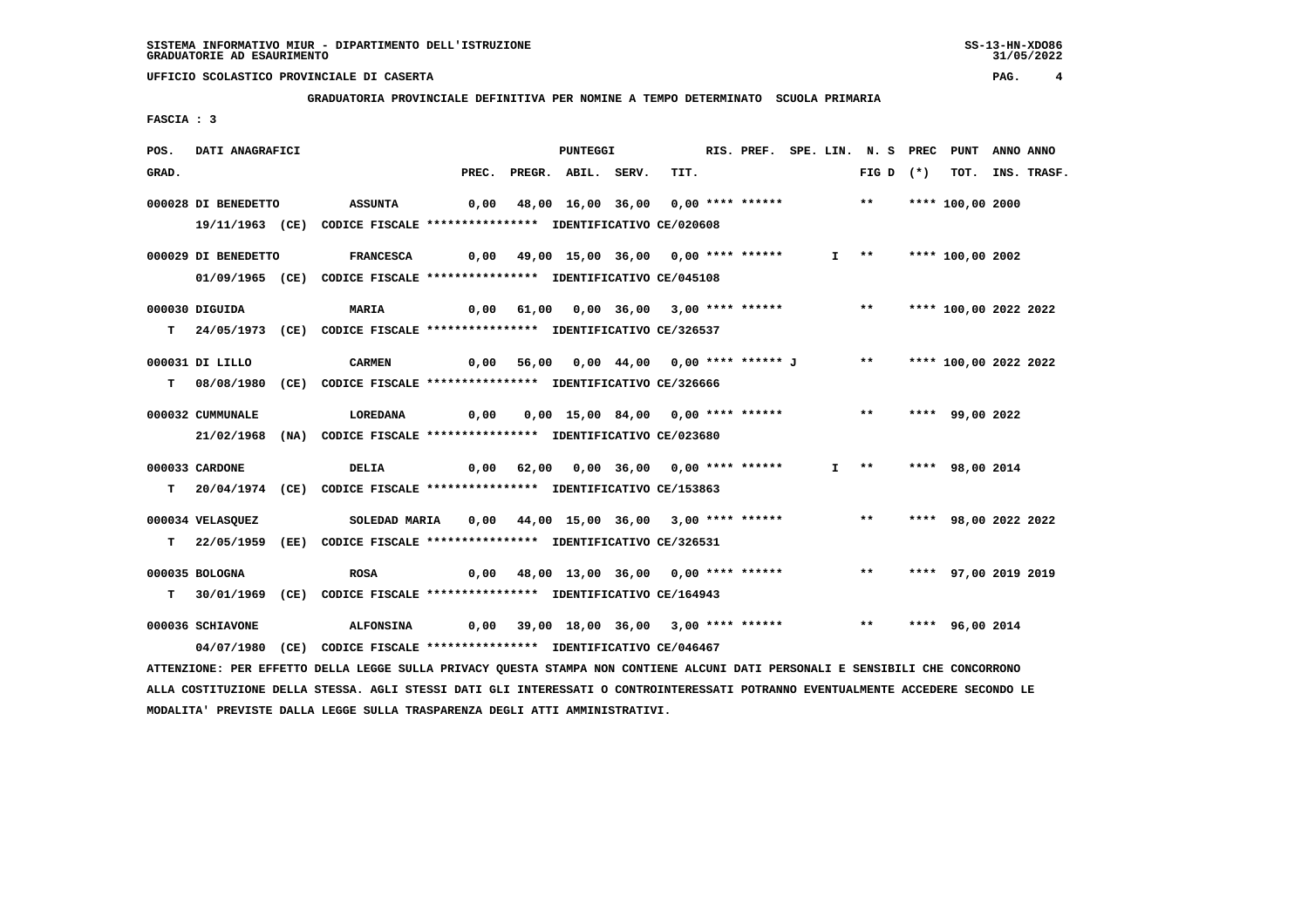#### **GRADUATORIA PROVINCIALE DEFINITIVA PER NOMINE A TEMPO DETERMINATO SCUOLA PRIMARIA**

 **FASCIA : 3**

| POS.  | DATI ANAGRAFICI    |                                                                                                                               |       | PUNTEGGI                                                                  |      | RIS. PREF. SPE. LIN. N. S PREC PUNT ANNO ANNO |  |                      |  |                  |
|-------|--------------------|-------------------------------------------------------------------------------------------------------------------------------|-------|---------------------------------------------------------------------------|------|-----------------------------------------------|--|----------------------|--|------------------|
| GRAD. |                    |                                                                                                                               | PREC. | PREGR. ABIL. SERV.                                                        | TIT. |                                               |  | FIG D $(*)$          |  | TOT. INS. TRASF. |
|       | 000037 GRAVANTE    | CRISTINA                                                                                                                      |       | 0,00 46,00 11,00 38,00 0,00 **** ****** G ** **** 95,00 2014              |      |                                               |  |                      |  |                  |
|       |                    |                                                                                                                               |       |                                                                           |      |                                               |  |                      |  |                  |
|       |                    | T 09/11/1974 (CE) CODICE FISCALE **************** IDENTIFICATIVO CE/154601                                                    |       |                                                                           |      |                                               |  |                      |  |                  |
|       | 000038 DE CARO     | ADELAIDE                                                                                                                      |       | 0,00 47,00 12,00 36,00  0,00 **** ****** J   I  **   **** 95,00 2022 2022 |      |                                               |  |                      |  |                  |
|       |                    | 31/01/1976 (CE) CODICE FISCALE *************** IDENTIFICATIVO CE/326503                                                       |       |                                                                           |      |                                               |  |                      |  |                  |
|       |                    |                                                                                                                               |       |                                                                           |      |                                               |  |                      |  |                  |
|       | 000039 RUSCETTI    | CRISTINA                                                                                                                      |       | 0,00 43,00 15,00 36,00 0,00 **** ****** *** *** **** 94,00 2019 2019      |      |                                               |  |                      |  |                  |
|       |                    | 21/04/1972 (CE) CODICE FISCALE *************** IDENTIFICATIVO CE/164806                                                       |       |                                                                           |      |                                               |  |                      |  |                  |
|       | 000040 MARTINO     | <b>MARIA</b>                                                                                                                  |       | 0,00 41,00 15,00 38,00 0,00 **** ******                                   |      |                                               |  | I ** **** 94,00 2019 |  |                  |
|       |                    | 27/12/1971 (CE) CODICE FISCALE *************** IDENTIFICATIVO CE/023422                                                       |       |                                                                           |      |                                               |  |                      |  |                  |
|       |                    |                                                                                                                               |       |                                                                           |      |                                               |  |                      |  |                  |
|       | 000041 AVERSANO    | <b>ANTONELLA</b>                                                                                                              |       | 0,00 55,00 0,00 36,00 3,00 **** ****** J ** **** 94,00 2022 2022          |      |                                               |  |                      |  |                  |
|       |                    | T 20/11/1981 (CE) CODICE FISCALE **************** IDENTIFICATIVO CE/326686                                                    |       |                                                                           |      |                                               |  |                      |  |                  |
|       |                    |                                                                                                                               |       |                                                                           |      |                                               |  |                      |  |                  |
|       | 000042 TARTAGLIONE | <b>GIUSEPPA</b>                                                                                                               |       | 0,00  44,00 11,00 36,00  3,00 **** ******     **   **** 94,00 2022 2022   |      |                                               |  |                      |  |                  |
|       |                    | T 27/02/1978 (CE) CODICE FISCALE *************** IDENTIFICATIVO CE/326597                                                     |       |                                                                           |      |                                               |  |                      |  |                  |
|       | 000043 FEOLA       | <b>FILOMENA</b>                                                                                                               |       | 0,00 40,00 16,00 36,00 1,00 **** ****** J F ** **** 93,00 2007            |      |                                               |  |                      |  |                  |
|       |                    | 25/03/1965 (CE) CODICE FISCALE *************** IDENTIFICATIVO CE/044426                                                       |       |                                                                           |      |                                               |  |                      |  |                  |
|       |                    |                                                                                                                               |       |                                                                           |      |                                               |  |                      |  |                  |
|       | 000044 DADDIO      | <b>MARIA</b>                                                                                                                  |       | 0,00 40,00 15,00 38,00 0,00 **** ****** *** *** **** 93,00 2007           |      |                                               |  |                      |  |                  |
|       |                    | 15/01/1972 (CE) CODICE FISCALE *************** IDENTIFICATIVO CE/025118                                                       |       |                                                                           |      |                                               |  |                      |  |                  |
|       |                    |                                                                                                                               |       |                                                                           |      |                                               |  |                      |  |                  |
|       | 000045 MOTTOLA     | <b>MARIA FORTUNA</b>                                                                                                          |       | 0,00 46,00 13,00 34,00 0,00 **** ****** *** *** **** 93,00 2007           |      |                                               |  |                      |  |                  |
|       |                    | 14/03/1975 (CE) CODICE FISCALE **************** IDENTIFICATIVO CE/057526                                                      |       |                                                                           |      |                                               |  |                      |  |                  |
|       |                    | ATTENZIONE: PER EFFETTO DELLA LEGGE SULLA PRIVACY QUESTA STAMPA NON CONTIENE ALCUNI DATI PERSONALI E SENSIBILI CHE CONCORRONO |       |                                                                           |      |                                               |  |                      |  |                  |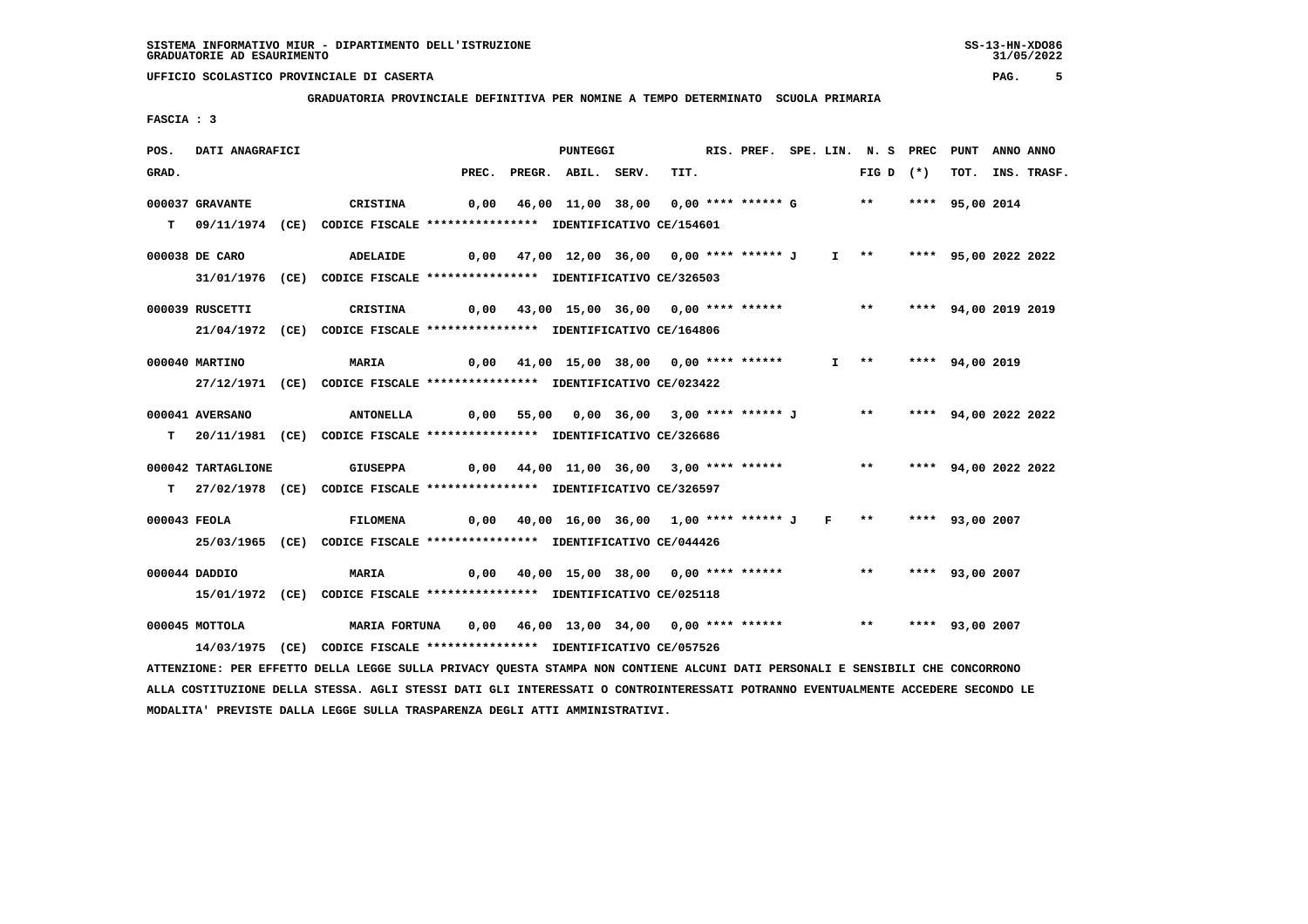**GRADUATORIA PROVINCIALE DEFINITIVA PER NOMINE A TEMPO DETERMINATO SCUOLA PRIMARIA**

 **FASCIA : 3**

| POS.  | DATI ANAGRAFICI    |                                                                            |       | PUNTEGGI                                                            |      | RIS. PREF. SPE. LIN. N. S PREC PUNT |  |  |             |                           | ANNO ANNO |                  |
|-------|--------------------|----------------------------------------------------------------------------|-------|---------------------------------------------------------------------|------|-------------------------------------|--|--|-------------|---------------------------|-----------|------------------|
| GRAD. |                    |                                                                            | PREC. | PREGR. ABIL. SERV.                                                  | TIT. |                                     |  |  | FIG D $(*)$ |                           |           | TOT. INS. TRASF. |
|       | 000046 CECORO      | <b>MARGHERITA</b>                                                          |       | 0,00 45,00 12,00 36,00 0,00 **** ****** K ** **** 93,00 2014 2005   |      |                                     |  |  |             |                           |           |                  |
|       |                    | 01/01/1961 (CE) CODICE FISCALE *************** IDENTIFICATIVO CE/053696    |       |                                                                     |      |                                     |  |  |             |                           |           |                  |
|       |                    |                                                                            |       |                                                                     |      |                                     |  |  |             |                           |           |                  |
|       | 000047 BOTTALICO   | ILARIA                                                                     | 0,00  | 78,00 15,00 0,00 0,00 **** ******                                   |      |                                     |  |  |             | I ** **** 93,00 2022 2007 |           |                  |
|       |                    | 24/12/1979 (NA) CODICE FISCALE *************** IDENTIFICATIVO CE/056082    |       |                                                                     |      |                                     |  |  |             |                           |           |                  |
|       | 000048 GRIECO      | MARIA MADDALE                                                              |       | 0,00 81,00 12,00 0,00 0,00 **** ****** *** *** **** 93,00 2022 2022 |      |                                     |  |  |             |                           |           |                  |
|       |                    | T 12/10/1977 (CE) CODICE FISCALE *************** IDENTIFICATIVO CE/326682  |       |                                                                     |      |                                     |  |  |             |                           |           |                  |
|       |                    |                                                                            |       |                                                                     |      |                                     |  |  |             |                           |           |                  |
|       | 000049 FERRARO     | ANNALISA                                                                   |       | 0,00 71,00 0,00 22,00 0,00 **** ****** J ** X **** 93,00 2022 2022  |      |                                     |  |  |             |                           |           |                  |
|       |                    | T 19/11/1981 (NA) CODICE FISCALE *************** IDENTIFICATIVO CE/326535  |       |                                                                     |      |                                     |  |  |             |                           |           |                  |
|       | 000050 CIRILLO     | <b>PASQUALINA</b>                                                          |       | 0,00 43,00 13,00 36,00 0,00 **** ****** *** **** **** 92,00 2000    |      |                                     |  |  |             |                           |           |                  |
|       |                    | 27/10/1964 (CE) CODICE FISCALE *************** IDENTIFICATIVO CE/024099    |       |                                                                     |      |                                     |  |  |             |                           |           |                  |
|       |                    |                                                                            |       |                                                                     |      |                                     |  |  |             |                           |           |                  |
|       | 000051 AMOROSO     | <b>MADDALENA</b>                                                           |       | 0,00 43,00 15,00 34,00 0,00 **** ******                             |      |                                     |  |  |             | I ** **** 92,00 2002      |           |                  |
|       |                    | 16/07/1967 (CE) CODICE FISCALE *************** IDENTIFICATIVO CE/020448    |       |                                                                     |      |                                     |  |  |             |                           |           |                  |
|       | 000052 CIRILLO     | SONIA                                                                      |       | 0,00 42,00 14,00 36,00 0,00 **** ****** J                           |      |                                     |  |  |             | I ** X **** 92,00 2014    |           |                  |
|       |                    | T 11/08/1982 (NA) CODICE FISCALE **************** IDENTIFICATIVO CE/154137 |       |                                                                     |      |                                     |  |  |             |                           |           |                  |
|       |                    |                                                                            |       |                                                                     |      |                                     |  |  |             |                           |           |                  |
|       | 000053 CIOFFI      | ANNALISA                                                                   |       | 0,00 37,00 15,00 36,00 4,00 **** ****** *** *** **** 92,00 2019     |      |                                     |  |  |             |                           |           |                  |
|       |                    | 08/05/1974 (CE) CODICE FISCALE *************** IDENTIFICATIVO CE/057666    |       |                                                                     |      |                                     |  |  |             |                           |           |                  |
|       | 000054 DEL VECCHIO | TERESA                                                                     |       | 0,00 54,00 0,00 38,00 0,00 **** ****** J ** **** 92,00 2022 2022    |      |                                     |  |  |             |                           |           |                  |
| т     |                    |                                                                            |       |                                                                     |      |                                     |  |  |             |                           |           |                  |
|       |                    | 23/01/1979 (CE) CODICE FISCALE *************** IDENTIFICATIVO CE/326652    |       |                                                                     |      |                                     |  |  |             |                           |           |                  |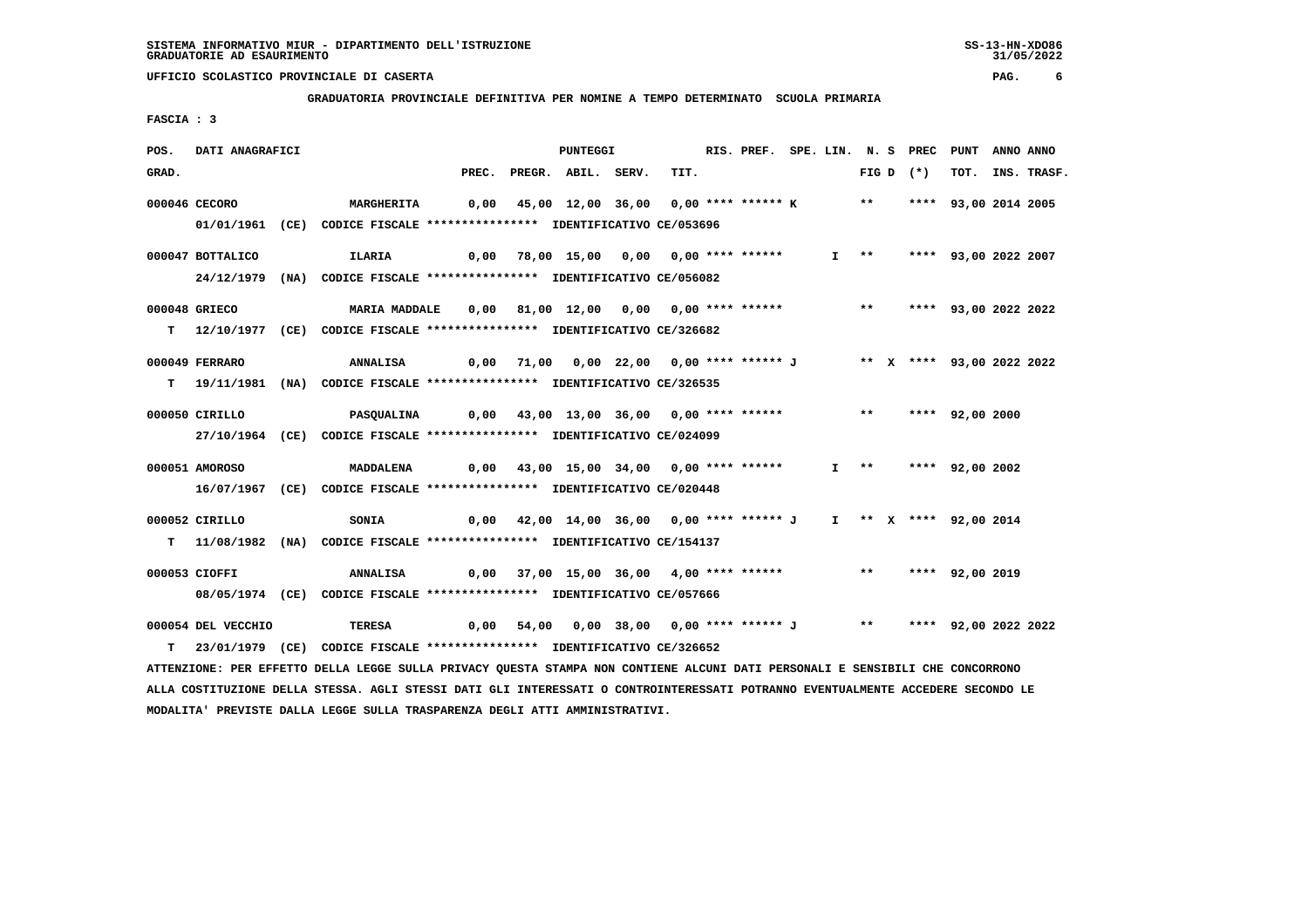**GRADUATORIA PROVINCIALE DEFINITIVA PER NOMINE A TEMPO DETERMINATO SCUOLA PRIMARIA**

 **FASCIA : 3**

| POS.         | DATI ANAGRAFICI   |                                                                                                                                 |       |       | <b>PUNTEGGI</b>                                                      |                                                       | RIS. PREF. SPE. LIN. N. S PREC PUNT |  |                   |             |                      | ANNO ANNO |                  |
|--------------|-------------------|---------------------------------------------------------------------------------------------------------------------------------|-------|-------|----------------------------------------------------------------------|-------------------------------------------------------|-------------------------------------|--|-------------------|-------------|----------------------|-----------|------------------|
| GRAD.        |                   |                                                                                                                                 | PREC. |       | PREGR. ABIL. SERV.                                                   | TIT.                                                  |                                     |  |                   | FIG D $(*)$ |                      |           | TOT. INS. TRASF. |
|              | 000055 ANDREOZZI  | ANNA                                                                                                                            | 0,00  | 56,00 |                                                                      | 0,00 36,00 0,00 **** ****** J ** **** 92,00 2022 2022 |                                     |  |                   |             |                      |           |                  |
|              |                   |                                                                                                                                 |       |       |                                                                      |                                                       |                                     |  |                   |             |                      |           |                  |
|              |                   | T 19/03/1975 (CE) CODICE FISCALE *************** IDENTIFICATIVO CE/326687                                                       |       |       |                                                                      |                                                       |                                     |  |                   |             |                      |           |                  |
|              | 000056 PIAMPIANI  | <b>DORA</b>                                                                                                                     | 0,00  |       | 40,00 15,00 36,00 0,00 **** ******                                   |                                                       |                                     |  | $I \quad * \quad$ |             | **** 91,00 2002      |           |                  |
|              |                   | 05/03/1974 (RM) CODICE FISCALE *************** IDENTIFICATIVO CE/046183                                                         |       |       |                                                                      |                                                       |                                     |  |                   |             |                      |           |                  |
|              |                   |                                                                                                                                 |       |       |                                                                      |                                                       |                                     |  |                   |             |                      |           |                  |
|              | 000057 DE LUCIA   | <b>MARIANGELA</b>                                                                                                               |       |       | $0,00$ $42,00$ $13,00$ $36,00$ $0,00$ **** ******                    |                                                       |                                     |  |                   |             | I ** **** 91,00 2007 |           |                  |
|              |                   | 01/04/1969 (CE) CODICE FISCALE *************** IDENTIFICATIVO CE/056298                                                         |       |       |                                                                      |                                                       |                                     |  |                   |             |                      |           |                  |
|              |                   |                                                                                                                                 |       |       |                                                                      |                                                       |                                     |  |                   |             |                      |           |                  |
|              | 000058 VERRILLO   | <b>FILOMENA</b>                                                                                                                 | 0,00  |       | 56,00 11,00 24,00 0,00 **** ****** J ** **                           |                                                       |                                     |  |                   |             | **** 91,00 2019 2019 |           |                  |
|              |                   | T 07/10/1967 (CE) CODICE FISCALE *************** IDENTIFICATIVO CE/164685                                                       |       |       |                                                                      |                                                       |                                     |  |                   |             |                      |           |                  |
|              | 000059 FRETTA     | <b>ANGELA</b>                                                                                                                   |       |       | 0,00 42,00 11,00 38,00 0,00 **** ****** J I ** **** 91,00 2022 2022  |                                                       |                                     |  |                   |             |                      |           |                  |
|              |                   | T 06/07/1979 (CE) CODICE FISCALE *************** IDENTIFICATIVO CE/326559                                                       |       |       |                                                                      |                                                       |                                     |  |                   |             |                      |           |                  |
|              |                   |                                                                                                                                 |       |       |                                                                      |                                                       |                                     |  |                   |             |                      |           |                  |
| 000060 ROZZI |                   | CATERINA                                                                                                                        |       |       | $0,00$ 43,00 15,00 32,00 0,00 **** ****** *** **                     |                                                       |                                     |  |                   |             | **** 90,00 2007 2007 |           |                  |
|              |                   | 21/11/1964 (CE) CODICE FISCALE *************** IDENTIFICATIVO CE/056581                                                         |       |       |                                                                      |                                                       |                                     |  |                   |             |                      |           |                  |
|              |                   |                                                                                                                                 |       |       |                                                                      |                                                       |                                     |  |                   |             |                      |           |                  |
|              | 000061 MITRANO    | <b>ROSA</b>                                                                                                                     | 0,00  |       | 38,00 16,00 36,00 0,00 **** ******                                   |                                                       |                                     |  | $I \quad * \quad$ |             | **** 90,00 2019 2019 |           |                  |
|              |                   | 19/08/1970 (CE) CODICE FISCALE *************** IDENTIFICATIVO CE/164804                                                         |       |       |                                                                      |                                                       |                                     |  |                   |             |                      |           |                  |
|              | 000062 CESARANO   | <b>ROSARIA</b>                                                                                                                  |       |       | $0,00$ $34,00$ $15,00$ $36,00$ $4,00$ $***$ **** ******              |                                                       |                                     |  |                   |             | I ** **** 89,00 2000 |           |                  |
|              |                   |                                                                                                                                 |       |       |                                                                      |                                                       |                                     |  |                   |             |                      |           |                  |
|              |                   | 25/09/1967 (CE) CODICE FISCALE *************** IDENTIFICATIVO CE/025541                                                         |       |       |                                                                      |                                                       |                                     |  |                   |             |                      |           |                  |
|              | 000063 COMPAGNONE | <b>MARILENA</b>                                                                                                                 |       |       | 0,00 38,00 15,00 36,00 0,00 **** ****** *** *** **** 89,00 2011 2011 |                                                       |                                     |  |                   |             |                      |           |                  |
|              |                   | 28/12/1968 (CE) CODICE FISCALE *************** IDENTIFICATIVO CE/140050                                                         |       |       |                                                                      |                                                       |                                     |  |                   |             |                      |           |                  |
|              |                   | ATTENZIONE: PER EFFETTO DELLA LEGGE SULLA PRIVACY QUESTA STAMPA NON CONTIENE ALCUNI DATI PERSONALI E SENSIBILI CHE CONCORRONO   |       |       |                                                                      |                                                       |                                     |  |                   |             |                      |           |                  |
|              |                   | ALLA COSTITUZIONE DELLA STESSA. AGLI STESSI DATI GLI INTERESSATI O CONTROINTERESSATI POTRANNO EVENTUALMENTE ACCEDERE SECONDO LE |       |       |                                                                      |                                                       |                                     |  |                   |             |                      |           |                  |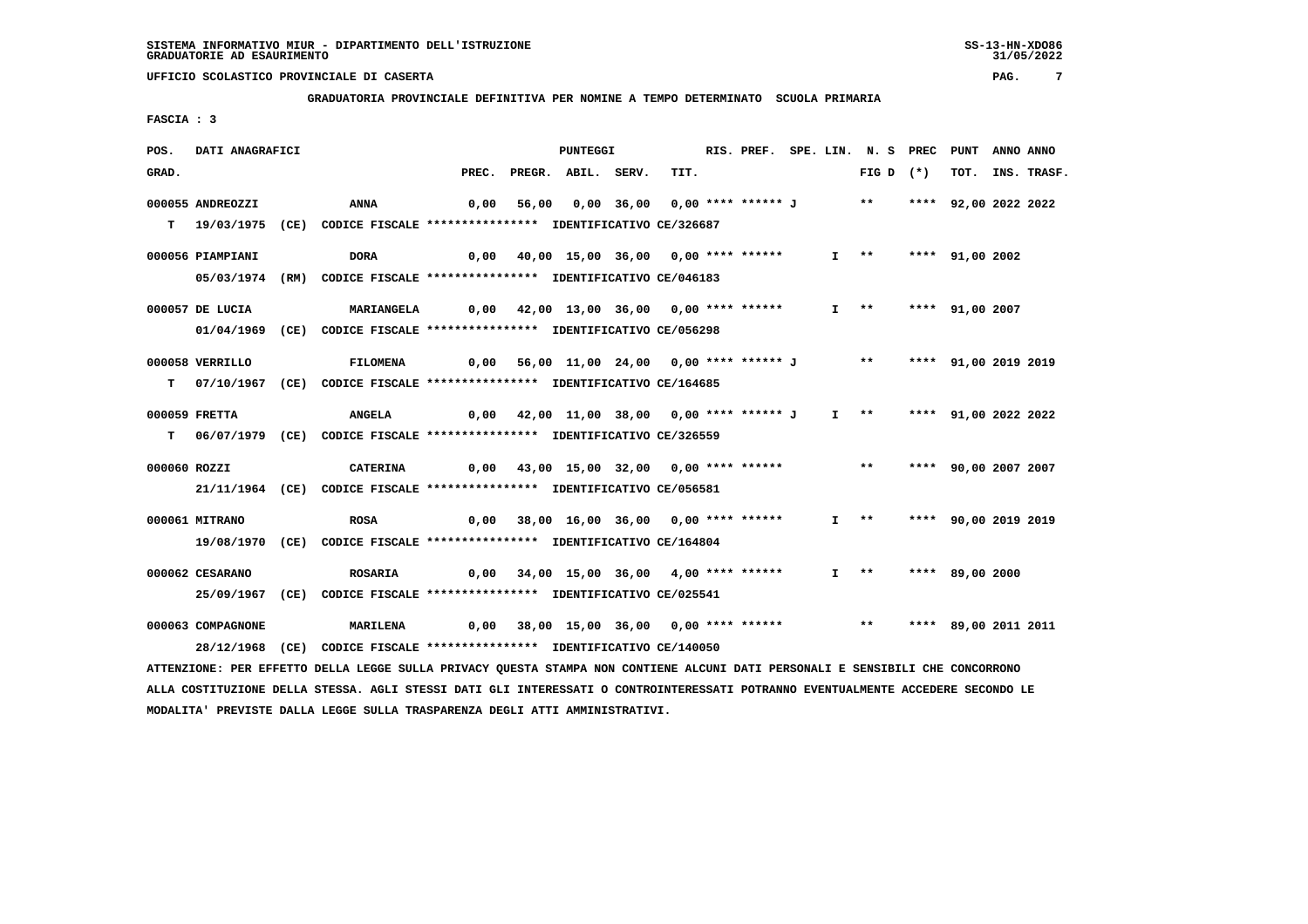**GRADUATORIA PROVINCIALE DEFINITIVA PER NOMINE A TEMPO DETERMINATO SCUOLA PRIMARIA**

 **FASCIA : 3**

| POS.  | DATI ANAGRAFICI |                                                                                                                                 |       | <b>PUNTEGGI</b>                                                       |      | RIS. PREF. SPE. LIN. N. S PREC PUNT |  |  |             |                      | ANNO ANNO |                  |
|-------|-----------------|---------------------------------------------------------------------------------------------------------------------------------|-------|-----------------------------------------------------------------------|------|-------------------------------------|--|--|-------------|----------------------|-----------|------------------|
| GRAD. |                 |                                                                                                                                 | PREC. | PREGR. ABIL. SERV.                                                    | TIT. |                                     |  |  | FIG D $(*)$ |                      |           | TOT. INS. TRASF. |
|       | 000064 CAPORASO | <b>GIUSEPPINA</b>                                                                                                               |       | 0,00 32,00 15,00 36,00 6,00 **** ****** *** **                        |      |                                     |  |  |             | **** 89,00 2014      |           |                  |
|       |                 | 20/03/1982 (CE) CODICE FISCALE *************** IDENTIFICATIVO CE/148899                                                         |       |                                                                       |      |                                     |  |  |             |                      |           |                  |
|       |                 |                                                                                                                                 |       |                                                                       |      |                                     |  |  |             |                      |           |                  |
|       | 000065 SALZILLO | <b>MARIACARMELA</b>                                                                                                             |       | 0,00 50,00 0,00 36,00 3,00 **** ****** J ** **** 89,00 2022 2022      |      |                                     |  |  |             |                      |           |                  |
|       |                 | T 21/08/1981 (CE) CODICE FISCALE **************** IDENTIFICATIVO CE/326570                                                      |       |                                                                       |      |                                     |  |  |             |                      |           |                  |
|       |                 |                                                                                                                                 |       |                                                                       |      |                                     |  |  |             |                      |           |                  |
|       | 000066 BOVENZI  | <b>PASQUALINA</b>                                                                                                               |       | 0,00 53,00 0,00 36,00 0,00 **** ****** J    **   **** 89,00 2022 2022 |      |                                     |  |  |             |                      |           |                  |
|       |                 | T 01/10/1976 (CE) CODICE FISCALE **************** IDENTIFICATIVO CE/326507                                                      |       |                                                                       |      |                                     |  |  |             |                      |           |                  |
|       | 000067 SPINOSA  | GIUSEPPINA                                                                                                                      |       | 0,00 51,00 0,00 38,00 0,00 **** ****** J ** **** 89,00 2022 2022      |      |                                     |  |  |             |                      |           |                  |
|       |                 | 20/02/1974 (CE) CODICE FISCALE *************** IDENTIFICATIVO CE/326595                                                         |       |                                                                       |      |                                     |  |  |             |                      |           |                  |
|       |                 |                                                                                                                                 |       |                                                                       |      |                                     |  |  |             |                      |           |                  |
|       | 000068 PIGNATA  | <b>CONCETTA</b>                                                                                                                 |       | 0,00 49,00 15,00 24,00 0,00 **** ******                               |      |                                     |  |  |             | I ** **** 88,00 2002 |           |                  |
|       |                 | 24/08/1967 (CE) CODICE FISCALE *************** IDENTIFICATIVO CE/046601                                                         |       |                                                                       |      |                                     |  |  |             |                      |           |                  |
|       | 000069 MIGLIORE | ORNELLA                                                                                                                         |       | 0,00 37,00 15,00 36,00 0,00 **** ****** L 1 ** X **** 88,00 2019 2019 |      |                                     |  |  |             |                      |           |                  |
|       |                 | 02/07/1967 (CE) CODICE FISCALE *************** IDENTIFICATIVO CE/164798                                                         |       |                                                                       |      |                                     |  |  |             |                      |           |                  |
|       |                 |                                                                                                                                 |       |                                                                       |      |                                     |  |  |             |                      |           |                  |
|       | 000070 PAGLIARO | MARCELLINA                                                                                                                      |       | 0,00 57,00 0,00 30,00 0,00 **** ****** *** *** **** 87,00 2014        |      |                                     |  |  |             |                      |           |                  |
|       |                 | T 25/03/1969 (CE) CODICE FISCALE **************** IDENTIFICATIVO CE/148488                                                      |       |                                                                       |      |                                     |  |  |             |                      |           |                  |
|       |                 |                                                                                                                                 |       |                                                                       |      |                                     |  |  |             |                      |           |                  |
|       | 000071 NACCA    | <b>GIOVANNA</b>                                                                                                                 |       | 0,00 51,00 0,00 36,00 0,00 **** ****** *** ** ** **** 87,00 2019 2019 |      |                                     |  |  |             |                      |           |                  |
|       |                 | T 31/08/1969 (CE) CODICE FISCALE **************** IDENTIFICATIVO CE/164713                                                      |       |                                                                       |      |                                     |  |  |             |                      |           |                  |
|       | 000072 FRASCA   | ASSUNTA                                                                                                                         |       | 0,00 28,00 16,00 36,00 7,00 **** ******                               |      |                                     |  |  |             | I ** **** 87,00 2019 |           |                  |
|       |                 | 21/09/1977 (CE) CODICE FISCALE *************** IDENTIFICATIVO CE/044832                                                         |       |                                                                       |      |                                     |  |  |             |                      |           |                  |
|       |                 | ATTENZIONE: PER EFFETTO DELLA LEGGE SULLA PRIVACY QUESTA STAMPA NON CONTIENE ALCUNI DATI PERSONALI E SENSIBILI CHE CONCORRONO   |       |                                                                       |      |                                     |  |  |             |                      |           |                  |
|       |                 | ALLA COSTITUZIONE DELLA STESSA. AGLI STESSI DATI GLI INTERESSATI O CONTROINTERESSATI POTRANNO EVENTUALMENTE ACCEDERE SECONDO LE |       |                                                                       |      |                                     |  |  |             |                      |           |                  |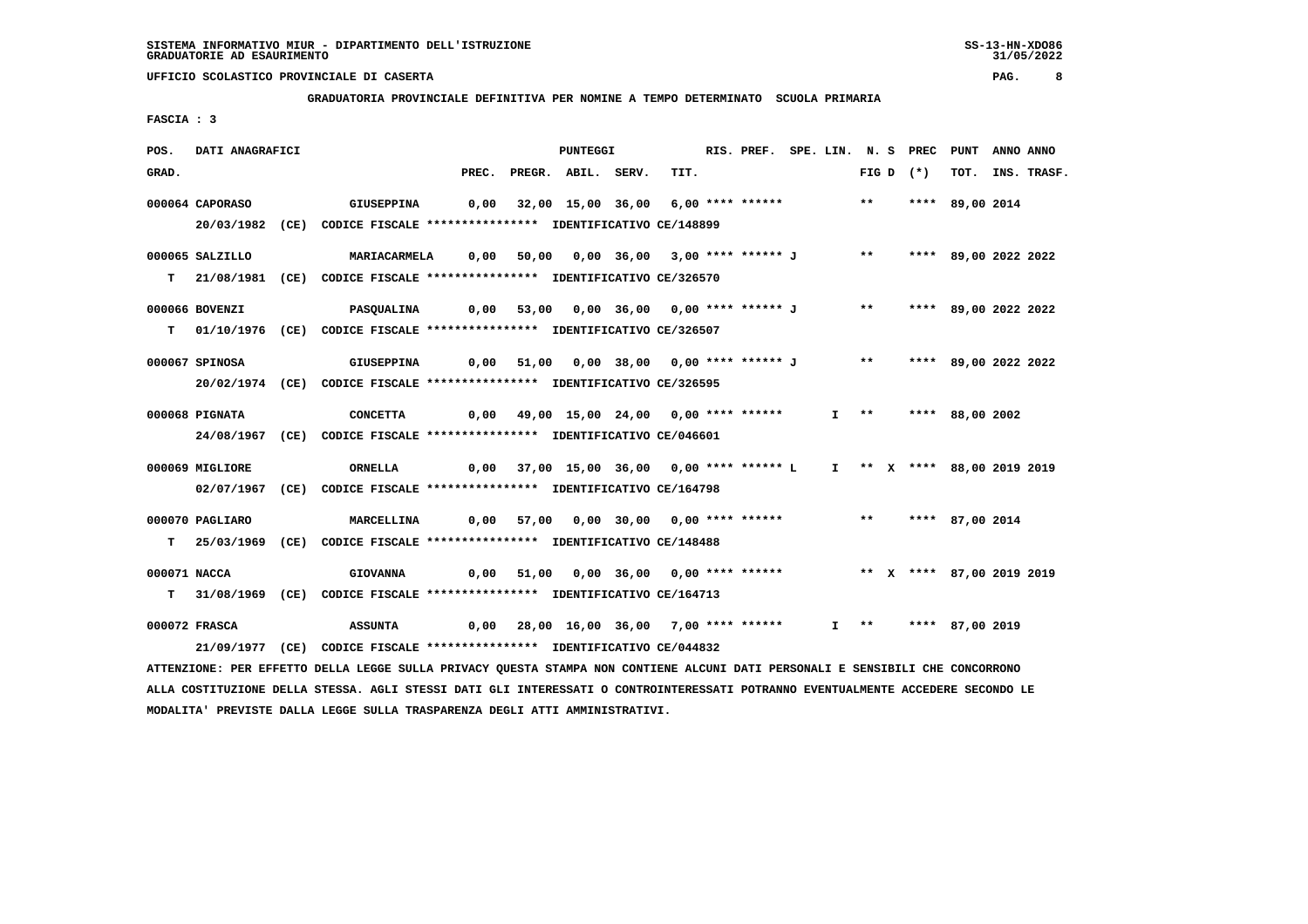**GRADUATORIA PROVINCIALE DEFINITIVA PER NOMINE A TEMPO DETERMINATO SCUOLA PRIMARIA**

 **FASCIA : 3**

| POS.         | DATI ANAGRAFICI    |                                                                                                                                 |      | <b>PUNTEGGI</b>                                                 |      | RIS. PREF. SPE. LIN. N. S PREC PUNT |  |                         |                      | ANNO ANNO |                  |
|--------------|--------------------|---------------------------------------------------------------------------------------------------------------------------------|------|-----------------------------------------------------------------|------|-------------------------------------|--|-------------------------|----------------------|-----------|------------------|
| GRAD.        |                    |                                                                                                                                 |      | PREC. PREGR. ABIL. SERV.                                        | TIT. |                                     |  | FIG D $(*)$             |                      |           | TOT. INS. TRASF. |
|              | 000073 ZAPPULO     | <b>FRANCA</b>                                                                                                                   |      | 0,00 36,00 15,00 36,00 0,00 **** ******                         |      |                                     |  | $I \rightarrow \star$   | **** 87,00 2019      |           |                  |
|              |                    |                                                                                                                                 |      |                                                                 |      |                                     |  |                         |                      |           |                  |
|              |                    | 05/12/1965 (EE) CODICE FISCALE *************** IDENTIFICATIVO CE/024607                                                         |      |                                                                 |      |                                     |  |                         |                      |           |                  |
|              | 000074 FARINA      | <b>GIOVANNA</b>                                                                                                                 |      | $0,00$ 46,00 16,00 24,00 0,00 **** ******                       |      |                                     |  | $I \rightarrow \star$   | **** 86,00 2002      |           |                  |
|              |                    | 17/02/1974 (CE) CODICE FISCALE *************** IDENTIFICATIVO CE/042630                                                         |      |                                                                 |      |                                     |  |                         |                      |           |                  |
|              |                    |                                                                                                                                 |      |                                                                 |      |                                     |  |                         |                      |           |                  |
|              | 000075 DI SANTI    | GIOVANNI                                                                                                                        |      | 0,00 34,00 16,00 36,00 0,00 **** ******                         |      |                                     |  | I ** **** 86,00 2007    |                      |           |                  |
|              |                    | 15/01/1957 (CE) CODICE FISCALE *************** IDENTIFICATIVO CE/023579                                                         |      |                                                                 |      |                                     |  |                         |                      |           |                  |
| 000076 SACCO |                    | CARMELINA                                                                                                                       |      | 0,00 50,00 0,00 36,00 0,00 **** ******                          |      |                                     |  | $***$                   | **** 86,00 2022 2022 |           |                  |
|              |                    | 01/07/1979 (CE) CODICE FISCALE *************** IDENTIFICATIVO CE/326552                                                         |      |                                                                 |      |                                     |  |                         |                      |           |                  |
|              |                    |                                                                                                                                 |      |                                                                 |      |                                     |  |                         |                      |           |                  |
|              | 000077 DELLA VALLE | <b>FERNANDA</b>                                                                                                                 |      | 0,00 26,00 16,00 36,00 7,00 **** ******                         |      |                                     |  | I ** **** 85,00 2019    |                      |           |                  |
|              |                    | 26/03/1967 (CE) CODICE FISCALE *************** IDENTIFICATIVO CE/023385                                                         |      |                                                                 |      |                                     |  |                         |                      |           |                  |
|              |                    |                                                                                                                                 |      |                                                                 |      |                                     |  |                         |                      |           |                  |
|              | 000078 SIMONETTI   | TIZIANA                                                                                                                         |      | $0,00$ $42,00$ $15,00$ $24,00$ $3,00$ **** ******               |      |                                     |  | $I \rightarrow \star$   | **** 84,00 2019 2019 |           |                  |
|              |                    | 13/07/1977 (CT) CODICE FISCALE *************** IDENTIFICATIVO CE/164774                                                         |      |                                                                 |      |                                     |  |                         |                      |           |                  |
|              | 000079 BELLOPEDE   | <b>CONCETTA</b>                                                                                                                 |      | $0,00$ 48,00 0,00 36,00 0,00 **** ******                        |      |                                     |  | ** **** 84,00 2022 2022 |                      |           |                  |
|              |                    | T 06/01/1967 (CE) CODICE FISCALE **************** IDENTIFICATIVO CE/326499                                                      |      |                                                                 |      |                                     |  |                         |                      |           |                  |
|              |                    |                                                                                                                                 |      |                                                                 |      |                                     |  |                         |                      |           |                  |
|              | 000080 DE SANTIS   | <b>ELISABETTA</b>                                                                                                               |      | 0,00 32,00 13,00 38,00 0,00 **** ****** J ** **** 83,00 2000    |      |                                     |  |                         |                      |           |                  |
|              |                    | 16/06/1972 (NA) CODICE FISCALE *************** IDENTIFICATIVO CE/024512                                                         |      |                                                                 |      |                                     |  |                         |                      |           |                  |
|              | 000081 RECCIA      | <b>ROSA</b>                                                                                                                     | 0,00 | 33,00 14,00 36,00 0,00 **** ****** *** *** **** 83,00 2004 2004 |      |                                     |  |                         |                      |           |                  |
|              |                    | 03/11/1974 (NA) CODICE FISCALE *************** IDENTIFICATIVO CE/049855                                                         |      |                                                                 |      |                                     |  |                         |                      |           |                  |
|              |                    |                                                                                                                                 |      |                                                                 |      |                                     |  |                         |                      |           |                  |
|              |                    | ATTENZIONE: PER EFFETTO DELLA LEGGE SULLA PRIVACY QUESTA STAMPA NON CONTIENE ALCUNI DATI PERSONALI E SENSIBILI CHE CONCORRONO   |      |                                                                 |      |                                     |  |                         |                      |           |                  |
|              |                    | ALLA COSTITUZIONE DELLA STESSA. AGLI STESSI DATI GLI INTERESSATI O CONTROINTERESSATI POTRANNO EVENTUALMENTE ACCEDERE SECONDO LE |      |                                                                 |      |                                     |  |                         |                      |           |                  |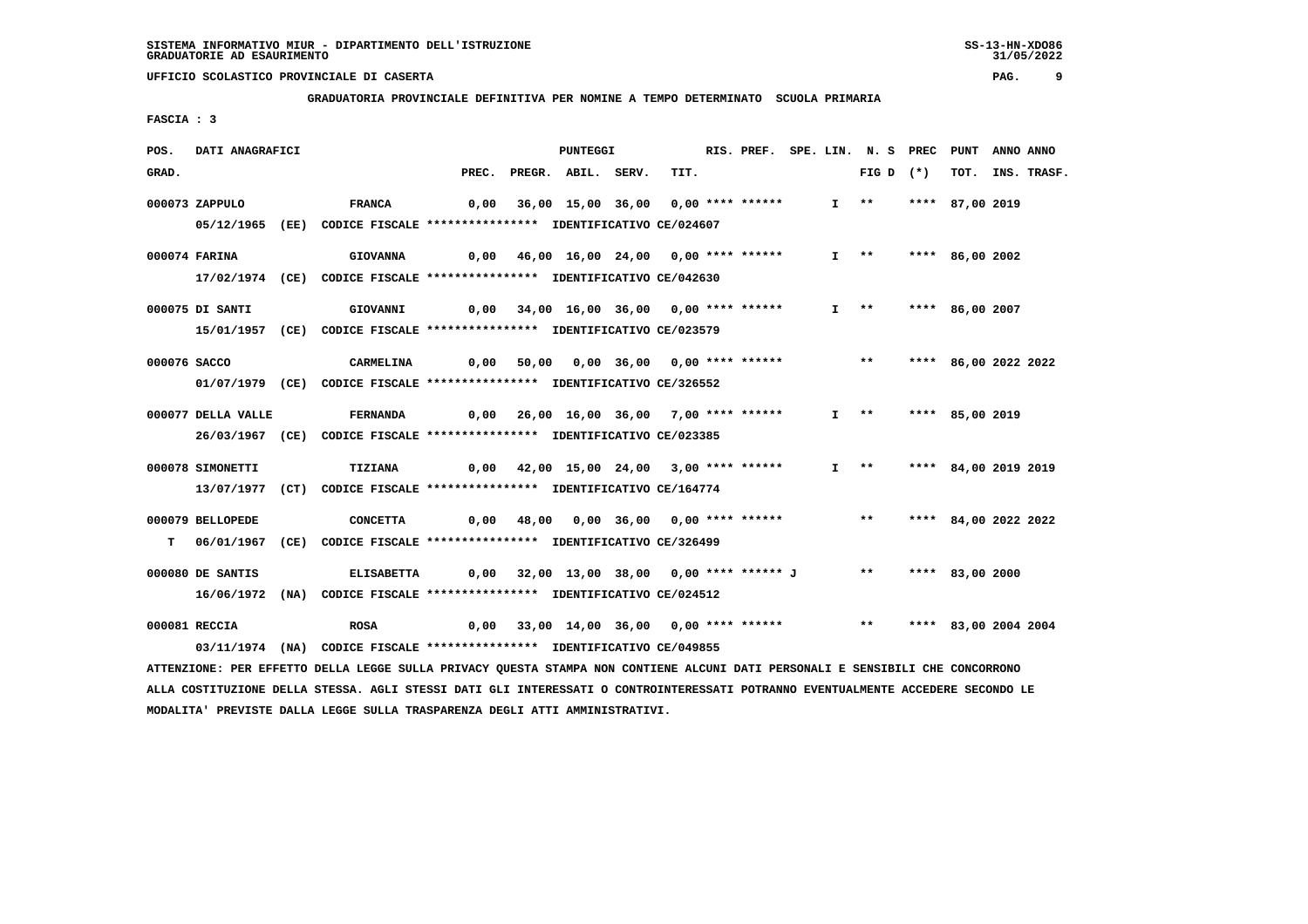**GRADUATORIA PROVINCIALE DEFINITIVA PER NOMINE A TEMPO DETERMINATO SCUOLA PRIMARIA**

 **FASCIA : 3**

| POS.  | DATI ANAGRAFICI     |                                                                                                                                 |  | PUNTEGGI                                                                         |      |  |  | RIS. PREF. SPE. LIN. N. S PREC PUNT ANNO ANNO |                 |                  |
|-------|---------------------|---------------------------------------------------------------------------------------------------------------------------------|--|----------------------------------------------------------------------------------|------|--|--|-----------------------------------------------|-----------------|------------------|
| GRAD. |                     |                                                                                                                                 |  | PREC. PREGR. ABIL. SERV.                                                         | TIT. |  |  | FIG D $(*)$                                   |                 | TOT. INS. TRASF. |
|       | 000082 IENCO        | <b>MARIA</b>                                                                                                                    |  | 0,00 32,00 15,00 36,00 0,00 **** ******                                          |      |  |  | $***$                                         | **** 83,00 2014 |                  |
|       |                     | 04/09/1968 (CE) CODICE FISCALE *************** IDENTIFICATIVO CE/023613                                                         |  |                                                                                  |      |  |  |                                               |                 |                  |
|       | 000083 SPINA        | <b>MARIA ANTONIE</b>                                                                                                            |  | $0,00$ 31,00 16,00 36,00 0,00 **** ******                                        |      |  |  | $***$                                         | **** 83,00 2019 |                  |
|       |                     | 12/06/1962 (FR) CODICE FISCALE *************** IDENTIFICATIVO CE/023879                                                         |  |                                                                                  |      |  |  |                                               |                 |                  |
|       | 000084 SALZANO      | <b>ADELE</b>                                                                                                                    |  | 0,00 26,00 15,00 38,00 3,00 **** ******                                          |      |  |  | F ** **** 82,00 2000                          |                 |                  |
|       |                     | 11/02/1971 (CE) CODICE FISCALE **************** IDENTIFICATIVO CE/026241                                                        |  |                                                                                  |      |  |  |                                               |                 |                  |
|       |                     |                                                                                                                                 |  |                                                                                  |      |  |  |                                               |                 |                  |
|       | 000085 DE FLORIS    | <b>MARIA</b>                                                                                                                    |  | $0,00$ 36,00 16,00 30,00 0,00 **** ******                                        |      |  |  | I ** **** 82,00 2019 2019                     |                 |                  |
|       |                     | 12/05/1978 (CE) CODICE FISCALE *************** IDENTIFICATIVO CE/164737                                                         |  |                                                                                  |      |  |  |                                               |                 |                  |
|       | 000086 PASOUARIELLO | <b>ANTONIETTA</b>                                                                                                               |  | 0,00 30,00 14,00 38,00 0,00 **** ****** F **                                     |      |  |  |                                               | **** 82,00 2019 |                  |
|       |                     | 05/03/1958 (CE) CODICE FISCALE *************** IDENTIFICATIVO CE/045008                                                         |  |                                                                                  |      |  |  |                                               |                 |                  |
|       | 000087 FERRARO      | NICOLETTA 0,00 34,00 15,00 32,00 0,00 **** ****** *** **** 81,00 2002                                                           |  |                                                                                  |      |  |  |                                               |                 |                  |
|       |                     | 20/01/1981 (CE) CODICE FISCALE *************** IDENTIFICATIVO CE/042693                                                         |  |                                                                                  |      |  |  |                                               |                 |                  |
|       |                     |                                                                                                                                 |  |                                                                                  |      |  |  |                                               |                 |                  |
|       | 000088 GIULIANO     | <b>MARIAROSARIA</b>                                                                                                             |  | 0,00  27,00  16,00  38,00  0,00  ****  ****** J  FI  **  ****  81,00  2007  2007 |      |  |  |                                               |                 |                  |
|       |                     | 01/09/1970 (CE) CODICE FISCALE *************** IDENTIFICATIVO CE/056899                                                         |  |                                                                                  |      |  |  |                                               |                 |                  |
|       | 000089 TARTARONE    | TIZIANA                                                                                                                         |  | 0,00 29,00 11,00 38,00 3,00 **** ****** K ** **** 81,00 2014                     |      |  |  |                                               |                 |                  |
|       |                     | 03/03/1966 (CE) CODICE FISCALE *************** IDENTIFICATIVO CE/148902                                                         |  |                                                                                  |      |  |  |                                               |                 |                  |
|       | 000090 RICCIO       | MONICA                                                                                                                          |  | 0,00 36,00 11,00 34,00 0,00 **** ****** *** *** **** 81,00 2014                  |      |  |  |                                               |                 |                  |
|       |                     | T 01/05/1972 (CE) CODICE FISCALE *************** IDENTIFICATIVO CE/154266                                                       |  |                                                                                  |      |  |  |                                               |                 |                  |
|       |                     | ATTENZIONE: PER EFFETTO DELLA LEGGE SULLA PRIVACY QUESTA STAMPA NON CONTIENE ALCUNI DATI PERSONALI E SENSIBILI CHE CONCORRONO   |  |                                                                                  |      |  |  |                                               |                 |                  |
|       |                     | ALLA COSTITUZIONE DELLA STESSA. AGLI STESSI DATI GLI INTERESSATI O CONTROINTERESSATI POTRANNO EVENTUALMENTE ACCEDERE SECONDO LE |  |                                                                                  |      |  |  |                                               |                 |                  |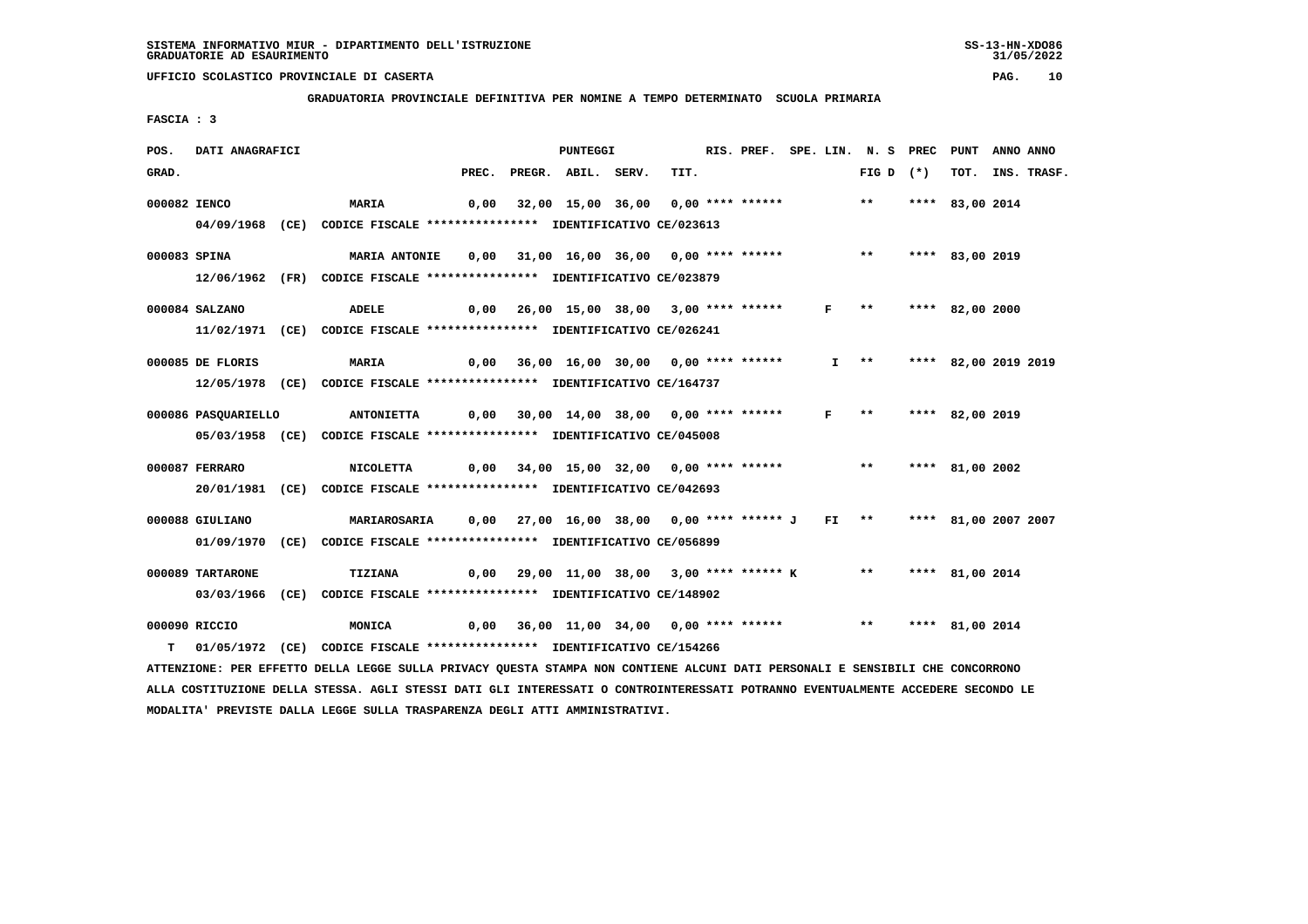**GRADUATORIA PROVINCIALE DEFINITIVA PER NOMINE A TEMPO DETERMINATO SCUOLA PRIMARIA**

 **FASCIA : 3**

| POS.  | DATI ANAGRAFICI  |                                                                                                                                 |       | <b>PUNTEGGI</b>                                                      |      | RIS. PREF. SPE. LIN. N. S PREC |  |                       |             | <b>PUNT</b>               | ANNO ANNO |                  |
|-------|------------------|---------------------------------------------------------------------------------------------------------------------------------|-------|----------------------------------------------------------------------|------|--------------------------------|--|-----------------------|-------------|---------------------------|-----------|------------------|
| GRAD. |                  |                                                                                                                                 | PREC. | PREGR. ABIL. SERV.                                                   | TIT. |                                |  |                       | FIG D $(*)$ |                           |           | TOT. INS. TRASF. |
|       | 000091 MINIERO   | <b>ANGELA</b>                                                                                                                   | 0,00  | 42,00 17,00 22,00 0,00 **** ******                                   |      |                                |  |                       |             | I ** **** 81,00 2022 2022 |           |                  |
|       |                  | 06/04/1971 (CE) CODICE FISCALE *************** IDENTIFICATIVO CE/326651                                                         |       |                                                                      |      |                                |  |                       |             |                           |           |                  |
|       |                  |                                                                                                                                 |       |                                                                      |      |                                |  |                       |             |                           |           |                  |
|       | 000092 APICELLA  | <b>ALFONSINA</b>                                                                                                                |       | 0,00 81,00 0,00 0,00 0,00 **** ****** *** ** ** **** 81,00 2022 2022 |      |                                |  |                       |             |                           |           |                  |
|       |                  | T 18/06/1980 (CE) CODICE FISCALE **************** IDENTIFICATIVO CE/326541                                                      |       |                                                                      |      |                                |  |                       |             |                           |           |                  |
|       |                  |                                                                                                                                 |       |                                                                      |      |                                |  |                       |             |                           |           |                  |
|       | 000093 CANNAVALE | <b>ROSA</b>                                                                                                                     |       | 0,00 34,00 14,00 30,00 0,00 **** ******                              |      |                                |  |                       |             | I ** **** 78,00 2019 2019 |           |                  |
|       |                  | 19/08/1976 (CE) CODICE FISCALE **************** IDENTIFICATIVO CE/164880                                                        |       |                                                                      |      |                                |  |                       |             |                           |           |                  |
|       | $000094$ COLELLA | ANNA                                                                                                                            | 0,00  | 30,00 15,00 32,00 0,00 **** ****** K ** **** 77,00 2000              |      |                                |  |                       |             |                           |           |                  |
|       |                  | 16/07/1959 (CE) CODICE FISCALE *************** IDENTIFICATIVO CE/025268                                                         |       |                                                                      |      |                                |  |                       |             |                           |           |                  |
|       |                  |                                                                                                                                 |       |                                                                      |      |                                |  |                       |             |                           |           |                  |
|       | 000095 TARALLO   | <b>ROMINA</b>                                                                                                                   |       | 0,00 28,00 15,00 34,00 0,00 **** ******                              |      |                                |  | $I \rightarrow \star$ |             | **** 77,00 2002           |           |                  |
|       |                  | 28/12/1969 (NA) CODICE FISCALE *************** IDENTIFICATIVO CE/045926                                                         |       |                                                                      |      |                                |  |                       |             |                           |           |                  |
|       |                  |                                                                                                                                 |       |                                                                      |      |                                |  |                       |             |                           |           |                  |
|       | 000096 PANFILI   | MARIAROSARIA        0,00     31,00   14,00   32,00     0,00  ****  ******                                                       |       |                                                                      |      |                                |  |                       |             | ** **** 77,00 2014        |           |                  |
|       |                  | T 06/11/1980 (CE) CODICE FISCALE *************** IDENTIFICATIVO CE/146191                                                       |       |                                                                      |      |                                |  |                       |             |                           |           |                  |
|       | 000097 IODICE    | <b>MARTA</b>                                                                                                                    |       | 0,00 37,00 15,00 24,00 0,00 **** ******                              |      |                                |  | $I \rightarrow *$     |             | **** 76,00 2000           |           |                  |
|       |                  | 16/10/1973 (CE) CODICE FISCALE *************** IDENTIFICATIVO CE/046091                                                         |       |                                                                      |      |                                |  |                       |             |                           |           |                  |
|       |                  |                                                                                                                                 |       |                                                                      |      |                                |  |                       |             |                           |           |                  |
|       | 000098 VEROLLA   | <b>ROSA</b>                                                                                                                     |       | 0,00 27,00 15,00 34,00 0,00 **** ******                              |      |                                |  |                       |             | ** **** 76,00 2002        |           |                  |
|       |                  | 23/09/1970 (CE) CODICE FISCALE *************** IDENTIFICATIVO CE/045075                                                         |       |                                                                      |      |                                |  |                       |             |                           |           |                  |
|       |                  |                                                                                                                                 |       |                                                                      |      |                                |  |                       |             |                           |           |                  |
|       | 000099 ALBANO    | <b>ANGELO</b>                                                                                                                   |       | 0,00 24,00 16,00 36,00 0,00 **** ****** *** **** 76,00 2014          |      |                                |  |                       |             |                           |           |                  |
|       |                  | 25/01/1970 (CE) CODICE FISCALE *************** IDENTIFICATIVO CE/022134                                                         |       |                                                                      |      |                                |  |                       |             |                           |           |                  |
|       |                  | ATTENZIONE: PER EFFETTO DELLA LEGGE SULLA PRIVACY QUESTA STAMPA NON CONTIENE ALCUNI DATI PERSONALI E SENSIBILI CHE CONCORRONO   |       |                                                                      |      |                                |  |                       |             |                           |           |                  |
|       |                  | ALLA COSTITUZIONE DELLA STESSA. AGLI STESSI DATI GLI INTERESSATI O CONTROINTERESSATI POTRANNO EVENTUALMENTE ACCEDERE SECONDO LE |       |                                                                      |      |                                |  |                       |             |                           |           |                  |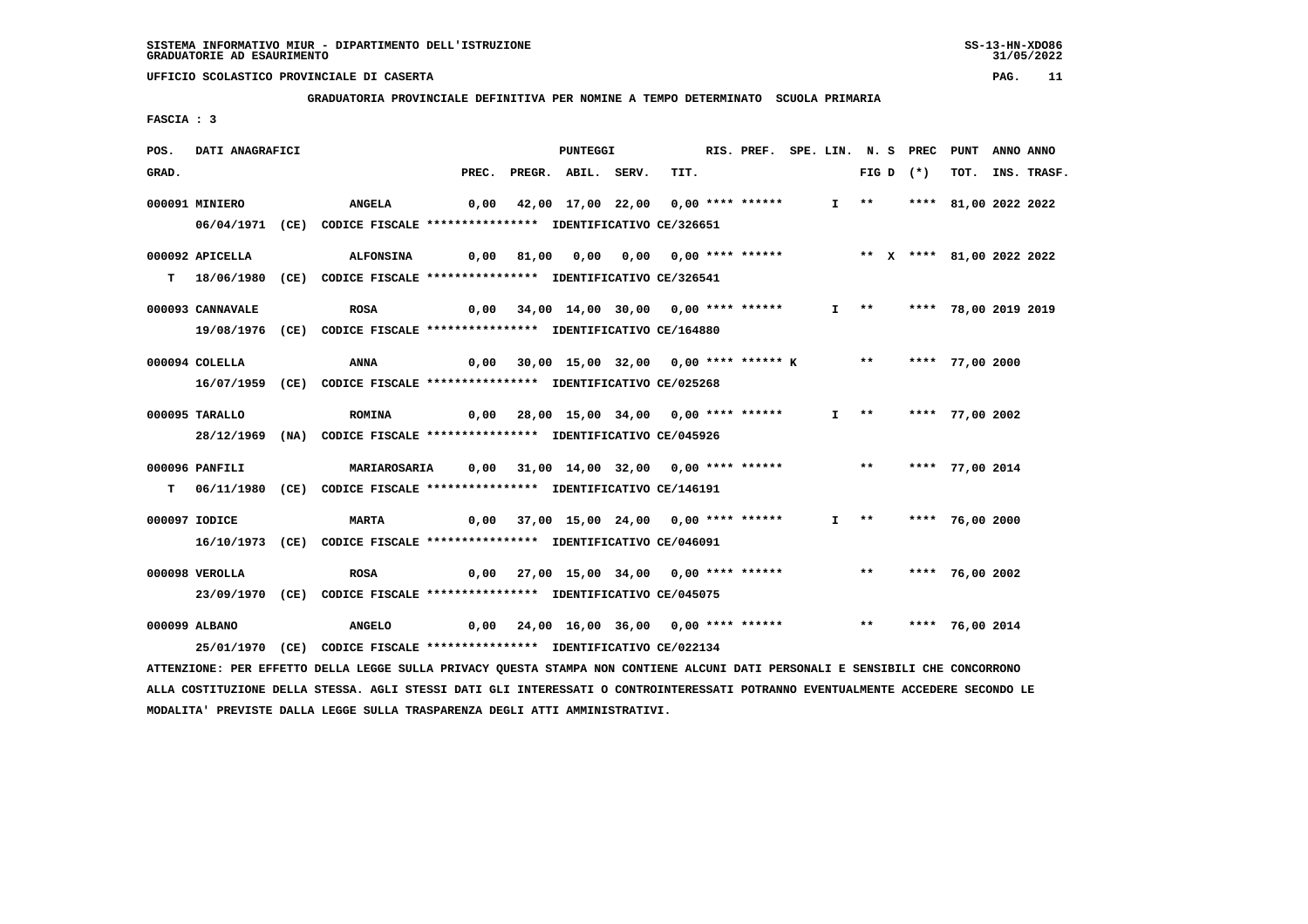**GRADUATORIA PROVINCIALE DEFINITIVA PER NOMINE A TEMPO DETERMINATO SCUOLA PRIMARIA**

 **FASCIA : 3**

| POS.  | DATI ANAGRAFICI    |                                                                                                                                 |       | <b>PUNTEGGI</b>                                                       |      | RIS. PREF. SPE. LIN. N. S PREC PUNT |  |                       |             |                         | ANNO ANNO |             |
|-------|--------------------|---------------------------------------------------------------------------------------------------------------------------------|-------|-----------------------------------------------------------------------|------|-------------------------------------|--|-----------------------|-------------|-------------------------|-----------|-------------|
| GRAD. |                    |                                                                                                                                 | PREC. | PREGR. ABIL. SERV.                                                    | TIT. |                                     |  |                       | FIG D $(*)$ | тот.                    |           | INS. TRASF. |
|       | 000100 FERRARO     | <b>MARIA FLORA</b>                                                                                                              | 0,00  | 66,00  0,00 10,00  0,00 **** ******       **  x  **** 76,00 2019 2019 |      |                                     |  |                       |             |                         |           |             |
|       |                    |                                                                                                                                 |       |                                                                       |      |                                     |  |                       |             |                         |           |             |
| T.    |                    | 31/10/1980 (NA) CODICE FISCALE **************** IDENTIFICATIVO CE/164705                                                        |       |                                                                       |      |                                     |  |                       |             |                         |           |             |
|       | 000101 DELLA VALLE | <b>SIMONA</b>                                                                                                                   |       | $0,00$ 14,00 15,00 34,00 13,00 **** ******                            |      |                                     |  | $***$                 |             | **** 76,00 2019 2019    |           |             |
|       |                    | 16/12/1977 (CE) CODICE FISCALE *************** IDENTIFICATIVO CE/164999                                                         |       |                                                                       |      |                                     |  |                       |             |                         |           |             |
|       |                    |                                                                                                                                 |       |                                                                       |      |                                     |  |                       |             |                         |           |             |
|       | 000102 DECIMO      | <b>VINCENZA</b>                                                                                                                 |       | 0,00 40,00 0,00 36,00 0,00 **** ****** J                              |      |                                     |  |                       |             | ** **** 76,00 2022 2022 |           |             |
|       |                    | T 04/12/1982 (CE) CODICE FISCALE **************** IDENTIFICATIVO CE/326532                                                      |       |                                                                       |      |                                     |  |                       |             |                         |           |             |
|       | 000103 GRANITTO    | <b>BRUNA</b>                                                                                                                    |       | 0,00 22,00 15,00 36,00 3,00 **** ******                               |      |                                     |  | $***$                 |             | **** 76,00 2022 2022    |           |             |
|       |                    | T 08/08/1973 (CE) CODICE FISCALE **************** IDENTIFICATIVO CE/326646                                                      |       |                                                                       |      |                                     |  |                       |             |                         |           |             |
|       |                    |                                                                                                                                 |       |                                                                       |      |                                     |  |                       |             |                         |           |             |
|       | 000104 BOVENZI     | LUCIA                                                                                                                           |       | 0,00 23,00 13,00 36,00 3,00 **** ****** J ** **** 75,00 2014          |      |                                     |  |                       |             |                         |           |             |
|       |                    | T 27/09/1977 (CE) CODICE FISCALE *************** IDENTIFICATIVO CE/148564                                                       |       |                                                                       |      |                                     |  |                       |             |                         |           |             |
|       | 000105 COLELLA     | <b>GIUSEPPINA</b>                                                                                                               |       | 0,00 57,00 0,00 18,00 0,00 **** ****** J ** **** 75,00 2019 2019      |      |                                     |  |                       |             |                         |           |             |
|       |                    |                                                                                                                                 |       |                                                                       |      |                                     |  |                       |             |                         |           |             |
|       |                    | T 07/05/1983 (CE) CODICE FISCALE *************** IDENTIFICATIVO CE/164845                                                       |       |                                                                       |      |                                     |  |                       |             |                         |           |             |
|       | 000106 ROSIELLO    | <b>ROSARIA</b>                                                                                                                  |       | 0,00 32,00 14,00 28,00 0,00 **** ******                               |      |                                     |  | $I \rightarrow \star$ |             | **** 74,00 2002         |           |             |
|       |                    | 31/05/1968 (NA) CODICE FISCALE *************** IDENTIFICATIVO CE/043333                                                         |       |                                                                       |      |                                     |  |                       |             |                         |           |             |
|       |                    |                                                                                                                                 |       |                                                                       |      |                                     |  |                       |             |                         |           |             |
|       | 000107 SBORDONE    | CARMELA                                                                                                                         |       | 0,00 24,00 12,00 38,00 0,00 **** ******                               |      |                                     |  |                       |             | ** **** 74,00 2014      |           |             |
| T.    |                    | 29/03/1972 (CE) CODICE FISCALE *************** IDENTIFICATIVO CE/150918                                                         |       |                                                                       |      |                                     |  |                       |             |                         |           |             |
|       | 000108 CANTELLI    | <b>MARIA TERESA</b>                                                                                                             |       | 0,00 74,00 0,00 0,00 0,00 **** ******           **                    |      |                                     |  |                       |             | **** 74,00 2022 2022    |           |             |
|       |                    | T 17/12/1967 (CE) CODICE FISCALE **************** IDENTIFICATIVO CE/326679                                                      |       |                                                                       |      |                                     |  |                       |             |                         |           |             |
|       |                    | ATTENZIONE: PER EFFETTO DELLA LEGGE SULLA PRIVACY QUESTA STAMPA NON CONTIENE ALCUNI DATI PERSONALI E SENSIBILI CHE CONCORRONO   |       |                                                                       |      |                                     |  |                       |             |                         |           |             |
|       |                    | ALLA COSTITUZIONE DELLA STESSA. AGLI STESSI DATI GLI INTERESSATI O CONTROINTERESSATI POTRANNO EVENTUALMENTE ACCEDERE SECONDO LE |       |                                                                       |      |                                     |  |                       |             |                         |           |             |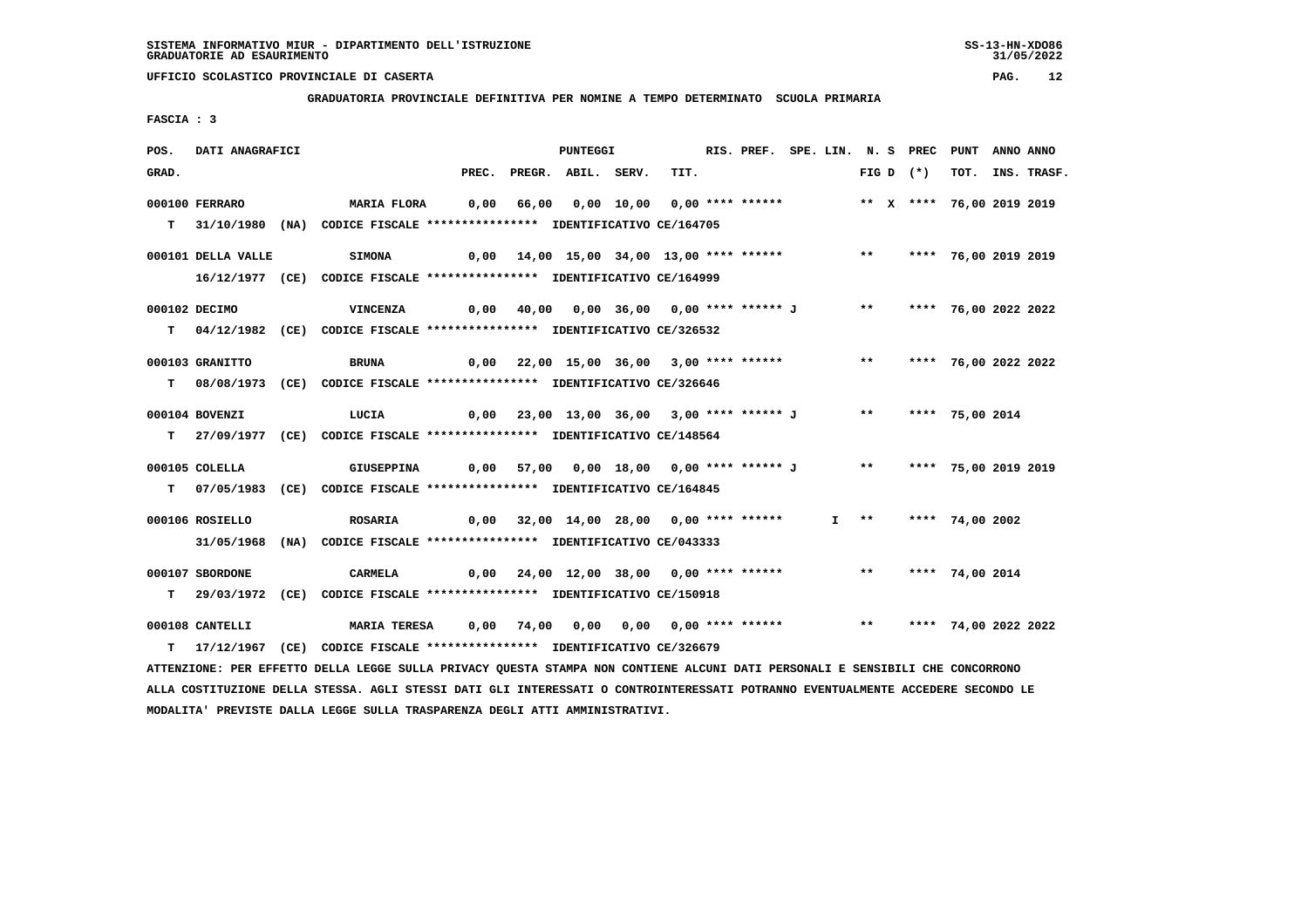**GRADUATORIA PROVINCIALE DEFINITIVA PER NOMINE A TEMPO DETERMINATO SCUOLA PRIMARIA**

 **FASCIA : 3**

| POS.         | DATI ANAGRAFICI  |                                                                                                                               |                                                                   | PUNTEGGI |      | RIS. PREF. SPE. LIN. N. S PREC PUNT |  |  |             |                         | ANNO ANNO |                  |
|--------------|------------------|-------------------------------------------------------------------------------------------------------------------------------|-------------------------------------------------------------------|----------|------|-------------------------------------|--|--|-------------|-------------------------|-----------|------------------|
| GRAD.        |                  |                                                                                                                               | PREC. PREGR. ABIL. SERV.                                          |          | TIT. |                                     |  |  | FIG D $(*)$ |                         |           | TOT. INS. TRASF. |
|              |                  |                                                                                                                               |                                                                   |          |      |                                     |  |  |             |                         |           |                  |
|              | 000109 NESPOLI   | LUIGI                                                                                                                         | 0,00 22,00 15,00 36,00 0,00 **** ****** J I ** X **** 73,00 2000  |          |      |                                     |  |  |             |                         |           |                  |
|              |                  | 11/06/1965 (CE) CODICE FISCALE *************** IDENTIFICATIVO CE/027027                                                       |                                                                   |          |      |                                     |  |  |             |                         |           |                  |
| 000110 PINTO |                  | 0,00 36,00 15,00 22,00 0,00 **** ******     **   **** 73,00 2007<br>LUISA                                                     |                                                                   |          |      |                                     |  |  |             |                         |           |                  |
|              |                  | 08/04/1971 (FE) CODICE FISCALE *************** IDENTIFICATIVO CE/048495                                                       |                                                                   |          |      |                                     |  |  |             |                         |           |                  |
|              |                  |                                                                                                                               |                                                                   |          |      |                                     |  |  |             |                         |           |                  |
|              | 000111 LAUTIERI  | MONICA                                                                                                                        | 0,00 26,00 11,00 36,00 0,00 **** ****** J ** **** 73,00 2019 2019 |          |      |                                     |  |  |             |                         |           |                  |
|              |                  | T 15/06/1973 (FR) CODICE FISCALE **************** IDENTIFICATIVO CE/164921                                                    |                                                                   |          |      |                                     |  |  |             |                         |           |                  |
|              |                  |                                                                                                                               |                                                                   |          |      |                                     |  |  |             |                         |           |                  |
|              | 000112 SCHIAVONE | <b>IOLANDA</b>                                                                                                                | 0,00 42,00 12,00 12,00 6,00 **** ****** *** *** **** 72,00 2014   |          |      |                                     |  |  |             |                         |           |                  |
|              | $T = 16/11/1980$ | (CE) CODICE FISCALE **************** IDENTIFICATIVO CE/146429                                                                 |                                                                   |          |      |                                     |  |  |             |                         |           |                  |
|              | 000113 GRASSO    | MARIA ASSUNTA 0,00 36,00 0,00 36,00 0,00 **** ****** J ** ***** 72,00 2022 2022                                               |                                                                   |          |      |                                     |  |  |             |                         |           |                  |
|              |                  | T 24/10/1981 (CE) CODICE FISCALE *************** IDENTIFICATIVO CE/326648                                                     |                                                                   |          |      |                                     |  |  |             |                         |           |                  |
|              |                  |                                                                                                                               |                                                                   |          |      |                                     |  |  |             |                         |           |                  |
|              | 000114 NOVIELLO  | ISABELLA                                                                                                                      | 0,00 22,00 11,00 36,00 3,00 **** ****** J ** **** 72,00 2022 2022 |          |      |                                     |  |  |             |                         |           |                  |
|              |                  | T 07/11/1972 (NA) CODICE FISCALE *************** IDENTIFICATIVO CE/326588                                                     |                                                                   |          |      |                                     |  |  |             |                         |           |                  |
|              |                  |                                                                                                                               |                                                                   |          |      |                                     |  |  |             |                         |           |                  |
|              | 000115 CIRILLO   | PARIS                                                                                                                         | 0,00 24,00 11,00 36,00 0,00 **** ****** J ** **** 71,00 2022 2022 |          |      |                                     |  |  |             |                         |           |                  |
|              |                  | T 31/03/1980 (NA) CODICE FISCALE **************** IDENTIFICATIVO CE/326620                                                    |                                                                   |          |      |                                     |  |  |             |                         |           |                  |
| 000116 RAIMO |                  | <b>MARIA</b>                                                                                                                  | 0,00 17,00 16,00 36,00 0,00 **** ******                           |          |      |                                     |  |  |             | ** **** 69,00 2007 2007 |           |                  |
|              |                  |                                                                                                                               |                                                                   |          |      |                                     |  |  |             |                         |           |                  |
|              |                  | 11/03/1965 (CE) CODICE FISCALE *************** IDENTIFICATIVO CE/056741                                                       |                                                                   |          |      |                                     |  |  |             |                         |           |                  |
|              | 000117 CERBARANO | <b>GIUSEPPINA</b>                                                                                                             | 0,00 45,00 0,00 24,00 0,00 **** ****** J ** **** 69,00 2022 2022  |          |      |                                     |  |  |             |                         |           |                  |
|              |                  | T 30/08/1982 (CE) CODICE FISCALE *************** IDENTIFICATIVO CE/326654                                                     |                                                                   |          |      |                                     |  |  |             |                         |           |                  |
|              |                  | ATTENZIONE: PER EFFETTO DELLA LEGGE SULLA PRIVACY QUESTA STAMPA NON CONTIENE ALCUNI DATI PERSONALI E SENSIBILI CHE CONCORRONO |                                                                   |          |      |                                     |  |  |             |                         |           |                  |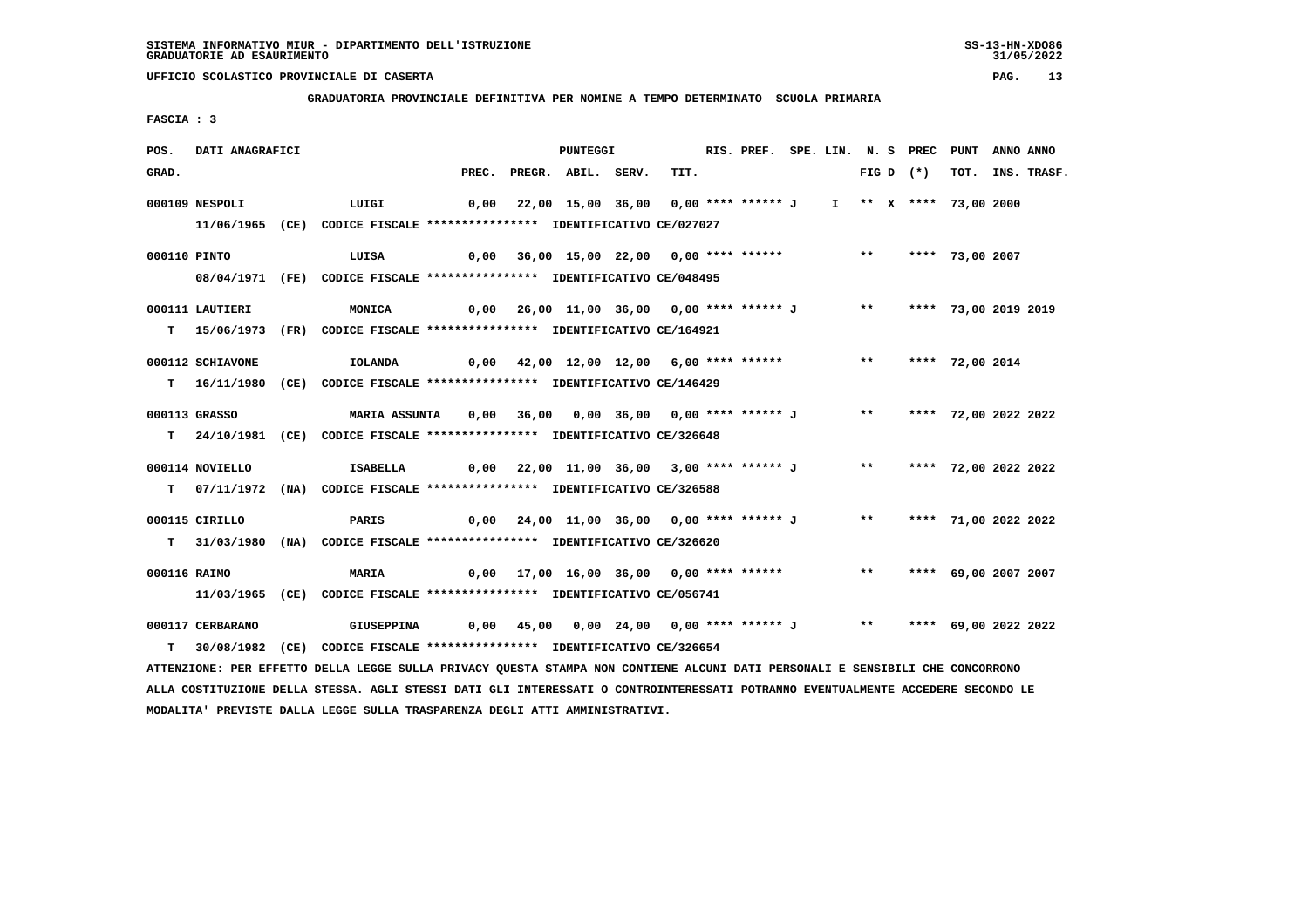**GRADUATORIA PROVINCIALE DEFINITIVA PER NOMINE A TEMPO DETERMINATO SCUOLA PRIMARIA**

 **FASCIA : 3**

| POS.         | DATI ANAGRAFICI    |                                                                                                                               |  | PUNTEGGI                                                                |      | RIS. PREF. SPE. LIN. N. S PREC PUNT |  |  |             |                      | ANNO ANNO |                  |
|--------------|--------------------|-------------------------------------------------------------------------------------------------------------------------------|--|-------------------------------------------------------------------------|------|-------------------------------------|--|--|-------------|----------------------|-----------|------------------|
| GRAD.        |                    |                                                                                                                               |  | PREC. PREGR. ABIL. SERV.                                                | TIT. |                                     |  |  | FIG D $(*)$ |                      |           | TOT. INS. TRASF. |
|              | 000118 ERARIO      | <b>GIUSEPPINA</b>                                                                                                             |  | 0,00 45,00 0,00 24,00 0,00 **** ****** J ** **** 69,00 2022 2022        |      |                                     |  |  |             |                      |           |                  |
|              |                    |                                                                                                                               |  |                                                                         |      |                                     |  |  |             |                      |           |                  |
|              |                    | T 16/03/1984 (NA) CODICE FISCALE *************** IDENTIFICATIVO CE/326521                                                     |  |                                                                         |      |                                     |  |  |             |                      |           |                  |
|              | 000119 TOMMASONE   | LOREDANA                                                                                                                      |  | 0,00 29,00 0,00 36,00 3,00 **** ****** J ** **** 68,00 2014             |      |                                     |  |  |             |                      |           |                  |
|              |                    | 12/03/1982 (CE) CODICE FISCALE *************** IDENTIFICATIVO CE/153934                                                       |  |                                                                         |      |                                     |  |  |             |                      |           |                  |
|              |                    |                                                                                                                               |  |                                                                         |      |                                     |  |  |             |                      |           |                  |
|              | 000120 SIMONE      | <b>SIMONA</b>                                                                                                                 |  | 0,00 36,00 0,00 32,00 0,00 **** ****** J ** **** 68,00 2014             |      |                                     |  |  |             |                      |           |                  |
|              |                    | T 03/04/1973 (CE) CODICE FISCALE *************** IDENTIFICATIVO CE/149669                                                     |  |                                                                         |      |                                     |  |  |             |                      |           |                  |
|              | 000121 NAPOLITANO  | MARIA CRISTIN 0,00 10,00 15,00 36,00 6,00 **** ******                                                                         |  |                                                                         |      |                                     |  |  |             | I ** **** 67,00 2019 |           |                  |
|              |                    |                                                                                                                               |  |                                                                         |      |                                     |  |  |             |                      |           |                  |
|              |                    | 05/07/1961 (CE) CODICE FISCALE *************** IDENTIFICATIVO CE/025895                                                       |  |                                                                         |      |                                     |  |  |             |                      |           |                  |
| 000122 VISCO |                    | IPPOLITA                                                                                                                      |  | 0,00 32,00 14,00 20,00 0,00 **** ******                                 |      |                                     |  |  |             | I ** **** 66,00 2002 |           |                  |
|              |                    | 15/01/1967 (CE) CODICE FISCALE *************** IDENTIFICATIVO CE/043856                                                       |  |                                                                         |      |                                     |  |  |             |                      |           |                  |
|              |                    |                                                                                                                               |  |                                                                         |      |                                     |  |  |             |                      |           |                  |
|              | 000123 ACCONCIA    | <b>RAFFAELLA</b>                                                                                                              |  | 0,00 17,00 13,00 36,00  0,00 **** ******      ** x **** 66,00 2005 2005 |      |                                     |  |  |             |                      |           |                  |
|              |                    | 15/05/1966 (CE) CODICE FISCALE *************** IDENTIFICATIVO CE/053384                                                       |  |                                                                         |      |                                     |  |  |             |                      |           |                  |
|              | 000124 DEL GIUDICE | LUISA                                                                                                                         |  | 0,00 15,00 14,00 34,00 3,00 **** ****** *** *** **** 66,00 2019         |      |                                     |  |  |             |                      |           |                  |
|              |                    |                                                                                                                               |  |                                                                         |      |                                     |  |  |             |                      |           |                  |
|              |                    | 19/04/1973 (CE) CODICE FISCALE *************** IDENTIFICATIVO CE/043979                                                       |  |                                                                         |      |                                     |  |  |             |                      |           |                  |
|              | 000125 IODICE      | <b>MARIA MADDALE</b>                                                                                                          |  | 0,00 19,00 17,00 30,00 0,00 **** ****** F **                            |      |                                     |  |  |             | **** 66,00 2019      |           |                  |
|              |                    | 08/11/1975 (CE) CODICE FISCALE *************** IDENTIFICATIVO CE/053998                                                       |  |                                                                         |      |                                     |  |  |             |                      |           |                  |
|              |                    |                                                                                                                               |  |                                                                         |      |                                     |  |  |             |                      |           |                  |
|              | 000126 DE LUCIA    | <b>RITA</b>                                                                                                                   |  | $0,00$ 16,00 12,00 38,00 0,00 **** ******                               |      |                                     |  |  |             | I ** **** 66,00 2019 |           |                  |
|              |                    | 23/01/1971 (CE) CODICE FISCALE *************** IDENTIFICATIVO CE/044109                                                       |  |                                                                         |      |                                     |  |  |             |                      |           |                  |
|              |                    | ATTENZIONE: PER EFFETTO DELLA LEGGE SULLA PRIVACY QUESTA STAMPA NON CONTIENE ALCUNI DATI PERSONALI E SENSIBILI CHE CONCORRONO |  |                                                                         |      |                                     |  |  |             |                      |           |                  |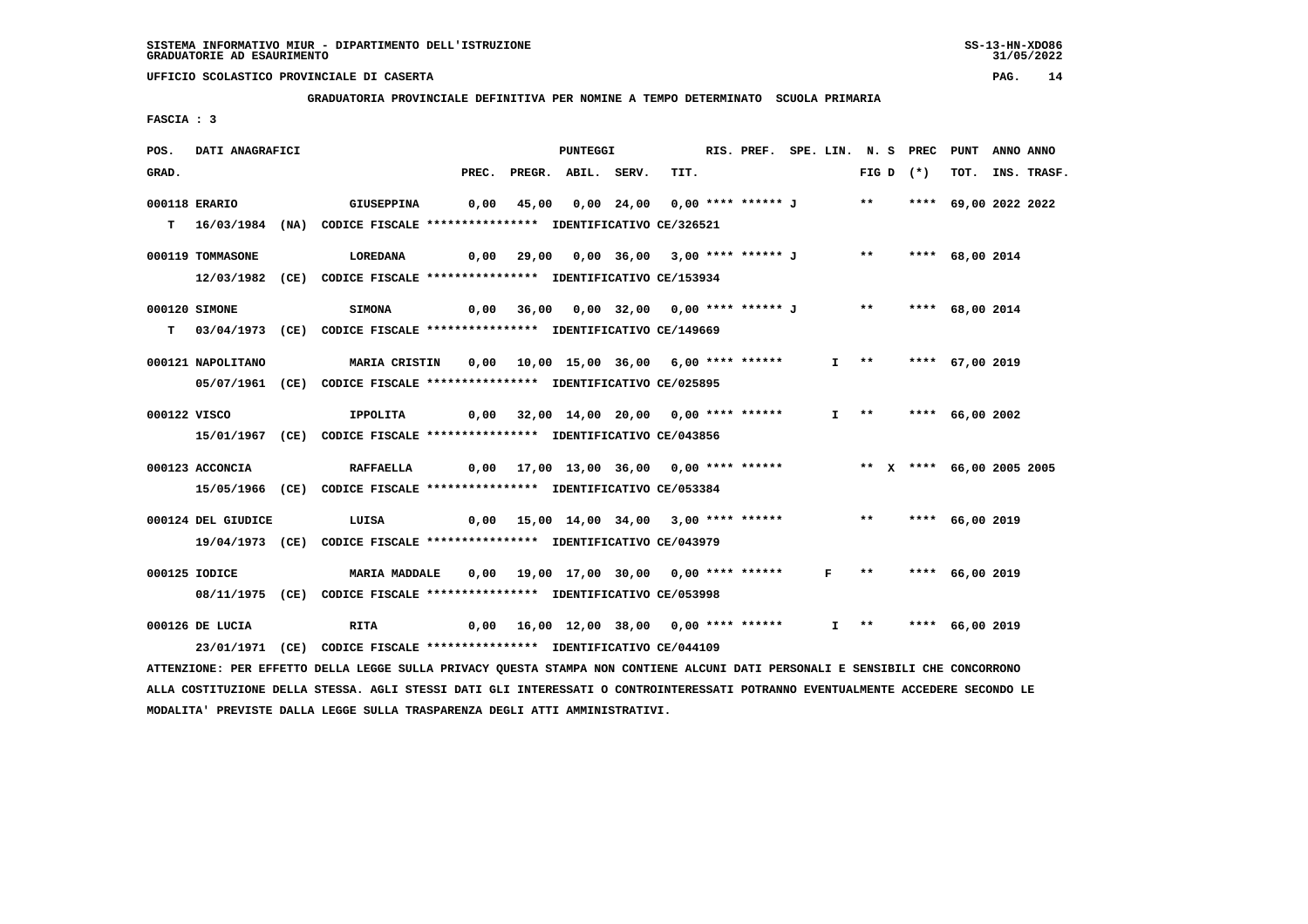**GRADUATORIA PROVINCIALE DEFINITIVA PER NOMINE A TEMPO DETERMINATO SCUOLA PRIMARIA**

 **FASCIA : 3**

| POS.  | DATI ANAGRAFICI   |                                                                                                                                 |  | PUNTEGGI                                                                |      | RIS. PREF. SPE. LIN. N. S PREC PUNT |              |               |             |                           | ANNO ANNO |                  |
|-------|-------------------|---------------------------------------------------------------------------------------------------------------------------------|--|-------------------------------------------------------------------------|------|-------------------------------------|--------------|---------------|-------------|---------------------------|-----------|------------------|
| GRAD. |                   |                                                                                                                                 |  | PREC. PREGR. ABIL. SERV.                                                | TIT. |                                     |              |               | FIG D $(*)$ |                           |           | TOT. INS. TRASF. |
|       | 000127 FELICELLI  | <b>PATRIZIA</b>                                                                                                                 |  | 0,00 22,00 16,00 28,00 0,00 **** ****** *** **                          |      |                                     |              |               |             | **** 66,00 2019           |           |                  |
|       |                   | 05/11/1966 (CE) CODICE FISCALE *************** IDENTIFICATIVO CE/021318                                                         |  |                                                                         |      |                                     |              |               |             |                           |           |                  |
|       |                   |                                                                                                                                 |  |                                                                         |      |                                     |              |               |             |                           |           |                  |
|       | 000128 COVIELLO   | <b>MARIANNA</b>                                                                                                                 |  | 0,00 19,00 11,00 36,00 0,00 **** ****** J                               |      |                                     |              |               |             | I ** **** 66,00 2022 2022 |           |                  |
|       |                   | T 09/06/1979 (CE) CODICE FISCALE *************** IDENTIFICATIVO CE/326593                                                       |  |                                                                         |      |                                     |              |               |             |                           |           |                  |
|       |                   |                                                                                                                                 |  |                                                                         |      |                                     |              |               |             |                           |           |                  |
|       | 000129 PIPOLO     | ROSITA CONSUE                                                                                                                   |  | 0,00 18,00 13,00 34,00 0,00 **** ******                                 |      |                                     |              |               |             | I ** **** 65,00 2002      |           |                  |
|       |                   | 15/12/1972 (CE) CODICE FISCALE *************** IDENTIFICATIVO CE/046620                                                         |  |                                                                         |      |                                     |              |               |             |                           |           |                  |
|       | 000130 MAZZARINI  | <b>STEFANIA</b>                                                                                                                 |  | 0,00 26,00 15,00 24,00 0,00 **** ******                                 |      |                                     |              | $***$         |             | **** 65,00 2019 2019      |           |                  |
|       |                   | 04/04/1975 (NA) CODICE FISCALE *************** IDENTIFICATIVO CE/164740                                                         |  |                                                                         |      |                                     |              |               |             |                           |           |                  |
|       |                   |                                                                                                                                 |  |                                                                         |      |                                     |              |               |             |                           |           |                  |
|       | 000131 IOVENE     | <b>DANILA</b>                                                                                                                   |  | 0,00 15,00 14,00 36,00 0,00 **** ******                                 |      |                                     |              |               |             | I ** **** 65,00 2019      |           |                  |
|       |                   | 06/12/1972 (NA) CODICE FISCALE *************** IDENTIFICATIVO CE/050282                                                         |  |                                                                         |      |                                     |              |               |             |                           |           |                  |
|       | 000132 SIMONE     | LUISA                                                                                                                           |  | 0,00 47,00 14,00 0,00 3,00 **** ******                                  |      |                                     |              | $***$         |             | **** 64,00 2000           |           |                  |
|       |                   |                                                                                                                                 |  |                                                                         |      |                                     |              |               |             |                           |           |                  |
|       |                   | 19/06/1976 (CE) CODICE FISCALE *************** IDENTIFICATIVO CE/020753                                                         |  |                                                                         |      |                                     |              |               |             |                           |           |                  |
|       | 000133 D'ALBENZIO | <b>CLEMENTINA</b>                                                                                                               |  | 0,00  25,00  15,00  24,00  0,00  ****  ******                           |      |                                     | $\mathbf{F}$ | $\star \star$ |             | **** $64,00$ 2000         |           |                  |
|       |                   | 24/09/1970 (CE) CODICE FISCALE *************** IDENTIFICATIVO CE/026652                                                         |  |                                                                         |      |                                     |              |               |             |                           |           |                  |
|       |                   |                                                                                                                                 |  |                                                                         |      |                                     |              |               |             |                           |           |                  |
|       | 000134 TAMMARO    | CONCETTA                                                                                                                        |  | 0,00 38,00 0,00 26,00 0,00 **** ****** *** ** ** ** *** 64,00 2019 2019 |      |                                     |              |               |             |                           |           |                  |
|       |                   | T 11/03/1984 (CE) CODICE FISCALE *************** IDENTIFICATIVO CE/164674                                                       |  |                                                                         |      |                                     |              |               |             |                           |           |                  |
|       | 000135 BELARDO    | <b>GIANNA</b>                                                                                                                   |  | $0,00$ 13,00 15,00 36,00 0,00 **** ******                               |      |                                     |              |               |             | ** **** 64,00 2019        |           |                  |
|       |                   | 02/02/1969 (NO) CODICE FISCALE *************** IDENTIFICATIVO CE/025167                                                         |  |                                                                         |      |                                     |              |               |             |                           |           |                  |
|       |                   | ATTENZIONE: PER EFFETTO DELLA LEGGE SULLA PRIVACY QUESTA STAMPA NON CONTIENE ALCUNI DATI PERSONALI E SENSIBILI CHE CONCORRONO   |  |                                                                         |      |                                     |              |               |             |                           |           |                  |
|       |                   | ALLA COSTITUZIONE DELLA STESSA. AGLI STESSI DATI GLI INTERESSATI O CONTROINTERESSATI POTRANNO EVENTUALMENTE ACCEDERE SECONDO LE |  |                                                                         |      |                                     |              |               |             |                           |           |                  |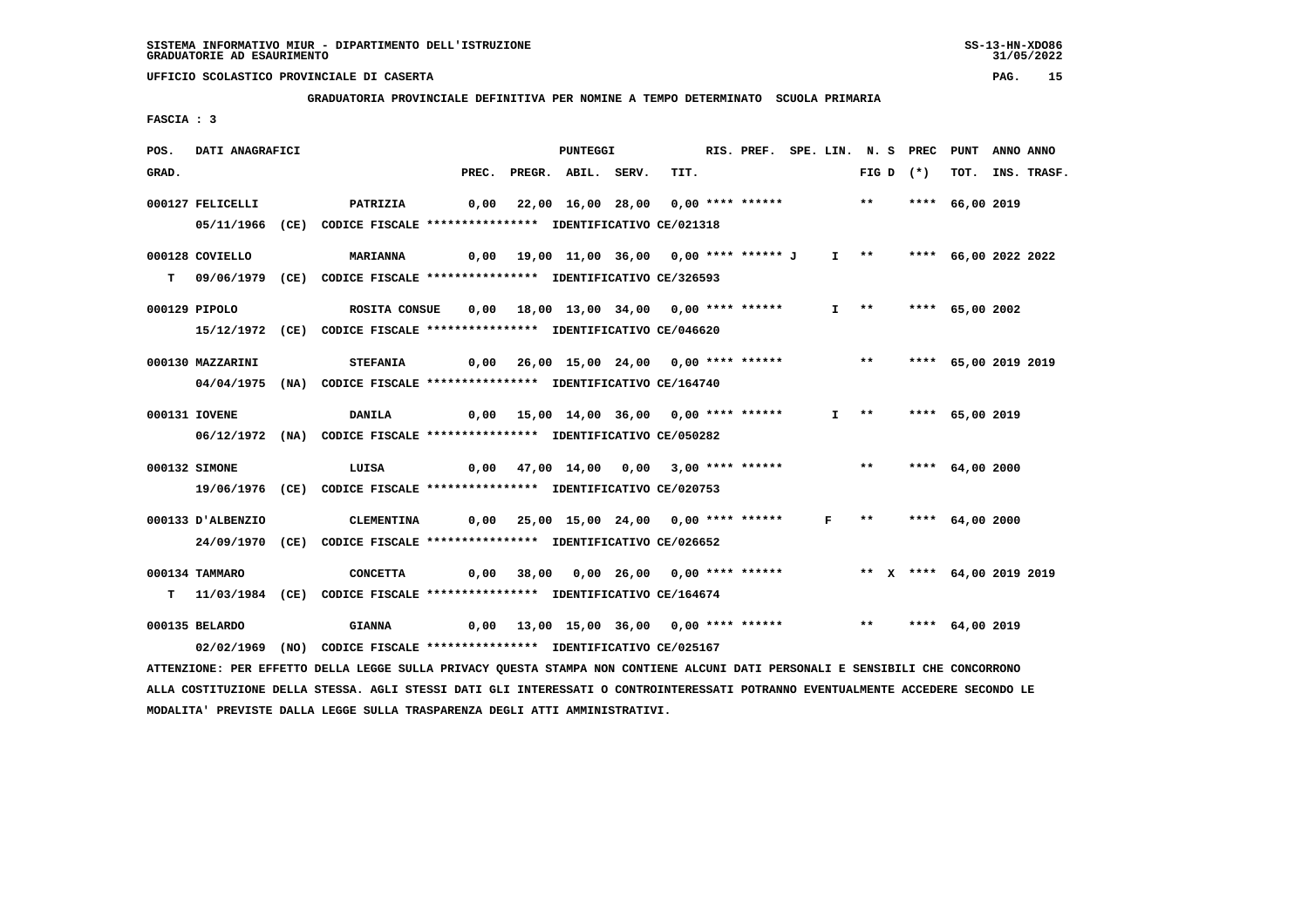**GRADUATORIA PROVINCIALE DEFINITIVA PER NOMINE A TEMPO DETERMINATO SCUOLA PRIMARIA**

 **FASCIA : 3**

| POS.         | DATI ANAGRAFICI    |                                                                                                                                 |       | <b>PUNTEGGI</b>                                                        |      | RIS. PREF. SPE. LIN. N. S PREC PUNT ANNO ANNO |  |       |             |                             |                  |
|--------------|--------------------|---------------------------------------------------------------------------------------------------------------------------------|-------|------------------------------------------------------------------------|------|-----------------------------------------------|--|-------|-------------|-----------------------------|------------------|
| GRAD.        |                    |                                                                                                                                 | PREC. | PREGR. ABIL. SERV.                                                     | TIT. |                                               |  |       | FIG D $(*)$ |                             | TOT. INS. TRASF. |
|              | 000136 DI GIOVANNI | CINZIA                                                                                                                          |       | 0,00 35,00 0,00 28,00 0,00 **** ******                                 |      |                                               |  | $***$ |             | **** 63,00 2014             |                  |
|              |                    |                                                                                                                                 |       |                                                                        |      |                                               |  |       |             |                             |                  |
|              |                    | T 30/08/1960 (NA) CODICE FISCALE *************** IDENTIFICATIVO CE/163622                                                       |       |                                                                        |      |                                               |  |       |             |                             |                  |
| 000137 ARENA |                    | BRUNA                                                                                                                           | 0,00  | 41,00  0,00  22,00  0,00  ****  ******                                 |      |                                               |  | $***$ |             | **** 63,00 2014             |                  |
|              |                    | T 13/02/1981 (NA) CODICE FISCALE *************** IDENTIFICATIVO CE/148855                                                       |       |                                                                        |      |                                               |  |       |             |                             |                  |
|              |                    |                                                                                                                                 |       |                                                                        |      |                                               |  |       |             |                             |                  |
|              | 000138 AVERSANO    | ASSUNTA                                                                                                                         |       | 0,00 12,00 15,00 36,00 0,00 **** ****** J ** X **** 63,00 2014         |      |                                               |  |       |             |                             |                  |
|              |                    | 02/03/1973 (CE) CODICE FISCALE *************** IDENTIFICATIVO CE/022320                                                         |       |                                                                        |      |                                               |  |       |             |                             |                  |
|              | 000139 ROTONDO     | <b>NADIA</b>                                                                                                                    |       | 0,00 45,00 18,00 0,00 0,00 **** ****** *** **** 63,00 2014             |      |                                               |  |       |             |                             |                  |
|              |                    |                                                                                                                                 |       |                                                                        |      |                                               |  |       |             |                             |                  |
|              |                    | T 03/11/1980 (CE) CODICE FISCALE **************** IDENTIFICATIVO CE/153928                                                      |       |                                                                        |      |                                               |  |       |             |                             |                  |
|              | 000140 ESPOSITO    | MONICA                                                                                                                          |       | 0,00 17,00 13,00 30,00 3,00 **** ****** *** ** ** **** 63,00 2019 2019 |      |                                               |  |       |             |                             |                  |
|              |                    | 30/12/1971 (NA) CODICE FISCALE *************** IDENTIFICATIVO CE/164972                                                         |       |                                                                        |      |                                               |  |       |             |                             |                  |
|              |                    |                                                                                                                                 |       |                                                                        |      |                                               |  |       |             |                             |                  |
|              | 000141 GARETTI     | CINZIA                                                                                                                          |       | 0,00 12,00 16,00 34,00 0,00 **** ******                                |      |                                               |  |       |             | F ** **** 62,00 2002        |                  |
|              |                    | 17/09/1965 (CE) CODICE FISCALE *************** IDENTIFICATIVO CE/043781                                                         |       |                                                                        |      |                                               |  |       |             |                             |                  |
|              | 000142 GOLINO      | <b>ANTONIETTA</b>                                                                                                               |       | 0,00 51,00 11,00 0,00 0,00 **** ****** J ** **** 62,00 2014            |      |                                               |  |       |             |                             |                  |
|              |                    |                                                                                                                                 |       |                                                                        |      |                                               |  |       |             |                             |                  |
|              |                    | T  10/05/1968 (CE) CODICE FISCALE **************** IDENTIFICATIVO CE/145970                                                     |       |                                                                        |      |                                               |  |       |             |                             |                  |
|              | 000143 PANICO      | CATERINA                                                                                                                        |       | $0,00$ 30,00 0,00 32,00 0,00 **** ******                               |      |                                               |  |       |             | I ** X **** 62,00 2019 2019 |                  |
|              |                    | T 30/06/1973 (CE) CODICE FISCALE **************** IDENTIFICATIVO CE/164900                                                      |       |                                                                        |      |                                               |  |       |             |                             |                  |
|              |                    |                                                                                                                                 |       |                                                                        |      |                                               |  |       |             |                             |                  |
|              | 000144 IUDICONE    | <b>ROBERTA</b>                                                                                                                  |       | 0,00 10,00 16,00 36,00 0,00 **** ******                                |      |                                               |  |       |             | I ** **** 62,00 2019        |                  |
|              |                    | 26/01/1974 (CE) CODICE FISCALE *************** IDENTIFICATIVO CE/044783                                                         |       |                                                                        |      |                                               |  |       |             |                             |                  |
|              |                    | ATTENZIONE: PER EFFETTO DELLA LEGGE SULLA PRIVACY QUESTA STAMPA NON CONTIENE ALCUNI DATI PERSONALI E SENSIBILI CHE CONCORRONO   |       |                                                                        |      |                                               |  |       |             |                             |                  |
|              |                    | ALLA COSTITUZIONE DELLA STESSA. AGLI STESSI DATI GLI INTERESSATI O CONTROINTERESSATI POTRANNO EVENTUALMENTE ACCEDERE SECONDO LE |       |                                                                        |      |                                               |  |       |             |                             |                  |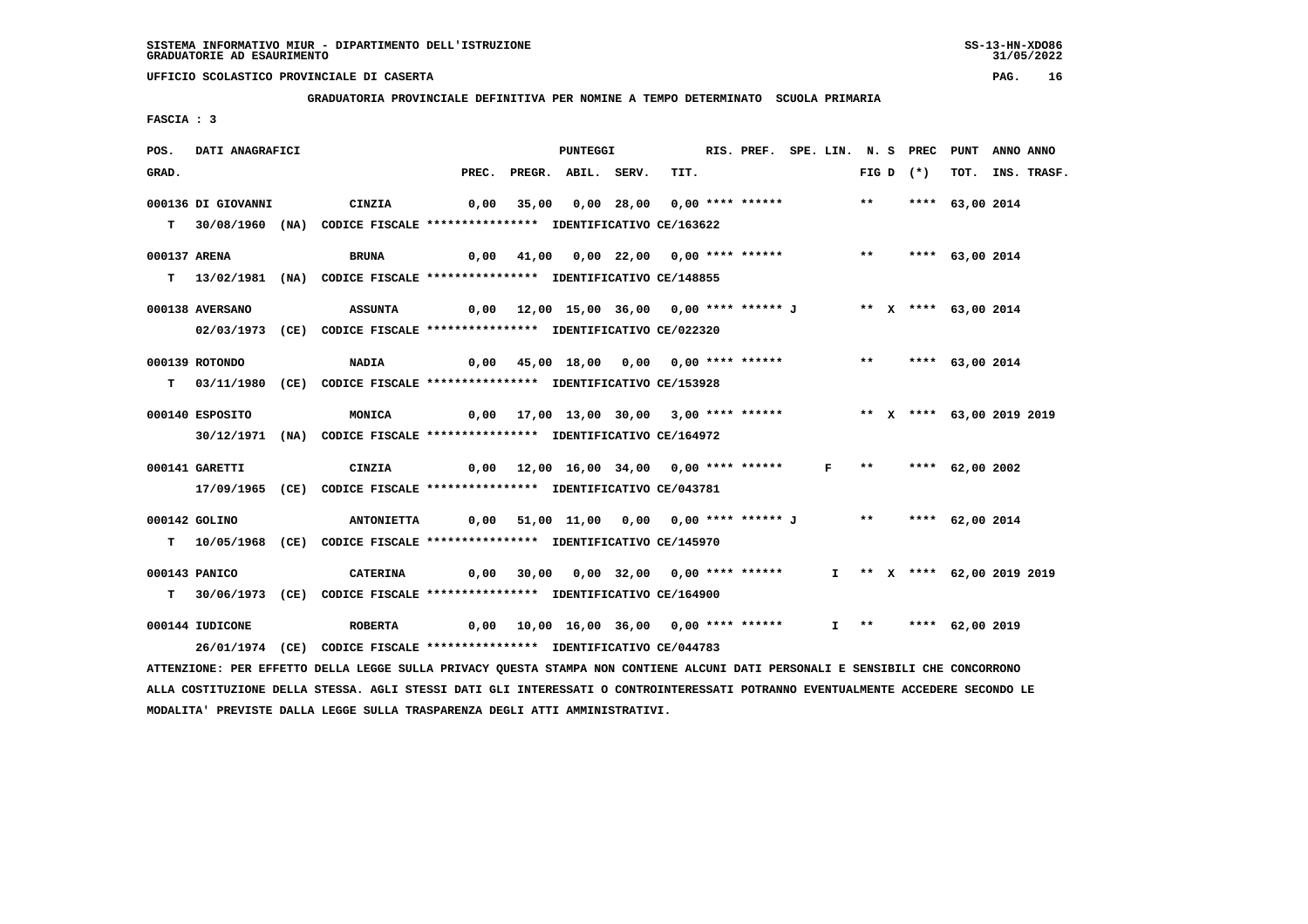**GRADUATORIA PROVINCIALE DEFINITIVA PER NOMINE A TEMPO DETERMINATO SCUOLA PRIMARIA**

 **FASCIA : 3**

| POS.  | DATI ANAGRAFICI    |                                                                                                                                 |       | <b>PUNTEGGI</b>                                         |      | RIS. PREF. SPE. LIN. N. S PREC |  |                             | PUNT                 | ANNO ANNO |                  |
|-------|--------------------|---------------------------------------------------------------------------------------------------------------------------------|-------|---------------------------------------------------------|------|--------------------------------|--|-----------------------------|----------------------|-----------|------------------|
| GRAD. |                    |                                                                                                                                 | PREC. | PREGR. ABIL. SERV.                                      | TIT. |                                |  | FIG D $(*)$                 |                      |           | TOT. INS. TRASF. |
|       | 000145 GRAZIANO    | <b>MARIA</b>                                                                                                                    |       | 0,00 14,00 15,00 32,00 0,00 **** ******                 |      |                                |  | $I \longrightarrow$         | **** $61,00$ 2002    |           |                  |
|       |                    |                                                                                                                                 |       |                                                         |      |                                |  |                             |                      |           |                  |
|       |                    | 27/06/1974 (CE) CODICE FISCALE *************** IDENTIFICATIVO CE/044362                                                         |       |                                                         |      |                                |  |                             |                      |           |                  |
|       | 000146 GRAVANTE    | <b>ANTONIETTA</b>                                                                                                               |       | $0,00$ $20,00$ $0,00$ $38,00$ $3,00$ **** ****** *** ** |      |                                |  |                             | **** 61,00 2014      |           |                  |
|       |                    | T 09/09/1974 (EE) CODICE FISCALE *************** IDENTIFICATIVO CE/154600                                                       |       |                                                         |      |                                |  |                             |                      |           |                  |
|       |                    |                                                                                                                                 |       |                                                         |      |                                |  |                             |                      |           |                  |
|       | 000147 GUERRIERO   | <b>ROSARIA</b>                                                                                                                  |       |                                                         |      |                                |  | I ** **** 61,00 2019        |                      |           |                  |
|       |                    | 21/06/1964 (CE) CODICE FISCALE *************** IDENTIFICATIVO CE/022207                                                         |       |                                                         |      |                                |  |                             |                      |           |                  |
|       | 000148 DEL GIUDICE | ANNA                                                                                                                            | 0,00  | 7,00 15,00 36,00 3,00 **** ****** J                     |      |                                |  | $I$ ** **** 61,00 2022 2022 |                      |           |                  |
|       |                    | 06/07/1974 (CE) CODICE FISCALE *************** IDENTIFICATIVO CE/326641                                                         |       |                                                         |      |                                |  |                             |                      |           |                  |
|       |                    |                                                                                                                                 |       |                                                         |      |                                |  |                             |                      |           |                  |
|       | 000149 DUNGINO     | <b>MARIA CONCETT</b>                                                                                                            |       | 0,00 25,00 0,00 36,00 0,00 **** ******                  |      |                                |  | ** **** 61,00 2022 2022     |                      |           |                  |
|       |                    | T 30/03/1975 (CE) CODICE FISCALE **************** IDENTIFICATIVO CE/326506                                                      |       |                                                         |      |                                |  |                             |                      |           |                  |
|       | 000150 CARANGELO   | <b>MARIA</b>                                                                                                                    |       | 9,00 15,00 36,00 0,00 **** ******                       |      |                                |  | $I$ **                      | **** 60,00 2019      |           |                  |
|       |                    |                                                                                                                                 | 0,00  |                                                         |      |                                |  |                             |                      |           |                  |
|       |                    | 14/12/1968 (CE) CODICE FISCALE *************** IDENTIFICATIVO CE/042887                                                         |       |                                                         |      |                                |  |                             |                      |           |                  |
|       | 000151 SANTANGELO  | <b>MARIA</b>                                                                                                                    |       | $0,00$ $34,00$ $14,00$ $12,00$ $0,00$ $***$ **** ****** |      |                                |  | $I \rightarrow \star$       | **** 60,00 2022 2022 |           |                  |
|       |                    | 12/08/1972 (CE) CODICE FISCALE *************** IDENTIFICATIVO CE/326572                                                         |       |                                                         |      |                                |  |                             |                      |           |                  |
|       |                    |                                                                                                                                 |       |                                                         |      |                                |  |                             |                      |           |                  |
|       | 000152 TURTURIELLO | <b>ANTONIETTA</b>                                                                                                               |       | $0,00$ 29,00 0,00 30,00 0,00 **** ******                |      |                                |  | $\star \star$               | **** 59,00 2019 2019 |           |                  |
|       |                    | 09/04/1980 (CE) CODICE FISCALE *************** IDENTIFICATIVO CE/164657                                                         |       |                                                         |      |                                |  |                             |                      |           |                  |
|       | 000153 ASTARITA    | <b>ROSARIA</b>                                                                                                                  |       | $0,00$ $47,00$ $12,00$ $0,00$ $0,00$ **** ******        |      |                                |  | $***$                       | **** 59,00 2019 2019 |           |                  |
|       |                    | 03/10/1972 (NA) CODICE FISCALE **************** IDENTIFICATIVO CE/164864                                                        |       |                                                         |      |                                |  |                             |                      |           |                  |
|       |                    | ATTENZIONE: PER EFFETTO DELLA LEGGE SULLA PRIVACY QUESTA STAMPA NON CONTIENE ALCUNI DATI PERSONALI E SENSIBILI CHE CONCORRONO   |       |                                                         |      |                                |  |                             |                      |           |                  |
|       |                    | ALLA COSTITUZIONE DELLA STESSA. AGLI STESSI DATI GLI INTERESSATI O CONTROINTERESSATI POTRANNO EVENTUALMENTE ACCEDERE SECONDO LE |       |                                                         |      |                                |  |                             |                      |           |                  |
|       |                    |                                                                                                                                 |       |                                                         |      |                                |  |                             |                      |           |                  |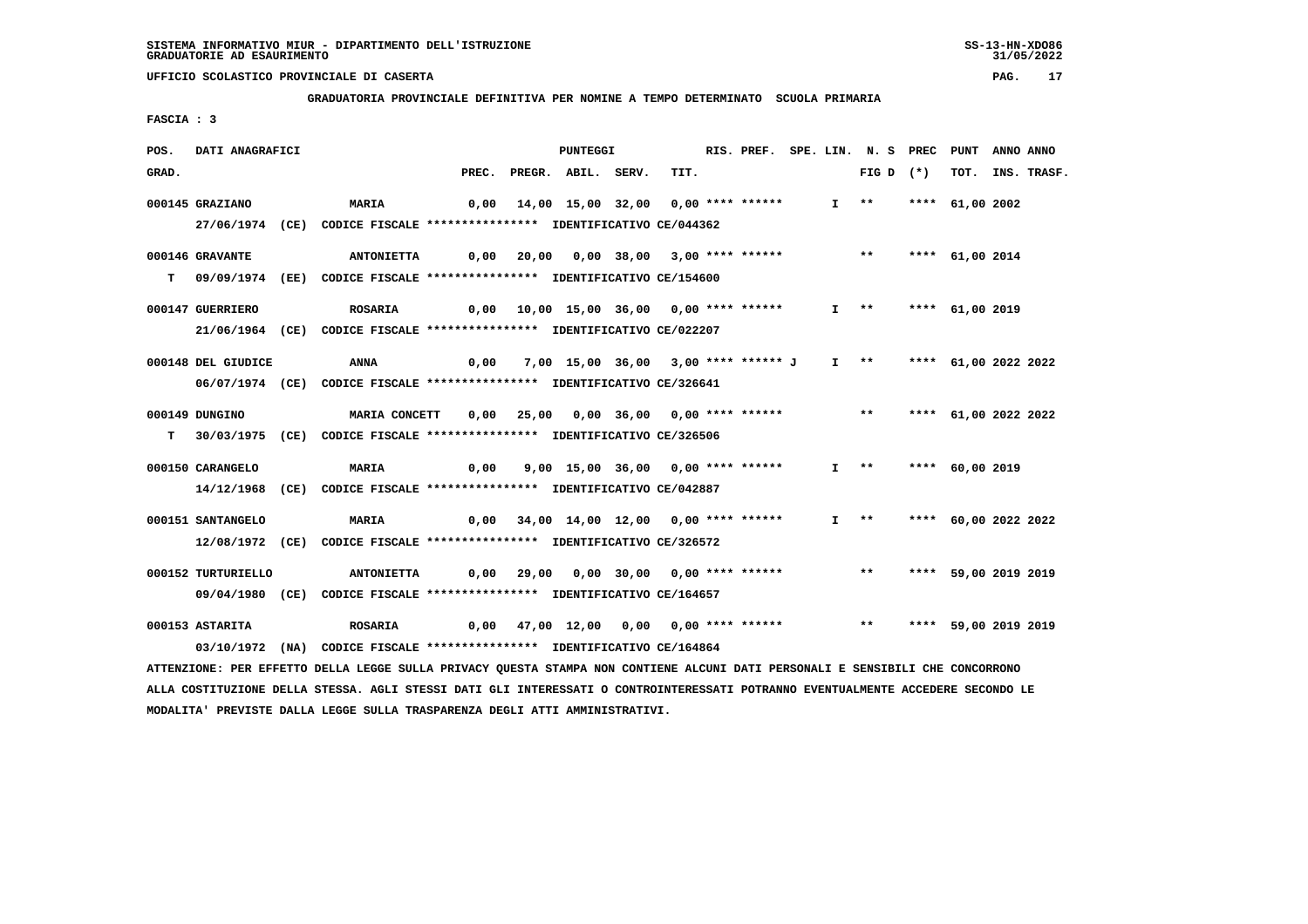**GRADUATORIA PROVINCIALE DEFINITIVA PER NOMINE A TEMPO DETERMINATO SCUOLA PRIMARIA**

 **FASCIA : 3**

| POS.  | DATI ANAGRAFICI   |                                                                                                                                 |       | PUNTEGGI                                                     |      | RIS. PREF. SPE. LIN. N. S PREC PUNT |  |                       |                         |                 | ANNO ANNO |             |
|-------|-------------------|---------------------------------------------------------------------------------------------------------------------------------|-------|--------------------------------------------------------------|------|-------------------------------------|--|-----------------------|-------------------------|-----------------|-----------|-------------|
| GRAD. |                   |                                                                                                                                 | PREC. | PREGR. ABIL. SERV.                                           | TIT. |                                     |  |                       | FIG D $(*)$             | TOT.            |           | INS. TRASF. |
|       | 000154 ALBANO     | ORSOLA                                                                                                                          | 0,00  | 11,00 12,00 36,00 0,00 **** ****** J ** **** 59,00 2022 2022 |      |                                     |  |                       |                         |                 |           |             |
|       |                   | 04/04/1975 (NA) CODICE FISCALE *************** IDENTIFICATIVO CE/326566                                                         |       |                                                              |      |                                     |  |                       |                         |                 |           |             |
|       |                   |                                                                                                                                 |       |                                                              |      |                                     |  |                       |                         |                 |           |             |
|       | 000155 SCIVOLETTO | <b>ILARIA</b>                                                                                                                   |       | 0,00 28,00 6,00 18,00 6,00 **** ****** J L                   |      |                                     |  | $***$                 |                         | **** 58,00 2007 |           |             |
|       |                   | S 24/04/1982 (CE) CODICE FISCALE *************** IDENTIFICATIVO CE/056617                                                       |       |                                                              |      |                                     |  |                       |                         |                 |           |             |
|       |                   |                                                                                                                                 |       |                                                              |      |                                     |  |                       |                         |                 |           |             |
|       | 000156 GALASSO    | <b>ELIDE</b>                                                                                                                    |       | 0,00 9,00 13,00 36,00 0,00 **** ****** J                     |      |                                     |  |                       | ** **** 58,00 2014      |                 |           |             |
|       |                   | T 29/05/1978 (CE) CODICE FISCALE *************** IDENTIFICATIVO CE/154713                                                       |       |                                                              |      |                                     |  |                       |                         |                 |           |             |
|       |                   |                                                                                                                                 |       |                                                              |      |                                     |  | $***$                 |                         |                 |           |             |
|       | 000157 CATALDO    | <b>ANTONIETTA</b>                                                                                                               | 0,00  | 0,00 14,00 44,00 0,00 **** ******                            |      |                                     |  |                       |                         | **** 58,00 2014 |           |             |
|       |                   | 24/05/1973 (CE) CODICE FISCALE *************** IDENTIFICATIVO CE/024152                                                         |       |                                                              |      |                                     |  |                       |                         |                 |           |             |
|       | 000158 MELILLO    | <b>ROSA</b>                                                                                                                     |       | $0,00$ 46,00 0,00 12,00 0,00 **** ******                     |      |                                     |  |                       | ** **** 58,00 2019 2019 |                 |           |             |
|       |                   | T 21/08/1979 (CE) CODICE FISCALE **************** IDENTIFICATIVO CE/164755                                                      |       |                                                              |      |                                     |  |                       |                         |                 |           |             |
|       |                   |                                                                                                                                 |       |                                                              |      |                                     |  |                       |                         |                 |           |             |
|       | 000159 CASELLA    | <b>MARTA</b>                                                                                                                    | 0,00  | 3,00 18,00 36,00 1,00 **** ******                            |      |                                     |  | $I \quad * \quad$     |                         | **** 58,00 2019 |           |             |
|       |                   | 06/11/1978 (CE) CODICE FISCALE *************** IDENTIFICATIVO CE/056927                                                         |       |                                                              |      |                                     |  |                       |                         |                 |           |             |
|       |                   |                                                                                                                                 |       |                                                              |      |                                     |  |                       |                         |                 |           |             |
|       | 000160 VERDICCHIO | <b>VALERIA</b>                                                                                                                  | 0,00  | 0,00 16,00 36,00 6,00 **** ******                            |      |                                     |  | $F \rightarrow \star$ |                         | **** 58,00 2019 |           |             |
|       |                   | 07/01/1977 (CE) CODICE FISCALE *************** IDENTIFICATIVO CE/045040                                                         |       |                                                              |      |                                     |  |                       |                         |                 |           |             |
|       |                   |                                                                                                                                 |       |                                                              |      |                                     |  |                       |                         |                 |           |             |
|       | 000161 BASCO      | <b>SAMANTA RAFFA</b>                                                                                                            |       |                                                              |      |                                     |  |                       | ** **** 57,00 2011 2011 |                 |           |             |
|       |                   | 05/04/1970 (MI) CODICE FISCALE *************** IDENTIFICATIVO CE/140011                                                         |       |                                                              |      |                                     |  |                       |                         |                 |           |             |
|       | 000162 PERROTTA   | GIOVANNINA                                                                                                                      |       | 0,00 12,00 15,00 30,00 0,00 **** ****** F ** **** 57,00 2014 |      |                                     |  |                       |                         |                 |           |             |
|       |                   | 06/08/1968 (CE) CODICE FISCALE *************** IDENTIFICATIVO CE/045686                                                         |       |                                                              |      |                                     |  |                       |                         |                 |           |             |
|       |                   | ATTENZIONE: PER EFFETTO DELLA LEGGE SULLA PRIVACY QUESTA STAMPA NON CONTIENE ALCUNI DATI PERSONALI E SENSIBILI CHE CONCORRONO   |       |                                                              |      |                                     |  |                       |                         |                 |           |             |
|       |                   | ALLA COSTITUZIONE DELLA STESSA. AGLI STESSI DATI GLI INTERESSATI O CONTROINTERESSATI POTRANNO EVENTUALMENTE ACCEDERE SECONDO LE |       |                                                              |      |                                     |  |                       |                         |                 |           |             |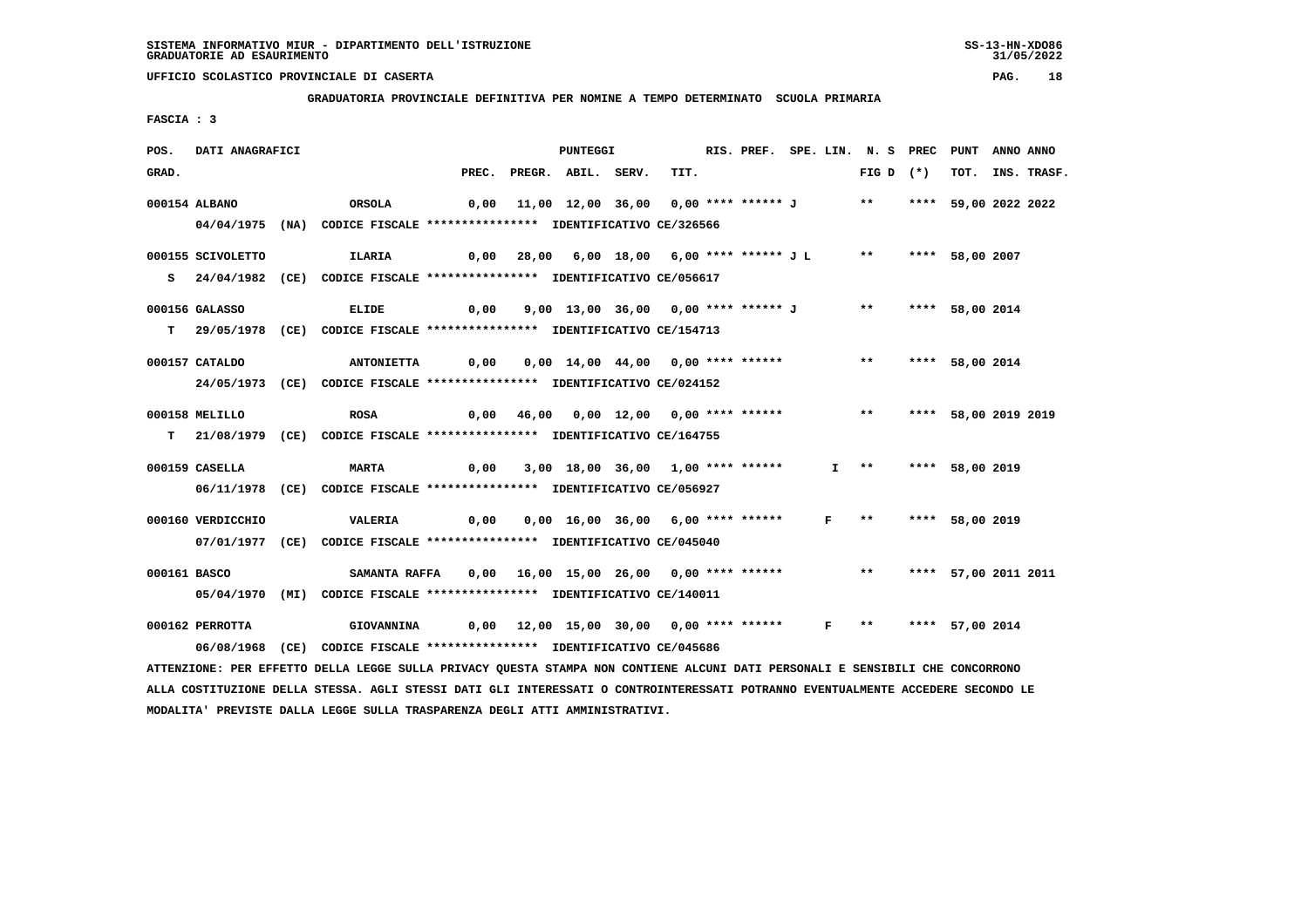**GRADUATORIA PROVINCIALE DEFINITIVA PER NOMINE A TEMPO DETERMINATO SCUOLA PRIMARIA**

 **FASCIA : 3**

| POS.  | DATI ANAGRAFICI     |                                                                                                                               |      | PUNTEGGI                                                           |      | RIS. PREF. SPE. LIN. N. S PREC PUNT |  |  |             |                      | ANNO ANNO |                  |
|-------|---------------------|-------------------------------------------------------------------------------------------------------------------------------|------|--------------------------------------------------------------------|------|-------------------------------------|--|--|-------------|----------------------|-----------|------------------|
| GRAD. |                     |                                                                                                                               |      | PREC. PREGR. ABIL. SERV.                                           | TIT. |                                     |  |  | FIG D $(*)$ |                      |           | TOT. INS. TRASF. |
|       | 000163 GIANNATTASIO | <b>ANTONELLA</b>                                                                                                              |      | 0,00 6,00 14,00 34,00 3,00 **** ******                             |      |                                     |  |  |             | I ** **** 57,00 2019 |           |                  |
|       |                     |                                                                                                                               |      |                                                                    |      |                                     |  |  |             |                      |           |                  |
|       |                     | 08/10/1963 (CL) CODICE FISCALE *************** IDENTIFICATIVO CE/043764                                                       |      |                                                                    |      |                                     |  |  |             |                      |           |                  |
|       | 000164 PELLINO      | <b>MARIA GRAZIA 0,00</b>                                                                                                      |      | 3,00 15,00 36,00 3,00 **** ****** J I ** X **** 57,00 2019         |      |                                     |  |  |             |                      |           |                  |
|       |                     | 09/01/1977 (CE) CODICE FISCALE *************** IDENTIFICATIVO CE/021548                                                       |      |                                                                    |      |                                     |  |  |             |                      |           |                  |
|       |                     |                                                                                                                               |      |                                                                    |      |                                     |  |  |             |                      |           |                  |
|       | 000165 TIRELLI      | ANTONELLA 0,00 31,00 14,00 12,00 0,00 **** ****** J ** ***** 57,00 2022 2022                                                  |      |                                                                    |      |                                     |  |  |             |                      |           |                  |
|       |                     | 17/07/1974 (CE) CODICE FISCALE *************** IDENTIFICATIVO CE/326668                                                       |      |                                                                    |      |                                     |  |  |             |                      |           |                  |
|       |                     |                                                                                                                               |      |                                                                    |      |                                     |  |  |             |                      |           |                  |
|       | 000166 VERRENGIA    | <b>FILOMENA</b>                                                                                                               |      | 0,00 41,00 15,00 0,00 0,00 **** ****** *** *** **** 56,00 2000     |      |                                     |  |  |             |                      |           |                  |
|       |                     | 22/06/1970 (CE) CODICE FISCALE *************** IDENTIFICATIVO CE/026738                                                       |      |                                                                    |      |                                     |  |  |             |                      |           |                  |
|       |                     |                                                                                                                               |      |                                                                    |      |                                     |  |  |             |                      |           |                  |
|       | 000167 TENGA        | CARMELA                                                                                                                       | 0,00 | 9,00 17,00 30,00 0,00 **** ****** F ** **** 56,00 2002             |      |                                     |  |  |             |                      |           |                  |
|       |                     | 12/12/1961 (CE) CODICE FISCALE *************** IDENTIFICATIVO CE/004602                                                       |      |                                                                    |      |                                     |  |  |             |                      |           |                  |
|       | 000168 DELUCA       | <b>ROSA</b>                                                                                                                   |      | 0,00 38,00 0,00 18,00 0,00 **** ****** *** **** 56,00 2014         |      |                                     |  |  |             |                      |           |                  |
|       |                     | T 24/02/1966 (CE) CODICE FISCALE *************** IDENTIFICATIVO CE/147523                                                     |      |                                                                    |      |                                     |  |  |             |                      |           |                  |
|       |                     |                                                                                                                               |      |                                                                    |      |                                     |  |  |             |                      |           |                  |
|       | 000169 GAROFALO     | <b>GIOVANNA</b>                                                                                                               |      | 0,00 22,00 0,00 34,00 0,00 **** ****** *** **** 56,00 2018         |      |                                     |  |  |             |                      |           |                  |
|       |                     | 30/06/1980 (NA) CODICE FISCALE *************** IDENTIFICATIVO CE/048035                                                       |      |                                                                    |      |                                     |  |  |             |                      |           |                  |
|       |                     |                                                                                                                               |      |                                                                    |      |                                     |  |  |             |                      |           |                  |
|       | 000170 TUFANO       | 0,00 20,00 0,00 36,00 0,00 **** ****** J     **    **** 56,00 2019 2019<br><b>IRENE</b>                                       |      |                                                                    |      |                                     |  |  |             |                      |           |                  |
|       |                     | T 08/08/1982 (NA) CODICE FISCALE *************** IDENTIFICATIVO CE/164656                                                     |      |                                                                    |      |                                     |  |  |             |                      |           |                  |
|       | 000171 MITRANO      | MARIA VINCENZ                                                                                                                 |      | 0,00 8,00 16,00 32,00 0,00 **** ****** J I ** **** 56,00 2019 2019 |      |                                     |  |  |             |                      |           |                  |
|       |                     | 24/11/1967 (NA) CODICE FISCALE *************** IDENTIFICATIVO CE/164802                                                       |      |                                                                    |      |                                     |  |  |             |                      |           |                  |
|       |                     |                                                                                                                               |      |                                                                    |      |                                     |  |  |             |                      |           |                  |
|       |                     | ATTENZIONE: PER EFFETTO DELLA LEGGE SULLA PRIVACY QUESTA STAMPA NON CONTIENE ALCUNI DATI PERSONALI E SENSIBILI CHE CONCORRONO |      |                                                                    |      |                                     |  |  |             |                      |           |                  |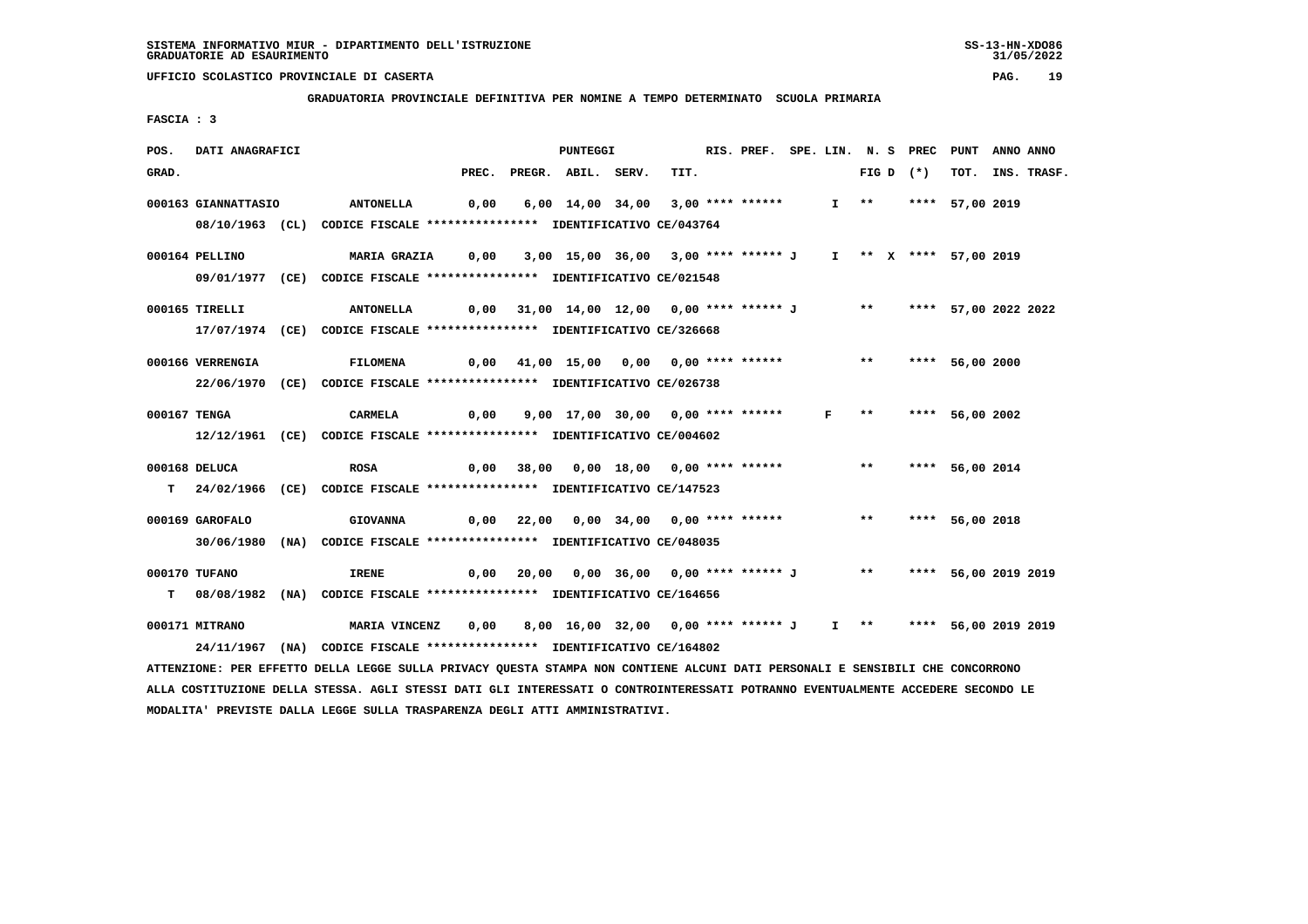**GRADUATORIA PROVINCIALE DEFINITIVA PER NOMINE A TEMPO DETERMINATO SCUOLA PRIMARIA**

 **FASCIA : 3**

| POS.         | DATI ANAGRAFICI  |                                                                                                                                 |      | <b>PUNTEGGI</b>                                                     |      | RIS. PREF. SPE. LIN. N. S PREC PUNT |  |                       |  |                         | ANNO ANNO |                  |
|--------------|------------------|---------------------------------------------------------------------------------------------------------------------------------|------|---------------------------------------------------------------------|------|-------------------------------------|--|-----------------------|--|-------------------------|-----------|------------------|
| GRAD.        |                  |                                                                                                                                 |      | PREC. PREGR. ABIL. SERV.                                            | TIT. |                                     |  | FIG D $(*)$           |  |                         |           | TOT. INS. TRASF. |
|              | 000172 AUTERI    | MARIA DOMENIC                                                                                                                   | 0,00 | 36,00 0,00 20,00 0,00 **** ****** *** *** **** 56,00 2019 2019      |      |                                     |  |                       |  |                         |           |                  |
|              |                  | 17/01/1977 (RC) CODICE FISCALE *************** IDENTIFICATIVO CE/164867                                                         |      |                                                                     |      |                                     |  |                       |  |                         |           |                  |
|              |                  |                                                                                                                                 |      |                                                                     |      |                                     |  |                       |  |                         |           |                  |
|              | 000173 MAISTO    | <b>MARIANNA</b>                                                                                                                 | 0,00 | 6,00 15,00 32,00 3,00 **** ****** J I **                            |      |                                     |  |                       |  | **** 56,00 2022 2022    |           |                  |
|              |                  | 16/05/1976 (CE) CODICE FISCALE *************** IDENTIFICATIVO CE/326549                                                         |      |                                                                     |      |                                     |  |                       |  |                         |           |                  |
|              |                  |                                                                                                                                 |      |                                                                     |      |                                     |  |                       |  |                         |           |                  |
|              | 000174 VARGAS    | <b>NICOLETTA</b>                                                                                                                |      | 0,00 20,00 0,00 36,00 0,00 **** ****** *** *** **** 56,00 2022 2022 |      |                                     |  |                       |  |                         |           |                  |
|              |                  | T 13/02/1978 (NA) CODICE FISCALE *************** IDENTIFICATIVO CE/326530                                                       |      |                                                                     |      |                                     |  |                       |  |                         |           |                  |
|              | 000175 LIMONE    | <b>ANTONETTA</b>                                                                                                                |      | $0,00$ 12,00 15,00 28,00 0,00 **** ******                           |      |                                     |  | $I \longrightarrow$   |  | **** 55,00 2019 2019    |           |                  |
|              |                  | 20/12/1959 (CE) CODICE FISCALE *************** IDENTIFICATIVO CE/164924                                                         |      |                                                                     |      |                                     |  |                       |  |                         |           |                  |
|              |                  |                                                                                                                                 |      |                                                                     |      |                                     |  |                       |  |                         |           |                  |
|              | 000176 CAIAZZO   | <b>PINA</b>                                                                                                                     | 0,00 | 5,00 15,00 32,00 3,00 **** ******                                   |      |                                     |  |                       |  | ** **** 55,00 2019 2019 |           |                  |
|              |                  | 25/06/1975 (CE) CODICE FISCALE *************** IDENTIFICATIVO CE/164875                                                         |      |                                                                     |      |                                     |  |                       |  |                         |           |                  |
|              |                  |                                                                                                                                 |      |                                                                     |      |                                     |  |                       |  |                         |           |                  |
|              | 000177 ROTONDO   | <b>ADELE</b>                                                                                                                    | 0,00 | 6,00 15,00 34,00 0,00 **** ******                                   |      |                                     |  | $***$                 |  | **** 55,00 2019         |           |                  |
|              |                  | 09/08/1966 (CE) CODICE FISCALE *************** IDENTIFICATIVO CE/043878                                                         |      |                                                                     |      |                                     |  |                       |  |                         |           |                  |
| 000178 NEGRO |                  | <b>ANGELA</b>                                                                                                                   |      | $0,00$ 15,00 13,00 26,00 0,00 **** ******                           |      |                                     |  | $I \rightarrow \star$ |  | **** 54,00 2002         |           |                  |
|              |                  | 27/05/1962 (CE) CODICE FISCALE *************** IDENTIFICATIVO CE/025703                                                         |      |                                                                     |      |                                     |  |                       |  |                         |           |                  |
|              |                  |                                                                                                                                 |      |                                                                     |      |                                     |  |                       |  |                         |           |                  |
| 000179 DIANA |                  | <b>ROSANNA</b>                                                                                                                  | 0,00 | 54,00  0,00  0,00  0,00  ****  ******                               |      |                                     |  |                       |  | ** **** 54,00 2014      |           |                  |
|              |                  | T 23/04/1975 (NA) CODICE FISCALE **************** IDENTIFICATIVO CE/154101                                                      |      |                                                                     |      |                                     |  |                       |  |                         |           |                  |
|              | 000180 FORTUNATO |                                                                                                                                 |      | $0,00$ 17,00 $0,00$ 34,00 3,00 **** ****** *** **                   |      |                                     |  |                       |  | **** 54,00 2019 2019    |           |                  |
|              |                  | <b>MARIA ANNA</b>                                                                                                               |      |                                                                     |      |                                     |  |                       |  |                         |           |                  |
|              |                  | T 16/05/1983 (CE) CODICE FISCALE *************** IDENTIFICATIVO CE/164761                                                       |      |                                                                     |      |                                     |  |                       |  |                         |           |                  |
|              |                  | ATTENZIONE: PER EFFETTO DELLA LEGGE SULLA PRIVACY OUESTA STAMPA NON CONTIENE ALCUNI DATI PERSONALI E SENSIBILI CHE CONCORRONO   |      |                                                                     |      |                                     |  |                       |  |                         |           |                  |
|              |                  | ALLA COSTITUZIONE DELLA STESSA. AGLI STESSI DATI GLI INTERESSATI O CONTROINTERESSATI POTRANNO EVENTUALMENTE ACCEDERE SECONDO LE |      |                                                                     |      |                                     |  |                       |  |                         |           |                  |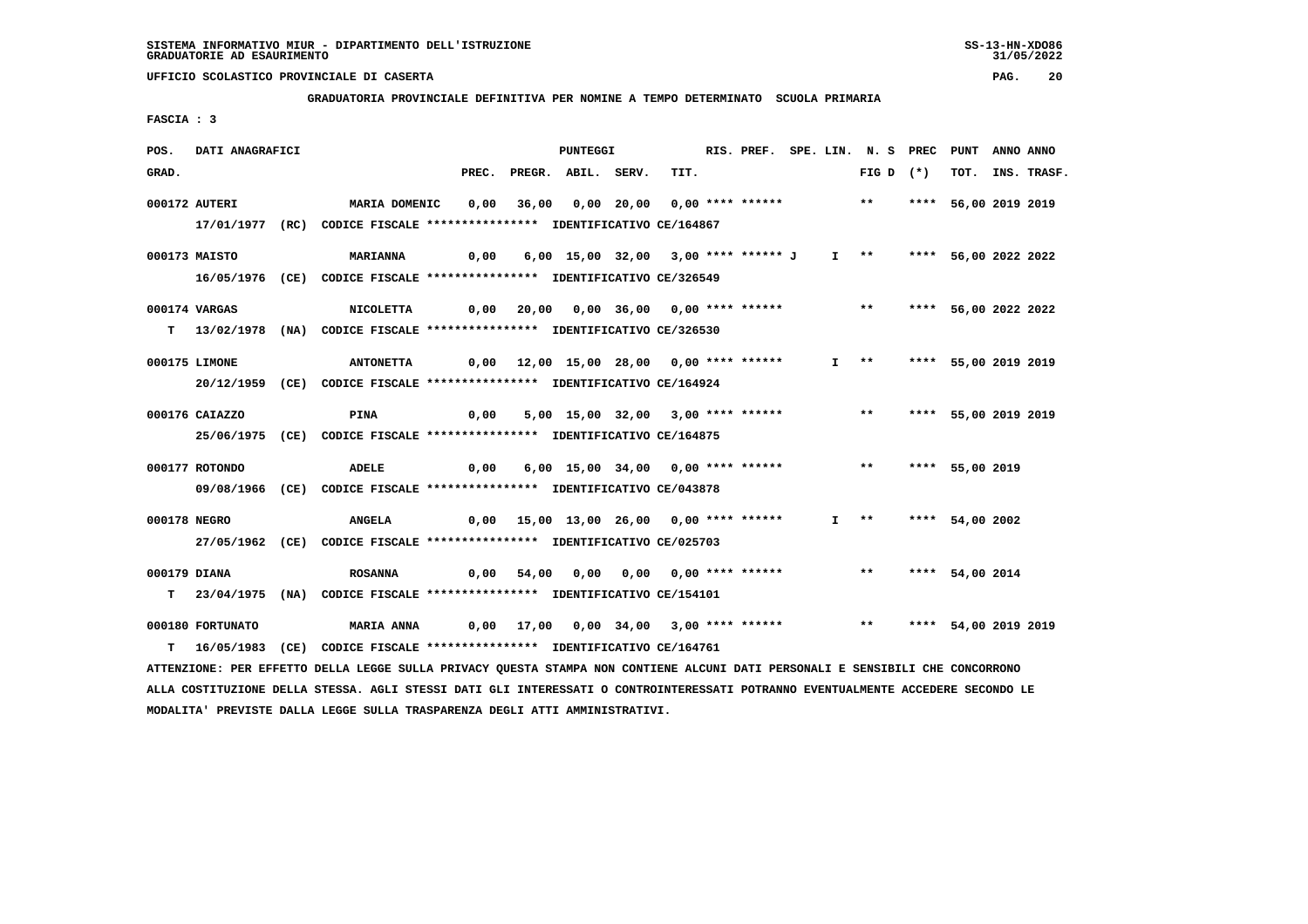**GRADUATORIA PROVINCIALE DEFINITIVA PER NOMINE A TEMPO DETERMINATO SCUOLA PRIMARIA**

 **FASCIA : 3**

| POS.        | DATI ANAGRAFICI   |                                                                                                                               |       | PUNTEGGI                                                                |      | RIS. PREF. SPE. LIN. N. S PREC PUNT |  |  |             |                           | ANNO ANNO |                  |
|-------------|-------------------|-------------------------------------------------------------------------------------------------------------------------------|-------|-------------------------------------------------------------------------|------|-------------------------------------|--|--|-------------|---------------------------|-----------|------------------|
| GRAD.       |                   |                                                                                                                               | PREC. | PREGR. ABIL. SERV.                                                      | TIT. |                                     |  |  | FIG D $(*)$ |                           |           | TOT. INS. TRASF. |
|             | 000181 MONTANARO  | <b>TERESA ANGELA</b>                                                                                                          | 0,00  | 9,00 15,00 30,00 0,00 **** ******             ** x **** 54,00 2019 2019 |      |                                     |  |  |             |                           |           |                  |
|             |                   | 02/09/1979 (EE) CODICE FISCALE *************** IDENTIFICATIVO CE/164850                                                       |       |                                                                         |      |                                     |  |  |             |                           |           |                  |
| 000182 LAMA |                   | <b>PAOLA</b>                                                                                                                  | 0,00  | 6,00 14,00 28,00 6,00 **** ****** J                                     |      |                                     |  |  |             | I ** **** 54,00 2019      |           |                  |
|             |                   | 24/03/1976 (RM) CODICE FISCALE *************** IDENTIFICATIVO CE/022558                                                       |       |                                                                         |      |                                     |  |  |             |                           |           |                  |
|             |                   |                                                                                                                               |       |                                                                         |      |                                     |  |  |             |                           |           |                  |
|             | 000183 RENNELLA   | <b>ANGELA</b>                                                                                                                 | 0,00  | 1,00 13,00 36,00 3,00 **** ****** *** **                                |      |                                     |  |  |             | **** 53,00 2019 2007      |           |                  |
|             |                   | 24/04/1978 (LT) CODICE FISCALE *************** IDENTIFICATIVO CE/055662                                                       |       |                                                                         |      |                                     |  |  |             |                           |           |                  |
|             | 000184 GAGLIONE   | <b>ELISABETTA</b>                                                                                                             |       | 0,00 34,00 0,00 16,00 3,00 **** ******                                  |      |                                     |  |  |             | I ** **** 53,00 2019 2019 |           |                  |
|             |                   | T 20/10/1975 (CE) CODICE FISCALE *************** IDENTIFICATIVO CE/164785                                                     |       |                                                                         |      |                                     |  |  |             |                           |           |                  |
|             | 000185 DI GAETANO | <b>MARINA</b>                                                                                                                 |       | 0,00 12,00 14,00 24,00 3,00 **** ****** *** **** 53,00 2019 2019        |      |                                     |  |  |             |                           |           |                  |
|             |                   | T 25/02/1981 (CE) CODICE FISCALE *************** IDENTIFICATIVO CE/164879                                                     |       |                                                                         |      |                                     |  |  |             |                           |           |                  |
|             |                   |                                                                                                                               |       |                                                                         |      |                                     |  |  |             |                           |           |                  |
|             | 000186 PALADINO   | LUANA                                                                                                                         | 0,00  | 3,00 11,00 36,00 3,00 **** ****** J ** X **** 53,00 2022 2022           |      |                                     |  |  |             |                           |           |                  |
|             |                   | T 22/11/1974 (CE) CODICE FISCALE *************** IDENTIFICATIVO CE/326694                                                     |       |                                                                         |      |                                     |  |  |             |                           |           |                  |
|             | 000187 MANDATO    | MARIAELENA                                                                                                                    | 0,00  | 3,00 14,00 36,00 0,00 **** ****** J I ** X **** 53,00 2022 2022         |      |                                     |  |  |             |                           |           |                  |
|             |                   | 01/02/1978 (CE) CODICE FISCALE *************** IDENTIFICATIVO CE/326553                                                       |       |                                                                         |      |                                     |  |  |             |                           |           |                  |
|             |                   |                                                                                                                               |       |                                                                         |      |                                     |  |  |             |                           |           |                  |
|             | 000188 BELLOPEDE  | <b>MARIA FORTUNA</b>                                                                                                          | 0,00  | 8,00 15,00 30,00 0,00 **** ****** I ** X **** 53,00 2022 2022           |      |                                     |  |  |             |                           |           |                  |
|             |                   | 13/03/1963 (CE) CODICE FISCALE *************** IDENTIFICATIVO CE/326501                                                       |       |                                                                         |      |                                     |  |  |             |                           |           |                  |
|             | 000189 ARGENTO    | <b>ENZA</b>                                                                                                                   | 0,00  | 0,00 17,00 36,00 0,00 **** ****** 1 ** **** 53,00 2022                  |      |                                     |  |  |             |                           |           |                  |
|             |                   | 01/05/1975 (NA) CODICE FISCALE *************** IDENTIFICATIVO CE/057661                                                       |       |                                                                         |      |                                     |  |  |             |                           |           |                  |
|             |                   | ATTENZIONE: PER EFFETTO DELLA LEGGE SULLA PRIVACY QUESTA STAMPA NON CONTIENE ALCUNI DATI PERSONALI E SENSIBILI CHE CONCORRONO |       |                                                                         |      |                                     |  |  |             |                           |           |                  |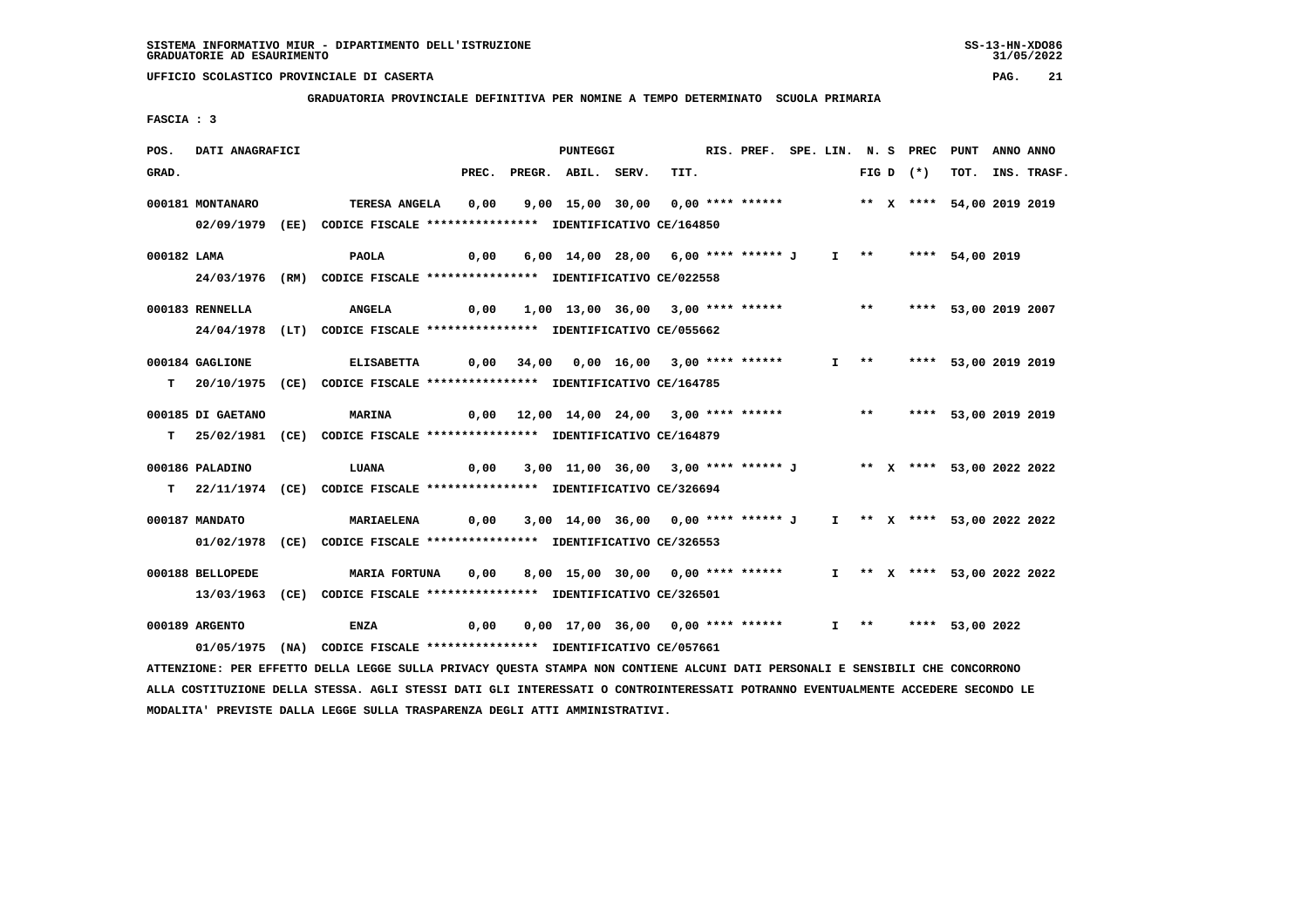**GRADUATORIA PROVINCIALE DEFINITIVA PER NOMINE A TEMPO DETERMINATO SCUOLA PRIMARIA**

 **FASCIA : 3**

| POS.  | DATI ANAGRAFICI  |                                                                                                                                 |       | <b>PUNTEGGI</b>                                            |      | RIS. PREF. SPE. LIN. N. S PREC PUNT |  |                     |             |                           | ANNO ANNO |                  |
|-------|------------------|---------------------------------------------------------------------------------------------------------------------------------|-------|------------------------------------------------------------|------|-------------------------------------|--|---------------------|-------------|---------------------------|-----------|------------------|
| GRAD. |                  |                                                                                                                                 | PREC. | PREGR. ABIL. SERV.                                         | TIT. |                                     |  |                     | FIG D $(*)$ |                           |           | TOT. INS. TRASF. |
|       | 000190 MASSIMO   | ANNA                                                                                                                            | 0,00  | 26,00 15,00 12,00 0,00 **** ******                         |      |                                     |  |                     |             | I ** X **** 53,00 2022    |           |                  |
|       |                  |                                                                                                                                 |       |                                                            |      |                                     |  |                     |             |                           |           |                  |
|       |                  | 15/02/1972 (CE) CODICE FISCALE *************** IDENTIFICATIVO CE/026884                                                         |       |                                                            |      |                                     |  |                     |             |                           |           |                  |
|       | 000191 SIMEONE   | <b>ANGELA</b>                                                                                                                   | 0,00  | 9,00 11,00 32,00 0,00 **** ****** *** ** ** *** 52,00 2014 |      |                                     |  |                     |             |                           |           |                  |
|       |                  | T 11/07/1977 (CE) CODICE FISCALE **************** IDENTIFICATIVO CE/145754                                                      |       |                                                            |      |                                     |  |                     |             |                           |           |                  |
|       |                  |                                                                                                                                 |       |                                                            |      |                                     |  |                     |             |                           |           |                  |
|       | 000192 DALTERIO  | CARMELINA                                                                                                                       | 0,00  | 7,00 11,00 34,00 0,00 **** ******                          |      |                                     |  |                     |             | ** **** 52,00 2014        |           |                  |
|       |                  | T 24/04/1960 (CE) CODICE FISCALE *************** IDENTIFICATIVO CE/154699                                                       |       |                                                            |      |                                     |  |                     |             |                           |           |                  |
|       |                  |                                                                                                                                 |       |                                                            |      |                                     |  |                     |             |                           |           |                  |
|       | 000193 CARFORA   | <b>RITA</b>                                                                                                                     | 0,00  | 9,00 15,00 28,00 0,00 **** ******                          |      |                                     |  | $***$               |             | **** 52,00 2018           |           |                  |
|       |                  | 22/05/1976 (CE) CODICE FISCALE *************** IDENTIFICATIVO CE/056865                                                         |       |                                                            |      |                                     |  |                     |             |                           |           |                  |
|       | 000194 ROSANO    | <b>MANUELA</b>                                                                                                                  | 0,00  | 0,00 15,00 36,00 0,00 **** ******                          |      |                                     |  |                     |             | I ** **** 51,00 2003 2003 |           |                  |
|       |                  | 24/06/1978 (NA) CODICE FISCALE *************** IDENTIFICATIVO CE/048354                                                         |       |                                                            |      |                                     |  |                     |             |                           |           |                  |
|       |                  |                                                                                                                                 |       |                                                            |      |                                     |  |                     |             |                           |           |                  |
|       | 000195 SCARFONE  | <b>DONATELLA</b>                                                                                                                |       | 0,00 40,00 11,00 0,00 0,00 **** ******                     |      |                                     |  |                     |             | I ** X **** 51,00 2014    |           |                  |
|       |                  | T 13/11/1981 (CZ) CODICE FISCALE **************** IDENTIFICATIVO CE/149428                                                      |       |                                                            |      |                                     |  |                     |             |                           |           |                  |
|       |                  |                                                                                                                                 |       |                                                            |      |                                     |  |                     |             |                           |           |                  |
|       | 000196 DELL'ARIA | <b>NICOLETTA</b>                                                                                                                | 0,00  | 6,00 15,00 24,00 6,00 **** ****** *** **** 51,00 2019 2019 |      |                                     |  |                     |             |                           |           |                  |
|       | 21/03/1968       | (NA) CODICE FISCALE **************** IDENTIFICATIVO CE/164848                                                                   |       |                                                            |      |                                     |  |                     |             |                           |           |                  |
|       |                  |                                                                                                                                 |       |                                                            |      |                                     |  |                     |             |                           |           |                  |
|       | 000197 ANASTASIO | <b>FRANCESCA</b>                                                                                                                | 0,00  | 3,00 14,00 34,00 0,00 **** ******                          |      |                                     |  | $I \longrightarrow$ |             | **** 51,00 2019           |           |                  |
|       |                  | 10/11/1961 (CE) CODICE FISCALE *************** IDENTIFICATIVO CE/021022                                                         |       |                                                            |      |                                     |  |                     |             |                           |           |                  |
|       | 000198 GUERRIERO | PALMIRA LUISA                                                                                                                   | 0,00  | 8,00 14,00 28,00 0,00 **** ******                          |      |                                     |  | $I \quad * \quad$   |             | **** 50,00 2007           |           |                  |
|       |                  | 11/06/1965 (CH) CODICE FISCALE *************** IDENTIFICATIVO CE/048174                                                         |       |                                                            |      |                                     |  |                     |             |                           |           |                  |
|       |                  | ATTENZIONE: PER EFFETTO DELLA LEGGE SULLA PRIVACY QUESTA STAMPA NON CONTIENE ALCUNI DATI PERSONALI E SENSIBILI CHE CONCORRONO   |       |                                                            |      |                                     |  |                     |             |                           |           |                  |
|       |                  | ALLA COSTITUZIONE DELLA STESSA. AGLI STESSI DATI GLI INTERESSATI O CONTROINTERESSATI POTRANNO EVENTUALMENTE ACCEDERE SECONDO LE |       |                                                            |      |                                     |  |                     |             |                           |           |                  |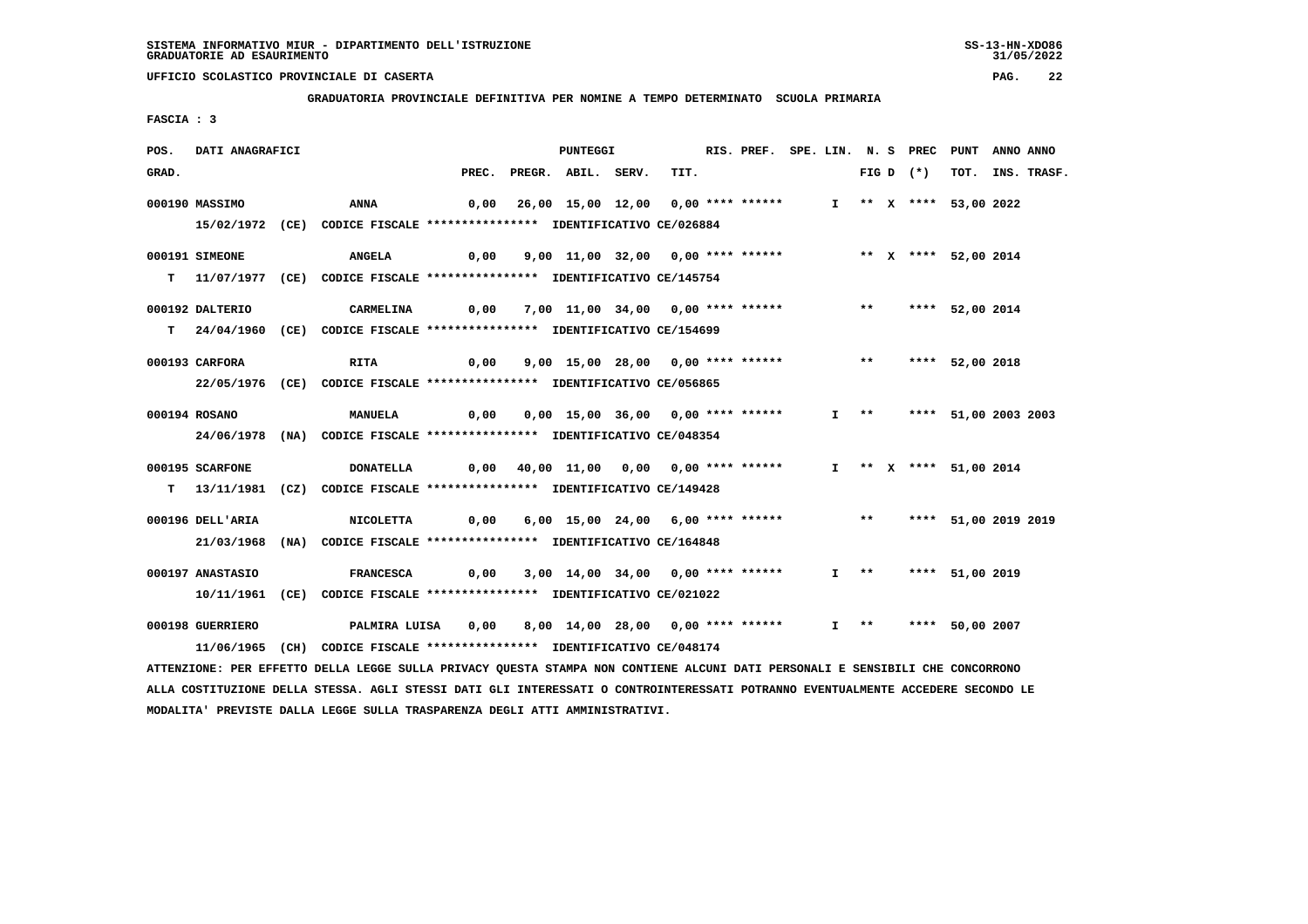**GRADUATORIA PROVINCIALE DEFINITIVA PER NOMINE A TEMPO DETERMINATO SCUOLA PRIMARIA**

 **FASCIA : 3**

| POS.  | DATI ANAGRAFICI   |                                                                                                                               |       | PUNTEGGI                                                                         |      | RIS. PREF. SPE. LIN. N. S PREC |  |                     |                           | PUNT            | ANNO ANNO |                  |
|-------|-------------------|-------------------------------------------------------------------------------------------------------------------------------|-------|----------------------------------------------------------------------------------|------|--------------------------------|--|---------------------|---------------------------|-----------------|-----------|------------------|
| GRAD. |                   |                                                                                                                               | PREC. | PREGR. ABIL. SERV.                                                               | TIT. |                                |  |                     | FIG D $(*)$               |                 |           | TOT. INS. TRASF. |
|       | 000199 GRANDIOSO  | CARMELA                                                                                                                       | 0,00  | 23,00 11,00 16,00 0,00 **** ****** *** *** **** 50,00 2014                       |      |                                |  |                     |                           |                 |           |                  |
|       |                   |                                                                                                                               |       |                                                                                  |      |                                |  |                     |                           |                 |           |                  |
|       |                   | T 04/11/1982 (CE) CODICE FISCALE *************** IDENTIFICATIVO CE/150139                                                     |       |                                                                                  |      |                                |  |                     |                           |                 |           |                  |
|       | 000200 ANTONELLI  | <b>MADDALENA</b>                                                                                                              | 0,00  | 5,00 16,00 26,00 3,00 **** ****** F ** X **** 50,00 2019 2005                    |      |                                |  |                     |                           |                 |           |                  |
|       |                   | 01/06/1966 (CE) CODICE FISCALE *************** IDENTIFICATIVO CE/053454                                                       |       |                                                                                  |      |                                |  |                     |                           |                 |           |                  |
|       |                   |                                                                                                                               |       |                                                                                  |      |                                |  |                     |                           |                 |           |                  |
|       | 000201 SANTILLO   | <b>FILOMENA</b>                                                                                                               | 0,00  | 0,00 14,00 30,00 6,00 **** ****** J ** **** 50,00 2022                           |      |                                |  |                     |                           |                 |           |                  |
|       |                   | 04/02/1975 (CE) CODICE FISCALE *************** IDENTIFICATIVO CE/046299                                                       |       |                                                                                  |      |                                |  |                     |                           |                 |           |                  |
|       |                   |                                                                                                                               |       |                                                                                  |      |                                |  |                     |                           |                 |           |                  |
|       | 000202 MARRANDINO | <b>MARIA</b>                                                                                                                  | 0,00  | 3,00 16,00 30,00 0,00 **** ******                                                |      |                                |  | $I \longrightarrow$ |                           | **** 49,00 2002 |           |                  |
|       |                   | 08/05/1966 (CE) CODICE FISCALE *************** IDENTIFICATIVO CE/044735                                                       |       |                                                                                  |      |                                |  |                     |                           |                 |           |                  |
|       | 000203 MARTUCCI   |                                                                                                                               |       | 0,00 15,00 34,00 0,00 **** ****** J ** **** 49,00 2014                           |      |                                |  |                     |                           |                 |           |                  |
|       |                   | <b>MARIA</b>                                                                                                                  | 0,00  |                                                                                  |      |                                |  |                     |                           |                 |           |                  |
|       |                   | T 23/09/1965 (CE) CODICE FISCALE *************** IDENTIFICATIVO CE/160279                                                     |       |                                                                                  |      |                                |  |                     |                           |                 |           |                  |
|       | 000204 CAMMUSO    | MARIA GIOVANN                                                                                                                 | 0,00  | 6,00 15,00 28,00 0,00 **** ******                                                |      |                                |  |                     | F ** **** 49,00 2019 2005 |                 |           |                  |
|       |                   | 18/06/1974 (CE) CODICE FISCALE *************** IDENTIFICATIVO CE/053805                                                       |       |                                                                                  |      |                                |  |                     |                           |                 |           |                  |
|       |                   |                                                                                                                               |       |                                                                                  |      |                                |  |                     |                           |                 |           |                  |
|       | 000205 CASTIELLO  | <b>TERESA</b>                                                                                                                 |       | 0,00 25,00 0,00 24,00 0,00 **** ****** *** *** **** 49,00 2019 2019              |      |                                |  |                     |                           |                 |           |                  |
|       |                   | T 30/03/1970 (CE) CODICE FISCALE *************** IDENTIFICATIVO CE/164960                                                     |       |                                                                                  |      |                                |  |                     |                           |                 |           |                  |
|       |                   |                                                                                                                               |       |                                                                                  |      |                                |  |                     |                           |                 |           |                  |
|       | 000206 MOSCA      | <b>MARIA RAFFAEL</b>                                                                                                          | 0,00  | 27,00  0,00  22,00  0,00  ****  ******    **    ****    ***    49,00  2019  2019 |      |                                |  |                     |                           |                 |           |                  |
|       |                   | 05/10/1983 (CE) CODICE FISCALE *************** IDENTIFICATIVO CE/164891                                                       |       |                                                                                  |      |                                |  |                     |                           |                 |           |                  |
|       | 000207 MATTEI     | <b>FILOMENA</b>                                                                                                               | 0,00  | 2,00 15,00 31,00 0,00 **** ****** J I ** **** 48,00 2014 2007                    |      |                                |  |                     |                           |                 |           |                  |
|       |                   | 08/01/1972 (CE) CODICE FISCALE *************** IDENTIFICATIVO CE/057537                                                       |       |                                                                                  |      |                                |  |                     |                           |                 |           |                  |
|       |                   | ATTENZIONE: PER EFFETTO DELLA LEGGE SULLA PRIVACY QUESTA STAMPA NON CONTIENE ALCUNI DATI PERSONALI E SENSIBILI CHE CONCORRONO |       |                                                                                  |      |                                |  |                     |                           |                 |           |                  |
|       |                   |                                                                                                                               |       |                                                                                  |      |                                |  |                     |                           |                 |           |                  |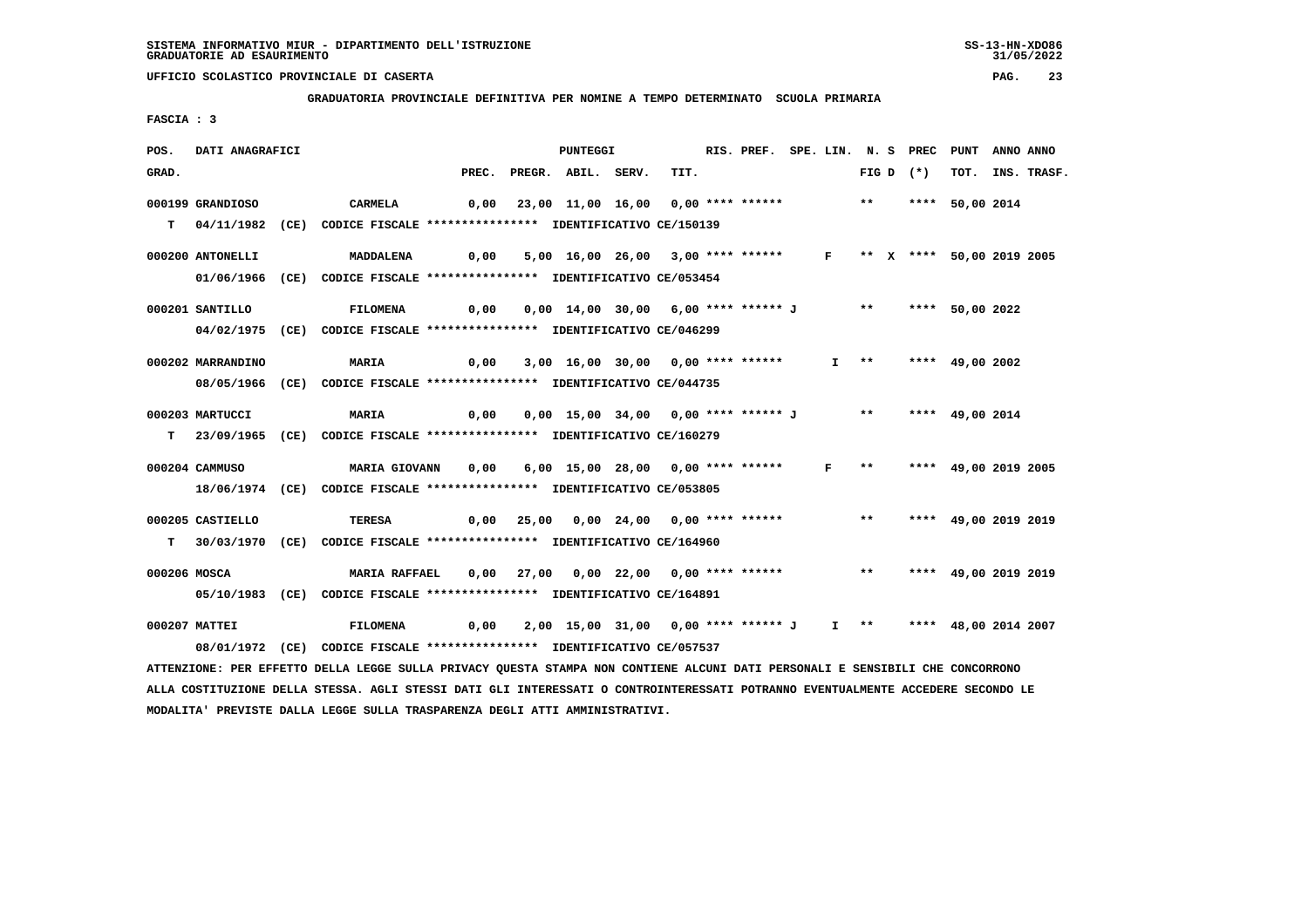**GRADUATORIA PROVINCIALE DEFINITIVA PER NOMINE A TEMPO DETERMINATO SCUOLA PRIMARIA**

 **FASCIA : 3**

| POS.  | DATI ANAGRAFICI  |                                                                                                                                 |       | <b>PUNTEGGI</b>                                |      | RIS. PREF. SPE. LIN. N. S PREC |   |                       |                      | PUNT                 | ANNO ANNO |             |
|-------|------------------|---------------------------------------------------------------------------------------------------------------------------------|-------|------------------------------------------------|------|--------------------------------|---|-----------------------|----------------------|----------------------|-----------|-------------|
| GRAD. |                  |                                                                                                                                 | PREC. | PREGR. ABIL. SERV.                             | TIT. |                                |   | FIG D $(*)$           |                      | тот.                 |           | INS. TRASF. |
|       | 000208 CATERINO  | <b>ANNA</b>                                                                                                                     | 0,00  | 6,00 12,00 24,00 6,00 **** ******              |      |                                |   | $***$                 |                      | **** $48.002022$     |           |             |
|       |                  | 29/08/1969 (CE) CODICE FISCALE *************** IDENTIFICATIVO CE/056953                                                         |       |                                                |      |                                |   |                       |                      |                      |           |             |
|       |                  |                                                                                                                                 |       |                                                |      |                                |   |                       |                      |                      |           |             |
|       | 000209 VEROLLA   | <b>ASSUNTA</b>                                                                                                                  | 0,00  | 0,00 12,00 34,00 0,00 **** ******              |      |                                |   | $I \rightarrow \star$ |                      | **** $46,00$ 2022    |           |             |
|       |                  | 19/11/1968 (CE) CODICE FISCALE *************** IDENTIFICATIVO CE/024122                                                         |       |                                                |      |                                |   |                       |                      |                      |           |             |
|       |                  |                                                                                                                                 |       |                                                |      |                                |   |                       |                      |                      |           |             |
|       | 000210 D'ORSI    | <b>DORIANA</b>                                                                                                                  | 0,00  | 21,00  0,00  24,00  0,00  ****  *******        |      |                                |   | $I$ **                |                      | **** 45,00 2014      |           |             |
|       |                  | T 20/10/1983 (CE) CODICE FISCALE **************** IDENTIFICATIVO CE/151163                                                      |       |                                                |      |                                |   |                       |                      |                      |           |             |
|       | 000211 ANZALONE  | <b>STEFANIA</b>                                                                                                                 | 0,00  | 3,00 14,00 28,00 0,00 **** ******              |      |                                |   | $I \rightarrow \star$ |                      | **** 45,00 2019 2007 |           |             |
|       |                  | 08/06/1973 (NA) CODICE FISCALE *************** IDENTIFICATIVO CE/057481                                                         |       |                                                |      |                                |   |                       |                      |                      |           |             |
|       |                  |                                                                                                                                 |       |                                                |      |                                |   |                       |                      |                      |           |             |
|       | 000212 DE SORBO  | <b>FILOMENA</b>                                                                                                                 | 0,00  | 21,00 15,00 8,00 0,00 **** ******              |      |                                |   | $I \quad * \quad$     |                      | **** $44,00$ 2000    |           |             |
|       |                  | 21/01/1965 (CE) CODICE FISCALE *************** IDENTIFICATIVO CE/023228                                                         |       |                                                |      |                                |   |                       |                      |                      |           |             |
|       | 000213 MINCIONE  | <b>GIOVANNA</b>                                                                                                                 |       |                                                |      |                                | F | $\star \star$         |                      |                      |           |             |
|       |                  |                                                                                                                                 | 0,00  | 8,00 16,00 20,00 0,00 **** ******              |      |                                |   |                       |                      | **** 44,00 2019 2002 |           |             |
|       |                  | 14/10/1975 (CE) CODICE FISCALE *************** IDENTIFICATIVO CE/046333                                                         |       |                                                |      |                                |   |                       |                      |                      |           |             |
|       | 000214 CORBO     | <b>ANNUNZIATA</b>                                                                                                               |       | $0,00$ 15,00 14,00 12,00 3,00 **** ****** J ** |      |                                |   |                       |                      | **** 44,00 2019 2019 |           |             |
|       |                  | T 19/08/1979 (CE) CODICE FISCALE *************** IDENTIFICATIVO CE/164871                                                       |       |                                                |      |                                |   |                       |                      |                      |           |             |
|       |                  |                                                                                                                                 |       |                                                |      |                                |   |                       |                      |                      |           |             |
|       | 000215 D'ADDIO   | <b>ANGELINA</b>                                                                                                                 | 0,00  | 0,00 14,00 30,00 0,00 **** ******              |      |                                |   |                       | I ** **** 44,00 2019 |                      |           |             |
|       |                  | 06/10/1972 (CE) CODICE FISCALE *************** IDENTIFICATIVO CE/042569                                                         |       |                                                |      |                                |   |                       |                      |                      |           |             |
|       |                  |                                                                                                                                 |       |                                                |      |                                |   |                       |                      |                      |           |             |
|       | 000216 CARANGELO | MARIA                                                                                                                           | 0,00  | 3,00 10,00 25,00 6,00 **** ****** *** **       |      |                                |   |                       |                      | **** 44,00 2022 2004 |           |             |
|       |                  | 15/04/1966 (CE) CODICE FISCALE *************** IDENTIFICATIVO CE/049681                                                         |       |                                                |      |                                |   |                       |                      |                      |           |             |
|       |                  | ATTENZIONE: PER EFFETTO DELLA LEGGE SULLA PRIVACY OUESTA STAMPA NON CONTIENE ALCUNI DATI PERSONALI E SENSIBILI CHE CONCORRONO   |       |                                                |      |                                |   |                       |                      |                      |           |             |
|       |                  | ALLA COSTITUZIONE DELLA STESSA. AGLI STESSI DATI GLI INTERESSATI O CONTROINTERESSATI POTRANNO EVENTUALMENTE ACCEDERE SECONDO LE |       |                                                |      |                                |   |                       |                      |                      |           |             |
|       |                  | MODALITA' PREVISTE DALLA LEGGE SULLA TRASPARENZA DEGLI ATTI AMMINISTRATIVI.                                                     |       |                                                |      |                                |   |                       |                      |                      |           |             |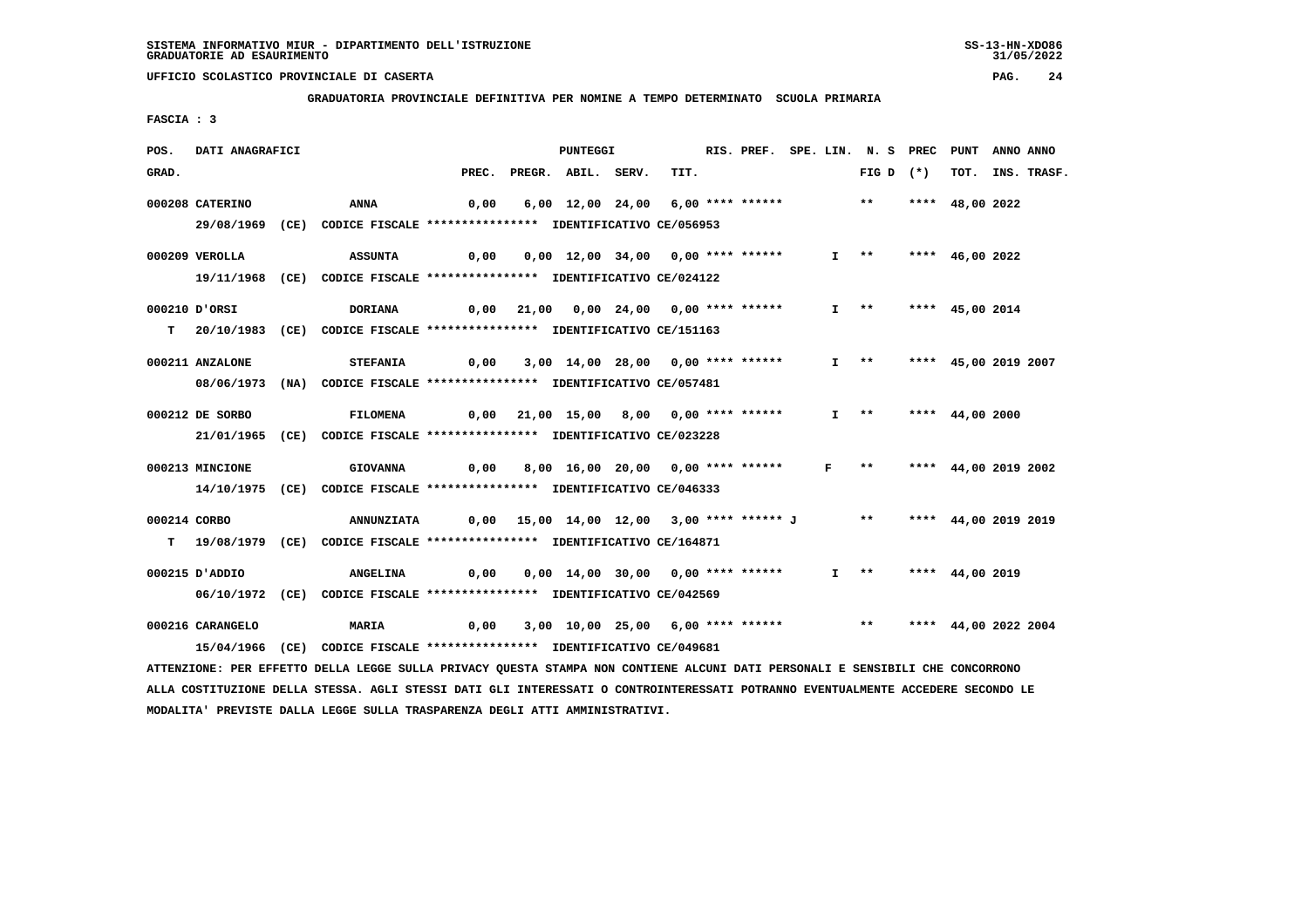**MODALITA' PREVISTE DALLA LEGGE SULLA TRASPARENZA DEGLI ATTI AMMINISTRATIVI.**

### **UFFICIO SCOLASTICO PROVINCIALE DI CASERTA PAG. 25**

 **GRADUATORIA PROVINCIALE DEFINITIVA PER NOMINE A TEMPO DETERMINATO SCUOLA PRIMARIA**

 **FASCIA : 3**

| POS.  | DATI ANAGRAFICI      |                                                                                                                                 |                                        | PUNTEGGI                                                             |       |      | RIS. PREF. SPE. LIN. N. S PREC |              |                           | PUNT                 | ANNO ANNO |             |
|-------|----------------------|---------------------------------------------------------------------------------------------------------------------------------|----------------------------------------|----------------------------------------------------------------------|-------|------|--------------------------------|--------------|---------------------------|----------------------|-----------|-------------|
| GRAD. |                      |                                                                                                                                 | PREC.                                  | PREGR. ABIL.                                                         | SERV. | TIT. |                                |              | FIG D $(*)$               | тот.                 |           | INS. TRASF. |
|       | 000217 RUGGIERO      | <b>GIOVANNA</b>                                                                                                                 |                                        | 0,00 30,00 13,00 0,00 0,00 **** ******                               |       |      |                                |              | $***$                     | **** 43,00 2014 2014 |           |             |
|       |                      | 29/09/1957 (CE) CODICE FISCALE *************** IDENTIFICATIVO CE/145612                                                         |                                        |                                                                      |       |      |                                |              |                           |                      |           |             |
|       | 000218 MICILLO       | <b>GIOVANNA</b>                                                                                                                 | 0,00                                   | 0,00 13,00 24,00 6,00 **** ****** J                                  |       |      |                                |              | $\star\star$              | **** $43,00$ 2014    |           |             |
|       |                      | T 24/06/1980 (NA) CODICE FISCALE *************** IDENTIFICATIVO CE/147089                                                       |                                        |                                                                      |       |      |                                |              |                           |                      |           |             |
|       |                      |                                                                                                                                 |                                        |                                                                      |       |      |                                |              |                           |                      |           |             |
|       | 000219 BIANCO        | <b>SIMONA</b>                                                                                                                   |                                        | 0,00 21,00 0,00 22,00 0,00 **** ******                               |       |      |                                |              | ** **** 43,00 2014        |                      |           |             |
|       |                      | T 05/05/1974 (CE) CODICE FISCALE **************** IDENTIFICATIVO CE/147243                                                      |                                        |                                                                      |       |      |                                |              |                           |                      |           |             |
|       | 000220 CAPACCHIONE   | <b>MARIA</b>                                                                                                                    | 0,00                                   | 4,00 15,00 24,00 0,00 **** ******                                    |       |      |                                | $\mathbf{F}$ | $***$                     | **** $43,00$ 2018    |           |             |
|       |                      | 07/08/1963 (NA) CODICE FISCALE *************** IDENTIFICATIVO CE/026209                                                         |                                        |                                                                      |       |      |                                |              |                           |                      |           |             |
|       |                      |                                                                                                                                 |                                        |                                                                      |       |      |                                |              |                           |                      |           |             |
|       | 000221 PIGNATARO     | <b>BRIGIDA</b>                                                                                                                  | 0,00                                   | 3,00 14,00 26,00 0,00 **** ******                                    |       |      |                                |              | $\boldsymbol{\star\star}$ | **** 43,00 2019      |           |             |
|       |                      | 03/11/1961 (CE) CODICE FISCALE *************** IDENTIFICATIVO CE/020096                                                         |                                        |                                                                      |       |      |                                |              |                           |                      |           |             |
|       | 000222 CICCARELLI    | <b>PASQUALINA</b>                                                                                                               | 0,00 28,00 14,00 0,00 0,00 **** ****** |                                                                      |       |      |                                |              | $***$                     | **** $42,00$ 2000    |           |             |
|       |                      | 12/03/1968 (CE) CODICE FISCALE *************** IDENTIFICATIVO CE/023520                                                         |                                        |                                                                      |       |      |                                |              |                           |                      |           |             |
|       |                      |                                                                                                                                 |                                        |                                                                      |       |      |                                |              |                           |                      |           |             |
|       | 000223 DELL'AVERSANA | <b>CONCETTA</b>                                                                                                                 |                                        | 0,00 27,00 15,00 0,00 0,00 **** ****** L                             |       |      |                                |              | I ** **** 42,00 2007      |                      |           |             |
|       |                      | 01/02/1969 (CE) CODICE FISCALE *************** IDENTIFICATIVO CE/026943                                                         |                                        |                                                                      |       |      |                                |              |                           |                      |           |             |
|       | $000224$ CAROZZA     | RITAGIUSEPPIN                                                                                                                   |                                        | 0,00 12,00 0,00 24,00 6,00 **** ******                               |       |      |                                |              | ** **** 42,00 2022 2022   |                      |           |             |
| T.    |                      | 31/01/1965 (CE) CODICE FISCALE *************** IDENTIFICATIVO CE/326667                                                         |                                        |                                                                      |       |      |                                |              |                           |                      |           |             |
|       | 000225 PANARELLO     | <b>GENOVEFFA</b>                                                                                                                |                                        | 0,00 27,00 14,00 0,00 0,00 **** ****** L F ** X **** 41,00 2002 2002 |       |      |                                |              |                           |                      |           |             |
|       |                      | 20/03/1962 (CE) CODICE FISCALE *************** IDENTIFICATIVO CE/043710                                                         |                                        |                                                                      |       |      |                                |              |                           |                      |           |             |
|       |                      | ATTENZIONE: PER EFFETTO DELLA LEGGE SULLA PRIVACY QUESTA STAMPA NON CONTIENE ALCUNI DATI PERSONALI E SENSIBILI CHE CONCORRONO   |                                        |                                                                      |       |      |                                |              |                           |                      |           |             |
|       |                      | ALLA COSTITUZIONE DELLA STESSA. AGLI STESSI DATI GLI INTERESSATI O CONTROINTERESSATI POTRANNO EVENTUALMENTE ACCEDERE SECONDO LE |                                        |                                                                      |       |      |                                |              |                           |                      |           |             |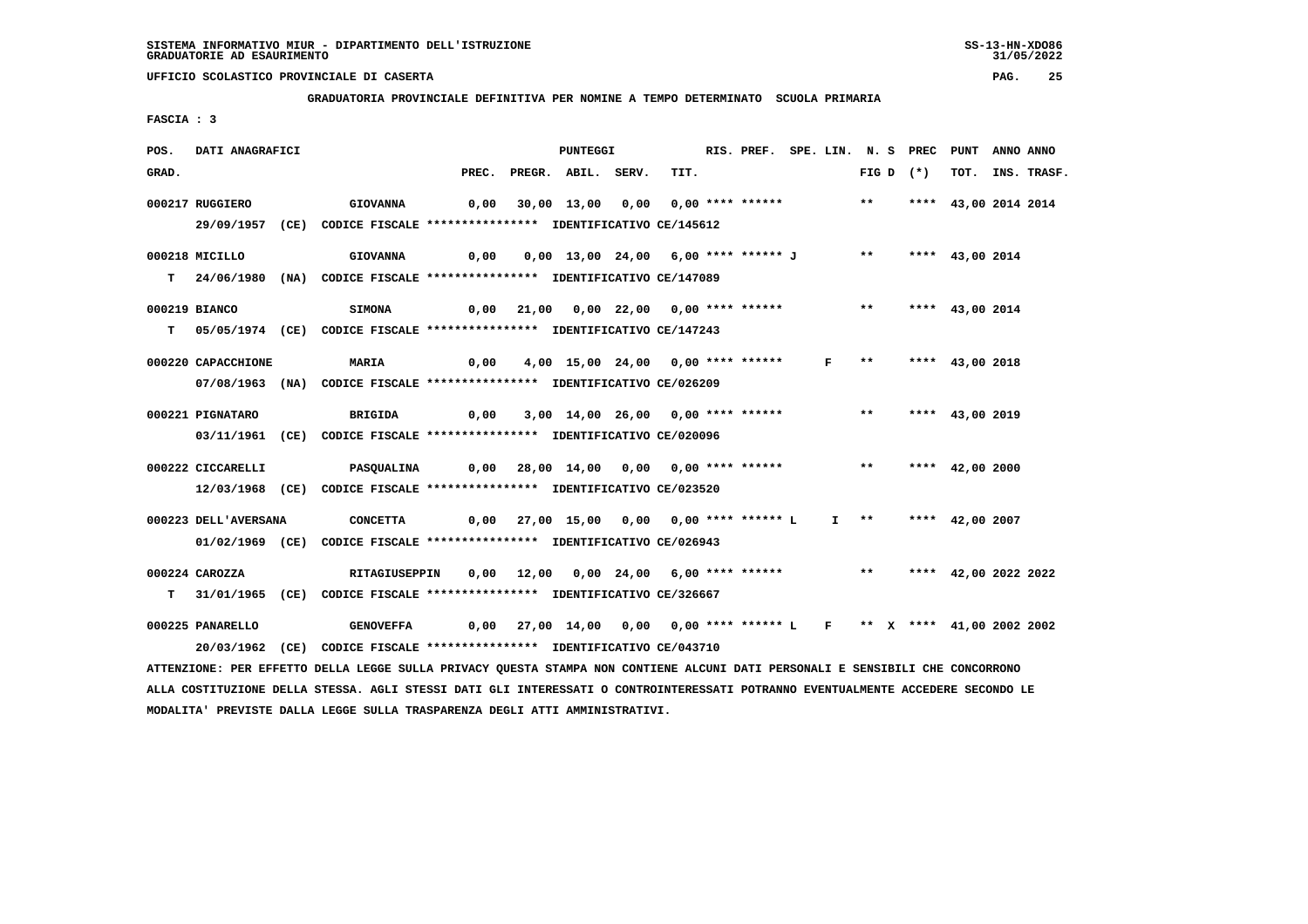**GRADUATORIA PROVINCIALE DEFINITIVA PER NOMINE A TEMPO DETERMINATO SCUOLA PRIMARIA**

 **FASCIA : 3**

| POS.  | DATI ANAGRAFICI  |                                                                                                                                 |       | PUNTEGGI                                          |      |  |              | RIS. PREF. SPE. LIN. N. S PREC | PUNT                 | ANNO ANNO |             |
|-------|------------------|---------------------------------------------------------------------------------------------------------------------------------|-------|---------------------------------------------------|------|--|--------------|--------------------------------|----------------------|-----------|-------------|
| GRAD. |                  |                                                                                                                                 | PREC. | PREGR. ABIL. SERV.                                | TIT. |  |              | FIG D $(*)$                    | тот.                 |           | INS. TRASF. |
|       | 000226 PALMIERO  | <b>FEDERICA</b>                                                                                                                 |       | 0,00 12,00 0,00 29,00 0,00 **** ******            |      |  |              | $I \longrightarrow$            | **** 41,00 2019 2019 |           |             |
|       |                  | T 01/08/1980 (CE) CODICE FISCALE **************** IDENTIFICATIVO CE/164812                                                      |       |                                                   |      |  |              |                                |                      |           |             |
|       |                  |                                                                                                                                 |       |                                                   |      |  |              |                                |                      |           |             |
|       | 000227 CAIMANO   | MIRELLA                                                                                                                         | 0,00  | 0,00 15,00 26,00 0,00 **** ******                 |      |  | $\mathbf{F}$ | $***$                          | **** 41,00 2019      |           |             |
|       |                  | 28/06/1973 (CE) CODICE FISCALE *************** IDENTIFICATIVO CE/025095                                                         |       |                                                   |      |  |              |                                |                      |           |             |
|       | 000228 GAGLIARDI | <b>FILOMENA</b>                                                                                                                 |       | 0,00 22,00 15,00 4,00 0,00 **** ******            |      |  |              | ** **** 41,00 2022 2022        |                      |           |             |
|       |                  | 03/05/1978 (CE) CODICE FISCALE *************** IDENTIFICATIVO CE/326587                                                         |       |                                                   |      |  |              |                                |                      |           |             |
|       |                  |                                                                                                                                 |       |                                                   |      |  |              |                                |                      |           |             |
|       | 000229 NASTO     | <b>GIUSEPPA</b>                                                                                                                 | 0,00  | 18,00  0,00  22,00  0,00  ****  ******  J  **  ** |      |  |              |                                | **** 40,00 2014      |           |             |
|       |                  | T 31/08/1982 (CE) CODICE FISCALE *************** IDENTIFICATIVO CE/149486                                                       |       |                                                   |      |  |              |                                |                      |           |             |
|       | 000230 VIGLIOTTA | MARIA ROSARIA                                                                                                                   | 0,00  | 2,00 12,00 26,00 0,00 **** ****** *** **          |      |  |              |                                | **** $40,00$ 2014    |           |             |
|       |                  | T 28/08/1976 (CE) CODICE FISCALE **************** IDENTIFICATIVO CE/146448                                                      |       |                                                   |      |  |              |                                |                      |           |             |
|       |                  |                                                                                                                                 |       |                                                   |      |  |              |                                |                      |           |             |
|       | 000231 ALLOTTI   | GIULIA                                                                                                                          |       | 0,00 23,00 16,00 0,00 0,00 **** ****** L          |      |  |              | I ** **** 39,00 2002           |                      |           |             |
|       |                  | 02/05/1965 (NA) CODICE FISCALE *************** IDENTIFICATIVO CE/020996                                                         |       |                                                   |      |  |              |                                |                      |           |             |
|       | 000232 CANTIELLO | TERESA                                                                                                                          |       | 0,00 15,00 0,00 24,00 0,00 **** ******            |      |  |              | $***$                          | **** 39,00 2014      |           |             |
|       |                  | 09/08/1982 (CE) CODICE FISCALE *************** IDENTIFICATIVO CE/151361                                                         |       |                                                   |      |  |              |                                |                      |           |             |
|       |                  |                                                                                                                                 |       |                                                   |      |  |              |                                |                      |           |             |
|       | 000233 CASSELLA  | AGOSTINA GILD                                                                                                                   |       | 0,00 27,00 0,00 12,00 0,00 **** ******            |      |  |              | ** **** 39,00 2019 2019        |                      |           |             |
|       |                  | 09/04/1983 (CE) CODICE FISCALE *************** IDENTIFICATIVO CE/164968                                                         |       |                                                   |      |  |              |                                |                      |           |             |
|       | 000234 MEZZACAPO | <b>MICHELA</b>                                                                                                                  | 0,00  | 6,00 15,00 18,00 0,00 **** ******                 |      |  |              | $I \rightarrow \star$          | **** 39,00 2019      |           |             |
|       |                  | 04/07/1974 (CE) CODICE FISCALE *************** IDENTIFICATIVO CE/044203                                                         |       |                                                   |      |  |              |                                |                      |           |             |
|       |                  | ATTENZIONE: PER EFFETTO DELLA LEGGE SULLA PRIVACY QUESTA STAMPA NON CONTIENE ALCUNI DATI PERSONALI E SENSIBILI CHE CONCORRONO   |       |                                                   |      |  |              |                                |                      |           |             |
|       |                  | ALLA COSTITUZIONE DELLA STESSA. AGLI STESSI DATI GLI INTERESSATI O CONTROINTERESSATI POTRANNO EVENTUALMENTE ACCEDERE SECONDO LE |       |                                                   |      |  |              |                                |                      |           |             |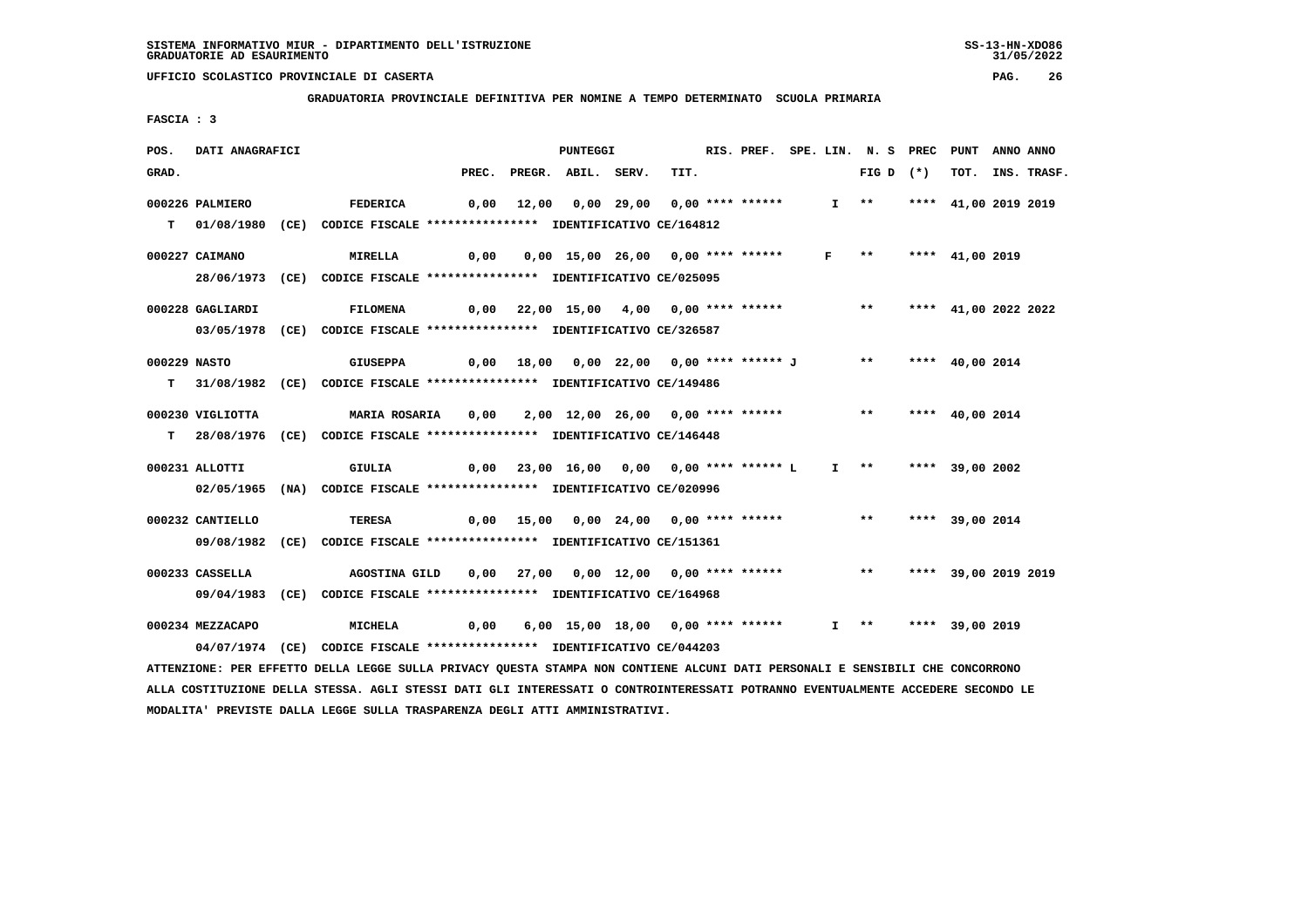**GRADUATORIA PROVINCIALE DEFINITIVA PER NOMINE A TEMPO DETERMINATO SCUOLA PRIMARIA**

 **FASCIA : 3**

| POS.         | DATI ANAGRAFICI   |                                                                                                                                 |       | PUNTEGGI                                                                     |      | RIS. PREF. SPE. LIN. N. S PREC PUNT |  |                   |             |                                 | ANNO ANNO |                  |
|--------------|-------------------|---------------------------------------------------------------------------------------------------------------------------------|-------|------------------------------------------------------------------------------|------|-------------------------------------|--|-------------------|-------------|---------------------------------|-----------|------------------|
| GRAD.        |                   |                                                                                                                                 | PREC. | PREGR. ABIL. SERV.                                                           | TIT. |                                     |  |                   | FIG D $(*)$ |                                 |           | TOT. INS. TRASF. |
|              | 000235 CANZANO    | <b>CONCETTA</b>                                                                                                                 | 0,00  | $0,00$ 13,00 26,00 0,00 **** ****** *** **                                   |      |                                     |  |                   |             | **** 39,00 2019                 |           |                  |
|              |                   | 05/11/1966 (SA) CODICE FISCALE *************** IDENTIFICATIVO CE/024849                                                         |       |                                                                              |      |                                     |  |                   |             |                                 |           |                  |
|              |                   |                                                                                                                                 |       |                                                                              |      |                                     |  |                   |             |                                 |           |                  |
| 000236 MELE  |                   | <b>MARIA</b>                                                                                                                    | 0,00  | 0,00 0,00 39,00 0,00 **** ******                                             |      |                                     |  |                   |             | ** X **** 39,00 2022 2022       |           |                  |
|              |                   | S 27/07/1983 (LT) CODICE FISCALE *************** IDENTIFICATIVO CE/326677                                                       |       |                                                                              |      |                                     |  |                   |             |                                 |           |                  |
|              |                   |                                                                                                                                 |       |                                                                              |      |                                     |  |                   |             |                                 |           |                  |
|              | 000237 SGUEGLIA   | <b>MARIAROSARIA</b>                                                                                                             |       |                                                                              |      |                                     |  |                   |             | I ** **** 38,00 2000            |           |                  |
|              |                   | 21/02/1962 (CE) CODICE FISCALE *************** IDENTIFICATIVO CE/022381                                                         |       |                                                                              |      |                                     |  |                   |             |                                 |           |                  |
|              | 000238 FRONDELLA  | <b>GIOVANNA</b>                                                                                                                 |       | $0,00$ $14,00$ $0,00$ $24,00$ $0,00$ $***$ **** *****                        |      |                                     |  | $***$             |             | **** 38,00 2014                 |           |                  |
|              |                   | T 02/07/1963 (CE) CODICE FISCALE *************** IDENTIFICATIVO CE/145597                                                       |       |                                                                              |      |                                     |  |                   |             |                                 |           |                  |
|              |                   |                                                                                                                                 |       |                                                                              |      |                                     |  |                   |             |                                 |           |                  |
|              | 000239 CASAPULLA  | ERIKA                                                                                                                           |       | $0,00$ 31,00 0,00 0,00 7,00 **** ******                                      |      |                                     |  |                   |             | I **     ****   38,00 2022 2022 |           |                  |
|              |                   | T 22/12/1972 (CE) CODICE FISCALE *************** IDENTIFICATIVO CE/326665                                                       |       |                                                                              |      |                                     |  |                   |             |                                 |           |                  |
|              |                   |                                                                                                                                 |       |                                                                              |      |                                     |  |                   |             |                                 |           |                  |
| 000240 MUNNO |                   | <b>ANTONIETTA</b>                                                                                                               |       | 0,00 21,00 15,00 0,00 0,00 **** ****** KL ** **** 36,00 2000                 |      |                                     |  |                   |             |                                 |           |                  |
|              |                   | 08/07/1966 (CE) CODICE FISCALE *************** IDENTIFICATIVO CE/020370                                                         |       |                                                                              |      |                                     |  |                   |             |                                 |           |                  |
|              | 000241 MASSARO    | <b>ANTONIO</b>                                                                                                                  | 0,00  | 0,00 14,00 22,00 0,00 **** ******                                            |      |                                     |  | $I \quad * \quad$ |             | **** 36,00 2022 2022            |           |                  |
|              |                   | T 25/07/1977 (BN) CODICE FISCALE **************** IDENTIFICATIVO CE/326645                                                      |       |                                                                              |      |                                     |  |                   |             |                                 |           |                  |
|              |                   |                                                                                                                                 |       |                                                                              |      |                                     |  |                   |             |                                 |           |                  |
|              | 000242 DEL PRETE  | <b>ANGELA</b>                                                                                                                   |       | 0,00 26,00 0,00 0,00 9,00 **** ******               **       **** 35,00 2014 |      |                                     |  |                   |             |                                 |           |                  |
|              |                   | T 02/01/1980 (NA) CODICE FISCALE *************** IDENTIFICATIVO CE/154362                                                       |       |                                                                              |      |                                     |  |                   |             |                                 |           |                  |
|              |                   |                                                                                                                                 |       |                                                                              |      |                                     |  |                   |             |                                 |           |                  |
|              | 000243 PONTORIERO | <b>DOMENICA</b>                                                                                                                 |       | 0,00 18,00 11,00 0,00 6,00 **** ****** J ** X **** 35,00 2019 2019           |      |                                     |  |                   |             |                                 |           |                  |
|              |                   | T 12/08/1977 (VV) CODICE FISCALE *************** IDENTIFICATIVO CE/164982                                                       |       |                                                                              |      |                                     |  |                   |             |                                 |           |                  |
|              |                   | ATTENZIONE: PER EFFETTO DELLA LEGGE SULLA PRIVACY QUESTA STAMPA NON CONTIENE ALCUNI DATI PERSONALI E SENSIBILI CHE CONCORRONO   |       |                                                                              |      |                                     |  |                   |             |                                 |           |                  |
|              |                   | ALLA COSTITUZIONE DELLA STESSA. AGLI STESSI DATI GLI INTERESSATI O CONTROINTERESSATI POTRANNO EVENTUALMENTE ACCEDERE SECONDO LE |       |                                                                              |      |                                     |  |                   |             |                                 |           |                  |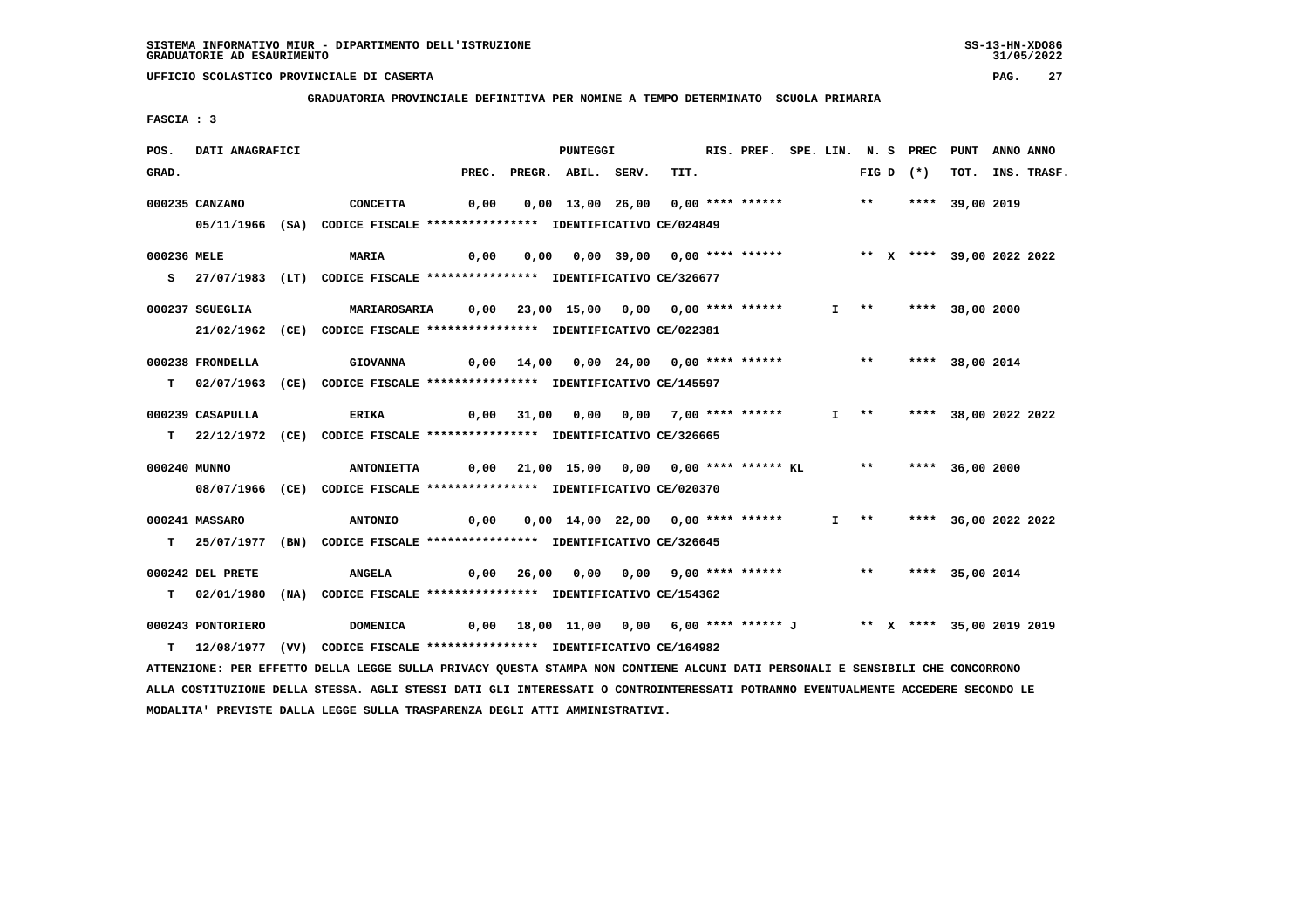**GRADUATORIA PROVINCIALE DEFINITIVA PER NOMINE A TEMPO DETERMINATO SCUOLA PRIMARIA**

 **FASCIA : 3**

| POS.  | DATI ANAGRAFICI   |                                                                                                                                 |      | <b>PUNTEGGI</b>                          |      | RIS. PREF. SPE. LIN. N. S PREC PUNT |              |                           |                      | ANNO ANNO |                  |
|-------|-------------------|---------------------------------------------------------------------------------------------------------------------------------|------|------------------------------------------|------|-------------------------------------|--------------|---------------------------|----------------------|-----------|------------------|
| GRAD. |                   |                                                                                                                                 |      | PREC. PREGR. ABIL. SERV.                 | TIT. |                                     |              | FIG D $(*)$               |                      |           | TOT. INS. TRASF. |
|       | 000244 VERAZZO    | <b>EMILIA</b>                                                                                                                   |      | 0,00 17,00 16,00 2,00 0,00 **** ******   |      |                                     |              | $I \rightarrow \star$     | **** 35,00 2019      |           |                  |
|       |                   | 26/05/1970 (CE) CODICE FISCALE *************** IDENTIFICATIVO CE/021129                                                         |      |                                          |      |                                     |              |                           |                      |           |                  |
|       |                   |                                                                                                                                 |      |                                          |      |                                     |              |                           |                      |           |                  |
|       | 000245 DI ROSA    | <b>MARIA SAVERIA</b>                                                                                                            |      | 0,00 21,00 13,00 0,00 0,00 **** ******   |      |                                     |              | $I \longrightarrow$       | **** 34,00 2007 2007 |           |                  |
|       |                   | 16/08/1970 (CE) CODICE FISCALE *************** IDENTIFICATIVO CE/057080                                                         |      |                                          |      |                                     |              |                           |                      |           |                  |
|       |                   |                                                                                                                                 |      |                                          |      |                                     |              |                           |                      |           |                  |
|       | 000246 PAPALE     | <b>DIANA</b>                                                                                                                    | 0,00 | 0,00 14,00 20,00 0,00 **** ******        |      |                                     |              | ** **** 34,00 2014        |                      |           |                  |
|       |                   | 22/01/1975 (CE) CODICE FISCALE *************** IDENTIFICATIVO CE/045370                                                         |      |                                          |      |                                     |              |                           |                      |           |                  |
|       | 000247 SORBO      | TERESA                                                                                                                          |      | 0,00 34,00 0,00 0,00 0,00 **** ****** J  |      |                                     |              | $***$                     | **** 34,00 2014      |           |                  |
|       |                   | T 16/02/1978 (CE) CODICE FISCALE *************** IDENTIFICATIVO CE/057277                                                       |      |                                          |      |                                     |              |                           |                      |           |                  |
|       |                   |                                                                                                                                 |      |                                          |      |                                     |              |                           |                      |           |                  |
|       | 000248 DE GENNARO | ANNA LISA                                                                                                                       |      | 0,00 33,00 0,00 0,00 0,00 **** ******    |      |                                     |              | ** **** 33,00 2014        |                      |           |                  |
|       |                   | T 27/10/1974 (CE) CODICE FISCALE *************** IDENTIFICATIVO CE/148238                                                       |      |                                          |      |                                     |              |                           |                      |           |                  |
|       |                   |                                                                                                                                 |      |                                          |      |                                     |              |                           |                      |           |                  |
|       | 000249 VICARIO    | GIUSEPPINA                                                                                                                      | 0,00 | 6,00 15,00 12,00 0,00 **** ******        |      |                                     | $\mathbf{F}$ | $***$                     | **** 33,00 2022 2022 |           |                  |
|       |                   | 09/11/1968 (CE) CODICE FISCALE *************** IDENTIFICATIVO CE/326539                                                         |      |                                          |      |                                     |              |                           |                      |           |                  |
|       | 000250 BARTOLOMEO | TERESA                                                                                                                          |      | 0,00 18,00 14,00 0,00 0,00 **** ******   |      |                                     |              | I ** **** 32,00 2002 2002 |                      |           |                  |
|       |                   | 27/06/1963 (EE) CODICE FISCALE *************** IDENTIFICATIVO CE/045205                                                         |      |                                          |      |                                     |              |                           |                      |           |                  |
|       |                   |                                                                                                                                 |      |                                          |      |                                     |              |                           |                      |           |                  |
|       | 000251 BENCIVENGA | TERESAMARIA                                                                                                                     | 0,00 | 4,00 16,00 8,00 3,00 **** ******         |      |                                     |              | ** **** 31,00 2014        |                      |           |                  |
|       |                   | T 01/03/1971 (NA) CODICE FISCALE **************** IDENTIFICATIVO CE/154623                                                      |      |                                          |      |                                     |              |                           |                      |           |                  |
|       | 000252 SCHIAVONE  | LAURA                                                                                                                           |      | $0,00$ 12,00 16,00 0,00 3,00 **** ****** |      |                                     |              | ** **** 31,00 2019 2019   |                      |           |                  |
|       |                   | 21/02/1976 (CE) CODICE FISCALE *************** IDENTIFICATIVO CE/164751                                                         |      |                                          |      |                                     |              |                           |                      |           |                  |
|       |                   |                                                                                                                                 |      |                                          |      |                                     |              |                           |                      |           |                  |
|       |                   | ATTENZIONE: PER EFFETTO DELLA LEGGE SULLA PRIVACY QUESTA STAMPA NON CONTIENE ALCUNI DATI PERSONALI E SENSIBILI CHE CONCORRONO   |      |                                          |      |                                     |              |                           |                      |           |                  |
|       |                   | ALLA COSTITUZIONE DELLA STESSA. AGLI STESSI DATI GLI INTERESSATI O CONTROINTERESSATI POTRANNO EVENTUALMENTE ACCEDERE SECONDO LE |      |                                          |      |                                     |              |                           |                      |           |                  |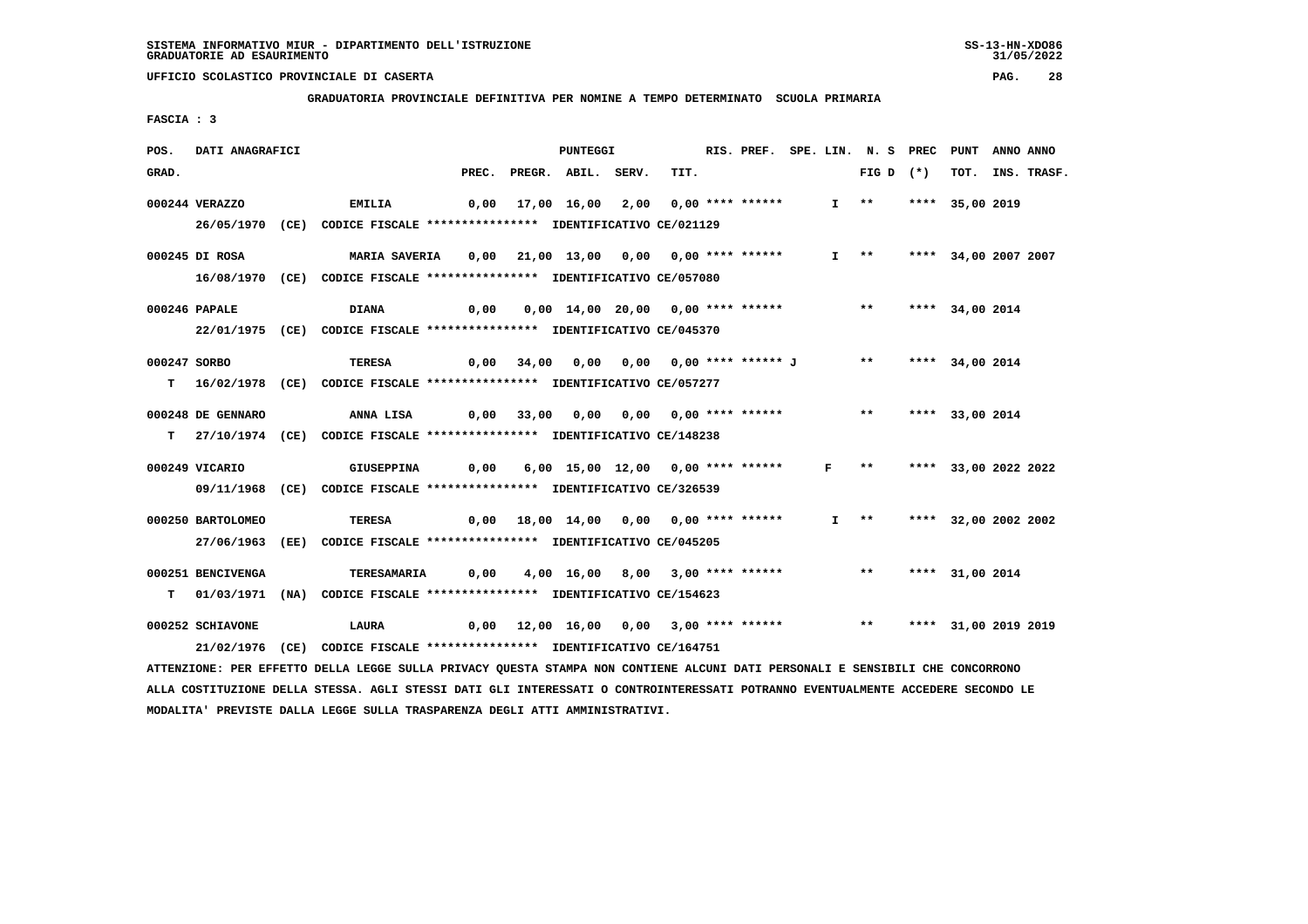**GRADUATORIA PROVINCIALE DEFINITIVA PER NOMINE A TEMPO DETERMINATO SCUOLA PRIMARIA**

 **FASCIA : 3**

| POS.         | DATI ANAGRAFICI                                                                                                                 |                  |       | <b>PUNTEGGI</b>                          |      | RIS. PREF. SPE. LIN. N. S PREC |         |                   |             | PUNT                    | ANNO ANNO |             |
|--------------|---------------------------------------------------------------------------------------------------------------------------------|------------------|-------|------------------------------------------|------|--------------------------------|---------|-------------------|-------------|-------------------------|-----------|-------------|
| GRAD.        |                                                                                                                                 |                  | PREC. | PREGR. ABIL. SERV.                       | TIT. |                                |         |                   | FIG D $(*)$ | тот.                    |           | INS. TRASF. |
|              | 000253 MINOPOLI                                                                                                                 | <b>FRANCESCA</b> | 0,00  | 9,00 16,00 0,00 6,00 **** ******         |      |                                |         | $I \quad * \quad$ |             | **** 31,00 2019         |           |             |
| т            | 26/03/1980 (NA) CODICE FISCALE *************** IDENTIFICATIVO CE/057604                                                         |                  |       |                                          |      |                                |         |                   |             |                         |           |             |
|              |                                                                                                                                 |                  |       |                                          |      |                                |         |                   |             |                         |           |             |
|              | 000254 MOZZILLO                                                                                                                 | <b>ANGELINA</b>  |       | $0,00$ 15,00 15,00 0,00 0,00 **** ****** |      |                                | F       | $***$             |             | **** 30,00 2000         |           |             |
|              | 14/02/1964 (CE) CODICE FISCALE **************** IDENTIFICATIVO CE/021404                                                        |                  |       |                                          |      |                                |         |                   |             |                         |           |             |
|              |                                                                                                                                 |                  |       |                                          |      |                                |         |                   |             |                         |           |             |
|              | 000255 PETRELLA                                                                                                                 | <b>ANGELA</b>    |       | $0,00$ 15,00 15,00 0,00 0,00 **** ****** |      |                                | $FI$ ** |                   |             | **** 30,00 2000         |           |             |
|              | 22/11/1968 (CE) CODICE FISCALE *************** IDENTIFICATIVO CE/021176                                                         |                  |       |                                          |      |                                |         |                   |             |                         |           |             |
|              | 000256 GALLINA                                                                                                                  | ANNA             | 0,00  | 14,00 16,00 0,00 0,00 **** ******        |      |                                | F       | $***$             |             | **** 30,00 2000         |           |             |
|              | 26/02/1965 (CE) CODICE FISCALE *************** IDENTIFICATIVO CE/021201                                                         |                  |       |                                          |      |                                |         |                   |             |                         |           |             |
|              |                                                                                                                                 |                  |       |                                          |      |                                |         |                   |             |                         |           |             |
|              | 000257 VERAZZO                                                                                                                  | <b>EMILIA</b>    |       | 0,00 12,00 18,00 0,00 0,00 **** ******   |      |                                |         | $***$             |             | **** 30,00 2014 2014    |           |             |
|              | 16/10/1979 (CE) CODICE FISCALE **************** IDENTIFICATIVO CE/145960                                                        |                  |       |                                          |      |                                |         |                   |             |                         |           |             |
|              |                                                                                                                                 |                  |       |                                          |      |                                |         |                   |             |                         |           |             |
|              | 000258 RICCIARDI                                                                                                                | <b>MARTA</b>     | 0,00  | 12,00 18,00 0,00 0,00 **** ******        |      |                                |         | $\star\star$      |             | **** 30,00 2014         |           |             |
|              | T 19/04/1979 (CE) CODICE FISCALE **************** IDENTIFICATIVO CE/151441                                                      |                  |       |                                          |      |                                |         |                   |             |                         |           |             |
| 000259 NOBIS |                                                                                                                                 | <b>NICO</b>      | 0,00  | 9,00 16,00 4,00 0,00 **** ******         |      |                                |         |                   |             | I ** X **** 29,00 2002  |           |             |
|              | 26/06/1974 (NA) CODICE FISCALE *************** IDENTIFICATIVO CE/043108                                                         |                  |       |                                          |      |                                |         |                   |             |                         |           |             |
|              |                                                                                                                                 |                  |       |                                          |      |                                |         |                   |             |                         |           |             |
|              | 000260 MENALE                                                                                                                   | <b>ASSUNTA</b>   | 0,00  | 14,00  0,00  14,00  1,00  ****  ******   |      |                                |         |                   |             | ** **** 29,00 2019 2019 |           |             |
|              | T                 11/01/1980 (NA)                    CODICE FISCALE **************** IDENTIFICATIVO CE/164756                   |                  |       |                                          |      |                                |         |                   |             |                         |           |             |
|              |                                                                                                                                 |                  |       |                                          |      |                                |         |                   |             | ** **** 29,00 2022 2022 |           |             |
|              | 000261 SIMONE                                                                                                                   | <b>RAFFAELA</b>  | 0,00  | 5,00 18,00 0,00 6,00 **** ******         |      |                                |         |                   |             |                         |           |             |
|              | 06/09/1977 (CE) CODICE FISCALE *************** IDENTIFICATIVO CE/326585                                                         |                  |       |                                          |      |                                |         |                   |             |                         |           |             |
|              | ATTENZIONE: PER EFFETTO DELLA LEGGE SULLA PRIVACY QUESTA STAMPA NON CONTIENE ALCUNI DATI PERSONALI E SENSIBILI CHE CONCORRONO   |                  |       |                                          |      |                                |         |                   |             |                         |           |             |
|              | ALLA COSTITUZIONE DELLA STESSA. AGLI STESSI DATI GLI INTERESSATI O CONTROINTERESSATI POTRANNO EVENTUALMENTE ACCEDERE SECONDO LE |                  |       |                                          |      |                                |         |                   |             |                         |           |             |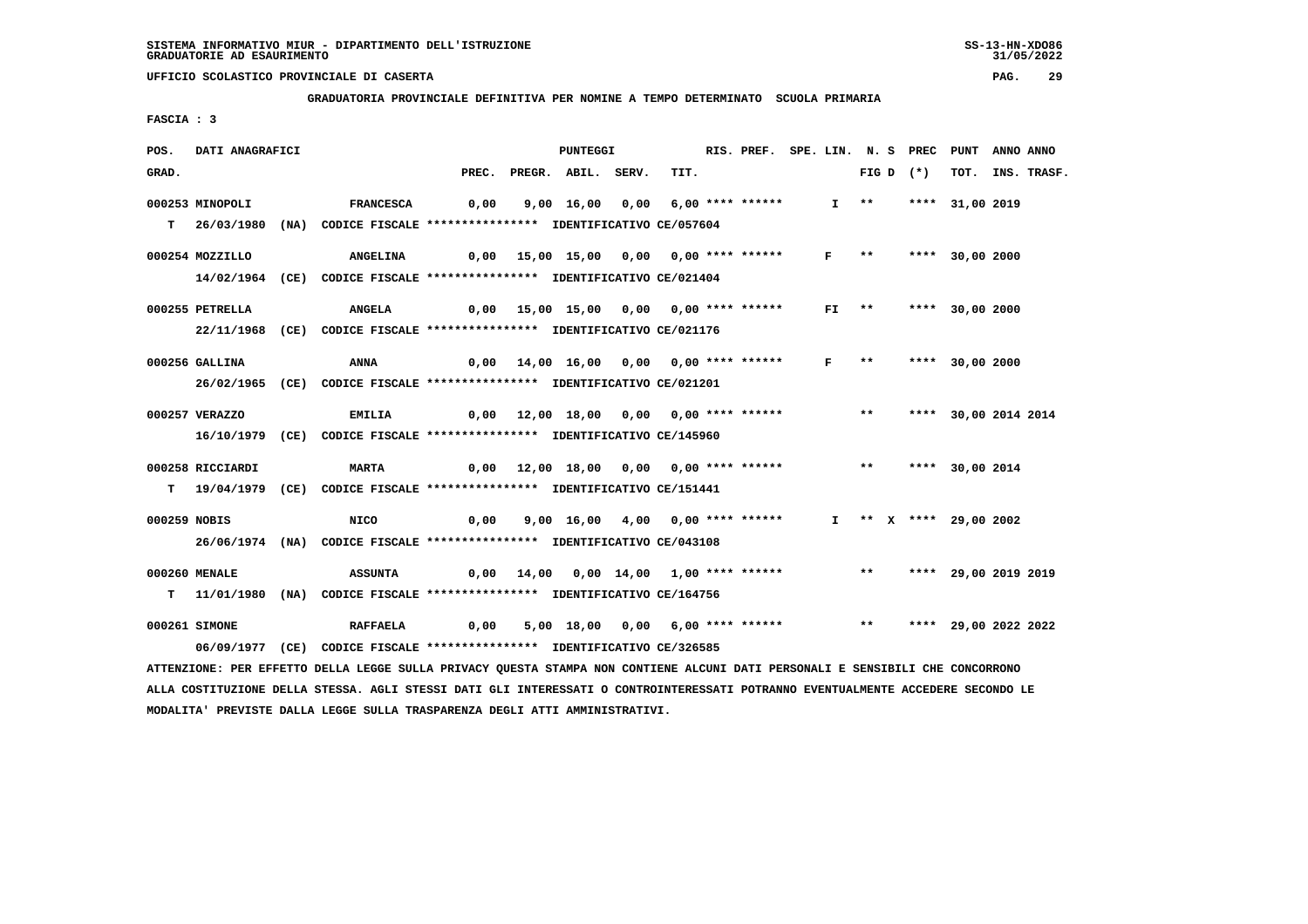**GRADUATORIA PROVINCIALE DEFINITIVA PER NOMINE A TEMPO DETERMINATO SCUOLA PRIMARIA**

 **FASCIA : 3**

| POS.  | DATI ANAGRAFICI                                                                                                                 |                 |                     |       | <b>PUNTEGGI</b>                                                    |      | RIS. PREF. SPE. LIN. N. S PREC |              |                     |             | <b>PUNT</b>               | ANNO ANNO |                  |
|-------|---------------------------------------------------------------------------------------------------------------------------------|-----------------|---------------------|-------|--------------------------------------------------------------------|------|--------------------------------|--------------|---------------------|-------------|---------------------------|-----------|------------------|
| GRAD. |                                                                                                                                 |                 |                     | PREC. | PREGR. ABIL. SERV.                                                 | TIT. |                                |              |                     | FIG D $(*)$ |                           |           | TOT. INS. TRASF. |
|       | 000262 IANNIELLO                                                                                                                |                 | <b>AGNESE RITA</b>  | 0,00  | 0,00 16,00 12,00 0,00 **** ****** J                                |      |                                |              |                     |             | I ** **** 28,00 2014      |           |                  |
|       | 02/06/1979 (CE) CODICE FISCALE *************** IDENTIFICATIVO CE/048073                                                         |                 |                     |       |                                                                    |      |                                |              |                     |             |                           |           |                  |
|       |                                                                                                                                 |                 |                     |       |                                                                    |      |                                |              |                     |             |                           |           |                  |
|       | 000263 MATTIELLO                                                                                                                | MARIA           |                     |       | 0,00 18,00 0,00 10,00 0,00 **** ****** *** *** **** 28,00 2014     |      |                                |              |                     |             |                           |           |                  |
| т     | 16/09/1975 (CE) CODICE FISCALE **************** IDENTIFICATIVO CE/154364                                                        |                 |                     |       |                                                                    |      |                                |              |                     |             |                           |           |                  |
|       | 000264 CURCIO                                                                                                                   | <b>CLAUDIA</b>  |                     |       | 0,00 17,00 11,00 0,00 0,00 **** ****** J ** X **** 28,00 2022 2022 |      |                                |              |                     |             |                           |           |                  |
| т     | 05/04/1981 (CZ) CODICE FISCALE *************** IDENTIFICATIVO CE/326586                                                         |                 |                     |       |                                                                    |      |                                |              |                     |             |                           |           |                  |
|       |                                                                                                                                 |                 |                     |       |                                                                    |      |                                |              |                     |             |                           |           |                  |
|       | 000265 STOCCHETTI                                                                                                               |                 | TEODOLINDA          | 0,00  | 0,00 15,00 0,00 13,00 **** ******                                  |      |                                |              | $I \longrightarrow$ |             | **** 28,00 2022           |           |                  |
|       | 30/04/1974 (CE) CODICE FISCALE *************** IDENTIFICATIVO CE/046417                                                         |                 |                     |       |                                                                    |      |                                |              |                     |             |                           |           |                  |
|       |                                                                                                                                 |                 |                     |       |                                                                    |      |                                |              |                     |             |                           |           |                  |
|       | 000266 DI NISIO                                                                                                                 | <b>GIULIA</b>   |                     |       | $0,00$ 13,00 15,00 0,00 0,00 **** ******                           |      |                                |              |                     |             | ** **** 28,00 2022        |           |                  |
|       | 20/03/1974 (CE) CODICE FISCALE *************** IDENTIFICATIVO CE/026595                                                         |                 |                     |       |                                                                    |      |                                |              |                     |             |                           |           |                  |
|       | 000267 DE PASOUALE                                                                                                              | ANNA            |                     |       | 0,00 12,00 15,00 0,00 0,00 **** ******                             |      |                                |              | $I \quad * \quad$   |             | **** 27,00 2004 2004      |           |                  |
|       | 16/02/1972 (CE) CODICE FISCALE *************** IDENTIFICATIVO CE/049694                                                         |                 |                     |       |                                                                    |      |                                |              |                     |             |                           |           |                  |
|       |                                                                                                                                 |                 |                     |       |                                                                    |      |                                |              |                     |             |                           |           |                  |
|       | 000268 SCIROCCO                                                                                                                 |                 | <b>MARIA TERESA</b> |       | $0,00$ 13,00 14,00 0,00 0,00 **** ******                           |      |                                | $\mathbf{F}$ |                     |             | ** **** 27,00 2007        |           |                  |
|       | 14/08/1978 (CE) CODICE FISCALE *************** IDENTIFICATIVO CE/056780                                                         |                 |                     |       |                                                                    |      |                                |              |                     |             |                           |           |                  |
|       | 000269 VERRENGIA                                                                                                                | <b>ANNARITA</b> |                     |       | 0,00 15,00 0,00 12,00 0,00 **** ****** J ** **** 27,00 2019 2019   |      |                                |              |                     |             |                           |           |                  |
|       | T 08/11/1982 (LT) CODICE FISCALE *************** IDENTIFICATIVO CE/164683                                                       |                 |                     |       |                                                                    |      |                                |              |                     |             |                           |           |                  |
|       |                                                                                                                                 |                 |                     |       |                                                                    |      |                                |              |                     |             |                           |           |                  |
|       | 000270 LOMBARDO                                                                                                                 | ORSOLINA        |                     |       | $0,00$ 17,00 $0,00$ 10,00 $0,00$ **** ******                       |      |                                |              |                     |             | ** X **** 27,00 2019 2019 |           |                  |
|       | T 25/10/1970 (CE) CODICE FISCALE *************** IDENTIFICATIVO CE/164933                                                       |                 |                     |       |                                                                    |      |                                |              |                     |             |                           |           |                  |
|       | ATTENZIONE: PER EFFETTO DELLA LEGGE SULLA PRIVACY QUESTA STAMPA NON CONTIENE ALCUNI DATI PERSONALI E SENSIBILI CHE CONCORRONO   |                 |                     |       |                                                                    |      |                                |              |                     |             |                           |           |                  |
|       | ALLA COSTITUZIONE DELLA STESSA. AGLI STESSI DATI GLI INTERESSATI O CONTROINTERESSATI POTRANNO EVENTUALMENTE ACCEDERE SECONDO LE |                 |                     |       |                                                                    |      |                                |              |                     |             |                           |           |                  |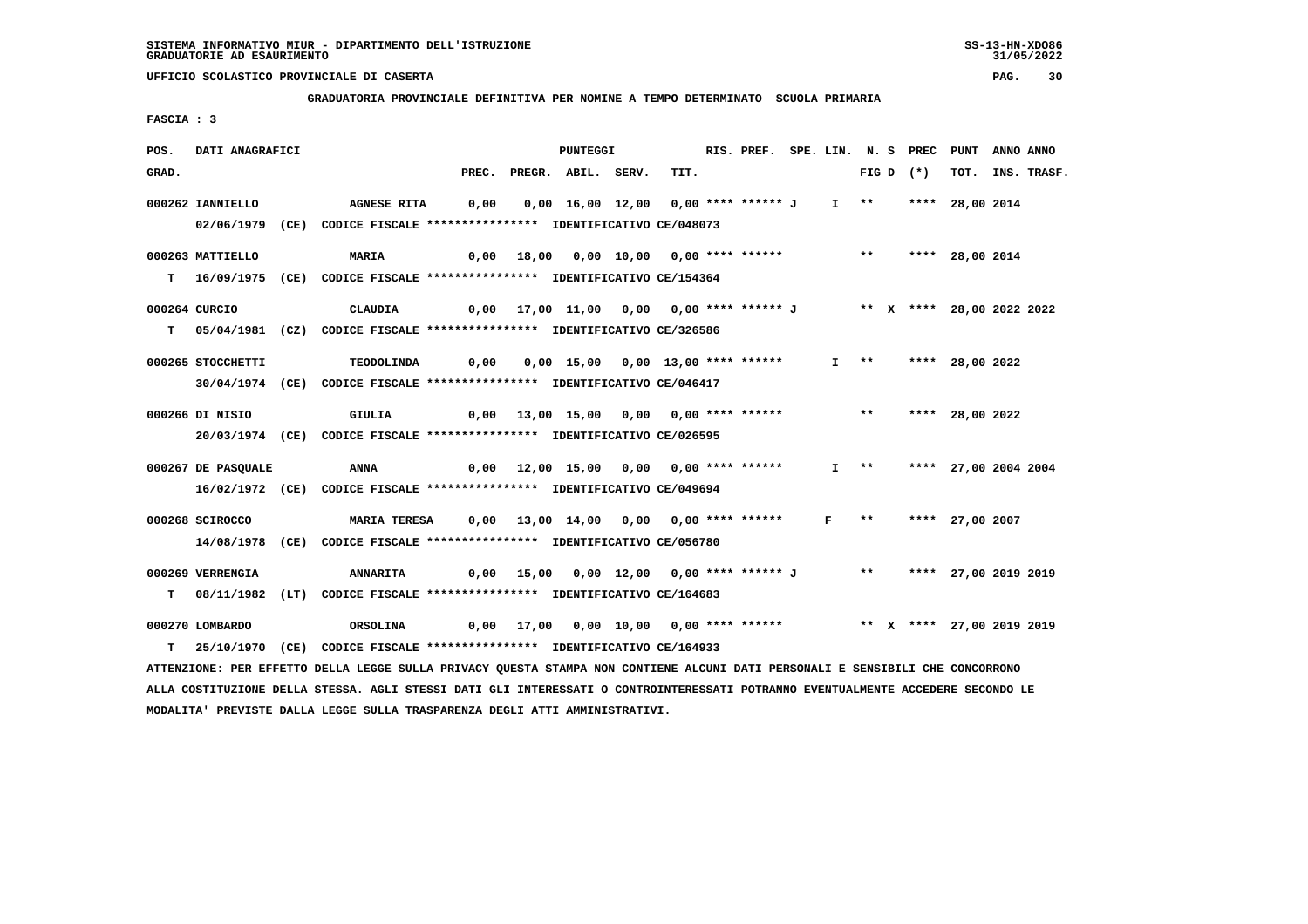**GRADUATORIA PROVINCIALE DEFINITIVA PER NOMINE A TEMPO DETERMINATO SCUOLA PRIMARIA**

 **FASCIA : 3**

| POS.  | DATI ANAGRAFICI   |                                                                                                                                 |      |       | PUNTEGGI                                                            |                         | RIS. PREF. SPE. LIN. N. S PREC PUNT |              |                       |             |                          | ANNO ANNO |                  |
|-------|-------------------|---------------------------------------------------------------------------------------------------------------------------------|------|-------|---------------------------------------------------------------------|-------------------------|-------------------------------------|--------------|-----------------------|-------------|--------------------------|-----------|------------------|
| GRAD. |                   |                                                                                                                                 |      |       | PREC. PREGR. ABIL. SERV.                                            | TIT.                    |                                     |              |                       | FIG D $(*)$ |                          |           | TOT. INS. TRASF. |
|       | 000271 MIRAGLIA   | <b>GIUSEPPINA</b>                                                                                                               | 0,00 | 24,00 | 0,00                                                                | $0,00$ 3,00 **** ****** |                                     |              | $I \rightarrow \star$ |             | **** 27,00 2019 2019     |           |                  |
|       |                   |                                                                                                                                 |      |       |                                                                     |                         |                                     |              |                       |             |                          |           |                  |
|       |                   | T 24/09/1970 (CE) CODICE FISCALE *************** IDENTIFICATIVO CE/164799                                                       |      |       |                                                                     |                         |                                     |              |                       |             |                          |           |                  |
|       | 000272 LETTIERO   | ROSSELLA                                                                                                                        | 0,00 |       | 0,00 13,00 14,00 0,00 **** ****** *** *** **** 27,00 2022 2022      |                         |                                     |              |                       |             |                          |           |                  |
|       |                   | 06/06/1979 (NA) CODICE FISCALE **************** IDENTIFICATIVO CE/326516                                                        |      |       |                                                                     |                         |                                     |              |                       |             |                          |           |                  |
|       |                   |                                                                                                                                 |      |       |                                                                     |                         |                                     |              |                       |             |                          |           |                  |
|       | 000273 PAGLIUCA   | LUISA                                                                                                                           | 0,00 |       | 0,00 15,00 12,00 0,00 **** ******                                   |                         |                                     |              |                       |             | FI ** **** 27,00 2022    |           |                  |
|       |                   | 20/04/1978 (CE) CODICE FISCALE *************** IDENTIFICATIVO CE/043079                                                         |      |       |                                                                     |                         |                                     |              |                       |             |                          |           |                  |
|       | 000274 ARGENZIANO | <b>MARIA</b>                                                                                                                    |      |       | $0,00$ 17,00 0,00 10,00 0,00 **** ****** *** **                     |                         |                                     |              |                       |             | **** 27,00 2022          |           |                  |
|       |                   | T 17/01/1968 (CE) CODICE FISCALE **************** IDENTIFICATIVO CE/154590                                                      |      |       |                                                                     |                         |                                     |              |                       |             |                          |           |                  |
|       |                   |                                                                                                                                 |      |       |                                                                     |                         |                                     |              |                       |             |                          |           |                  |
|       | 000275 RICCIO     | TOMMASINA                                                                                                                       | 0,00 |       | 0,00 14,00 12,00 0,00 **** ******                                   |                         |                                     |              |                       |             | I ** **** 26,00 2002     |           |                  |
|       |                   | 18/12/1975 (CE) CODICE FISCALE *************** IDENTIFICATIVO CE/046587                                                         |      |       |                                                                     |                         |                                     |              |                       |             |                          |           |                  |
|       |                   |                                                                                                                                 |      |       |                                                                     |                         |                                     | $\mathbf{F}$ | $\star\star$          |             |                          |           |                  |
|       | 000276 LOMBARDI   | LUCIA                                                                                                                           |      |       | 0,00 11,00 15,00 0,00 0,00 **** ******                              |                         |                                     |              |                       |             | **** 26,00 2014          |           |                  |
|       |                   | 01/05/1971 (CE) CODICE FISCALE *************** IDENTIFICATIVO CE/042836                                                         |      |       |                                                                     |                         |                                     |              |                       |             |                          |           |                  |
|       | 000277 MAIORIELLO | GIUSEPPINA PA                                                                                                                   | 0,00 |       | 9,00 16,00 0,00 0,00 **** ******                                    |                         |                                     |              |                       |             | $I$ ** X **** 25,00 2000 |           |                  |
|       |                   | 24/11/1975 (CE) CODICE FISCALE *************** IDENTIFICATIVO CE/023463                                                         |      |       |                                                                     |                         |                                     |              |                       |             |                          |           |                  |
|       |                   |                                                                                                                                 |      |       |                                                                     |                         |                                     |              |                       |             |                          |           |                  |
|       | 000278 RISPO      | <b>CATERINA</b>                                                                                                                 |      |       |                                                                     |                         |                                     |              |                       |             |                          |           |                  |
|       |                   | T 16/06/1962 (NA) CODICE FISCALE **************** IDENTIFICATIVO CE/045252                                                      |      |       |                                                                     |                         |                                     |              |                       |             |                          |           |                  |
|       | 000279 CORRADO    | ORSOLA                                                                                                                          |      |       | 0,00 15,00 0,00 10,00 0,00 **** ****** *** *** **** 25,00 2019 2019 |                         |                                     |              |                       |             |                          |           |                  |
|       |                   | T 28/03/1977 (NA) CODICE FISCALE *************** IDENTIFICATIVO CE/164873                                                       |      |       |                                                                     |                         |                                     |              |                       |             |                          |           |                  |
|       |                   | ATTENZIONE: PER EFFETTO DELLA LEGGE SULLA PRIVACY QUESTA STAMPA NON CONTIENE ALCUNI DATI PERSONALI E SENSIBILI CHE CONCORRONO   |      |       |                                                                     |                         |                                     |              |                       |             |                          |           |                  |
|       |                   | ALLA COSTITUZIONE DELLA STESSA. AGLI STESSI DATI GLI INTERESSATI O CONTROINTERESSATI POTRANNO EVENTUALMENTE ACCEDERE SECONDO LE |      |       |                                                                     |                         |                                     |              |                       |             |                          |           |                  |
|       |                   |                                                                                                                                 |      |       |                                                                     |                         |                                     |              |                       |             |                          |           |                  |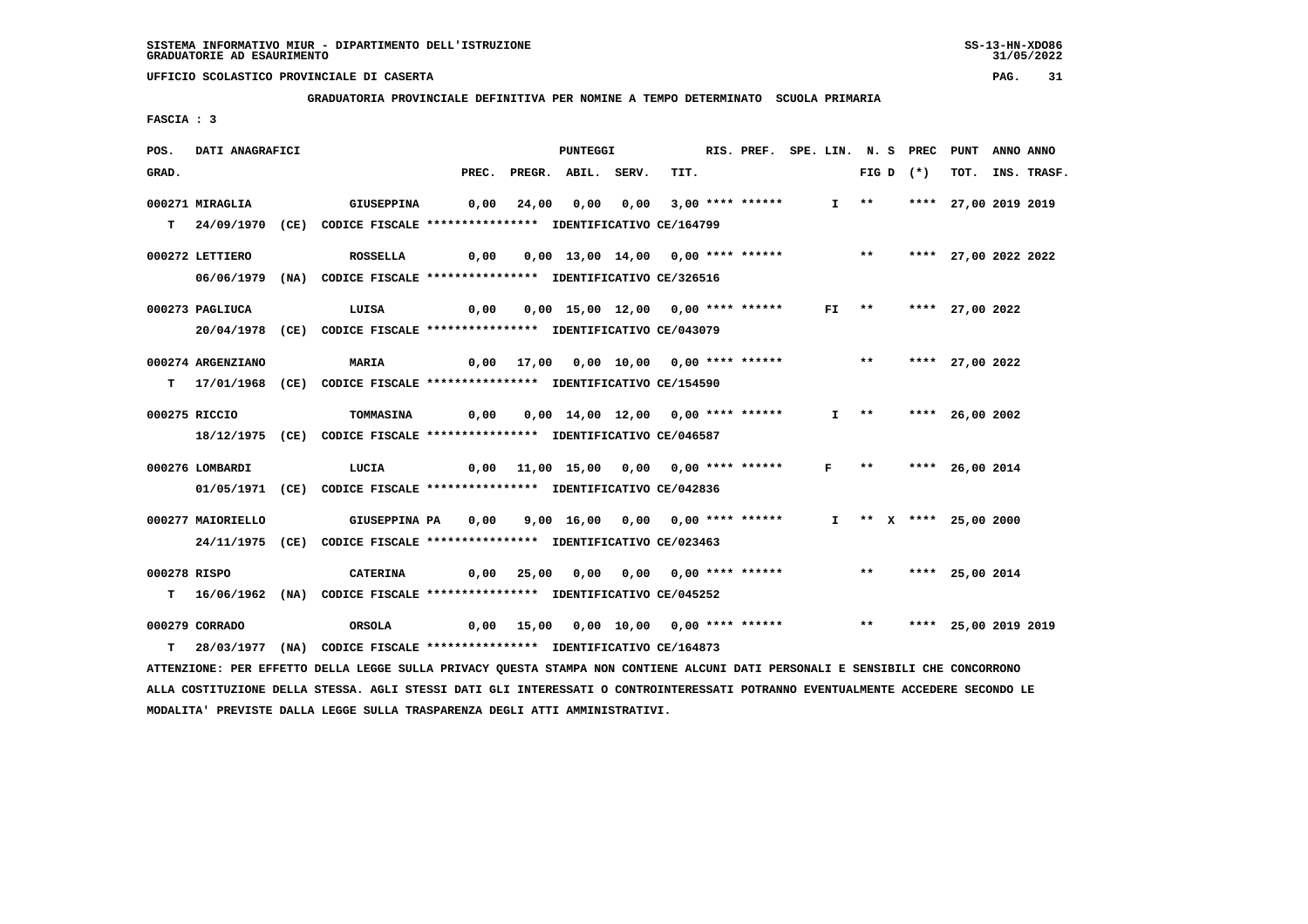**GRADUATORIA PROVINCIALE DEFINITIVA PER NOMINE A TEMPO DETERMINATO SCUOLA PRIMARIA**

 **FASCIA : 3**

| POS.         | DATI ANAGRAFICI     |                                                                                                                               |       |            | PUNTEGGI                               |      | RIS. PREF. SPE. LIN. N. S PREC |  |                         | PUNT                 | ANNO ANNO |             |
|--------------|---------------------|-------------------------------------------------------------------------------------------------------------------------------|-------|------------|----------------------------------------|------|--------------------------------|--|-------------------------|----------------------|-----------|-------------|
| GRAD.        |                     |                                                                                                                               | PREC. |            | PREGR. ABIL. SERV.                     | TIT. |                                |  | FIG D $(*)$             | тот.                 |           | INS. TRASF. |
|              | 000280 RICCIO       | <b>MARIANGELA</b>                                                                                                             | 0,00  |            | 0,00 13,00 12,00 0,00 **** ******      |      |                                |  | $I$ **                  | **** 25,00 2022      |           |             |
|              |                     | 19/03/1970 (CE) CODICE FISCALE *************** IDENTIFICATIVO CE/045300                                                       |       |            |                                        |      |                                |  |                         |                      |           |             |
|              | 000281 CORETTI      | <b>MARIANNA</b>                                                                                                               | 0,00  |            | 6,00 12,00 0,00 6,00 **** ******       |      |                                |  | $***$                   | **** 24,00 2007 2007 |           |             |
|              |                     | 20/06/1966 (CE) CODICE FISCALE *************** IDENTIFICATIVO CE/056754                                                       |       |            |                                        |      |                                |  |                         |                      |           |             |
|              | 000282 CEVARO       | <b>GINEVRA</b>                                                                                                                |       |            | 0,00 13,00 11,00 0,00 0,00 **** ****** |      |                                |  | $***$                   | **** 24,00 2014      |           |             |
|              |                     | T 12/08/1974 (NA) CODICE FISCALE *************** IDENTIFICATIVO CE/042715                                                     |       |            |                                        |      |                                |  |                         |                      |           |             |
|              | 000283 COSCIA       | <b>ANGELA</b>                                                                                                                 |       | 0,00 24,00 |                                        |      |                                |  | ** **** 24,00 2019 2019 |                      |           |             |
|              |                     | T 14/07/1975 (CE) CODICE FISCALE **************** IDENTIFICATIVO CE/164877                                                    |       |            |                                        |      |                                |  |                         |                      |           |             |
|              | 000284 CENNAMO      | MICHELA                                                                                                                       | 0,00  |            |                                        |      |                                |  | $***$                   | **** 24,00 2019 2019 |           |             |
|              |                     | 20/05/1980 (NA) CODICE FISCALE *************** IDENTIFICATIVO CE/164941                                                       |       |            |                                        |      |                                |  |                         |                      |           |             |
| 000285 DIANA |                     | NICOLINA                                                                                                                      |       |            | 0,00 24,00 0,00 0,00 0,00 **** ******  |      |                                |  | $***$                   | **** 24,00 2019 2019 |           |             |
| T.           |                     | 09/08/1965 (CE) CODICE FISCALE *************** IDENTIFICATIVO CE/164947                                                       |       |            |                                        |      |                                |  |                         |                      |           |             |
|              | 000286 DELLA CORTE  | GEMMA                                                                                                                         | 0,00  |            | 3,00 14,00 0,00 6,00 **** ******       |      |                                |  | $I$ **                  | **** 23,00 2000      |           |             |
|              |                     | 25/12/1972 (CE) CODICE FISCALE *************** IDENTIFICATIVO CE/024953                                                       |       |            |                                        |      |                                |  |                         |                      |           |             |
|              | 000287 CROCCO       | MARIA MICHELA                                                                                                                 | 0,00  |            | 7,00 14,00 2,00 0,00 **** ******       |      |                                |  | $***$                   | **** 23,00 2007 2007 |           |             |
|              |                     | 26/11/1978 (CE) CODICE FISCALE *************** IDENTIFICATIVO CE/056801                                                       |       |            |                                        |      |                                |  |                         |                      |           |             |
|              | 000288 SANTABARBARA | VINCENZA                                                                                                                      |       |            | 0,00 12,00 11,00 0,00 0,00 **** ****** |      |                                |  | $***$                   | **** 23,00 2014      |           |             |
|              |                     | 17/11/1971 (CE) CODICE FISCALE *************** IDENTIFICATIVO CE/153922                                                       |       |            |                                        |      |                                |  |                         |                      |           |             |
|              |                     | ATTENZIONE: PER EFFETTO DELLA LEGGE SULLA PRIVACY QUESTA STAMPA NON CONTIENE ALCUNI DATI PERSONALI E SENSIBILI CHE CONCORRONO |       |            |                                        |      |                                |  |                         |                      |           |             |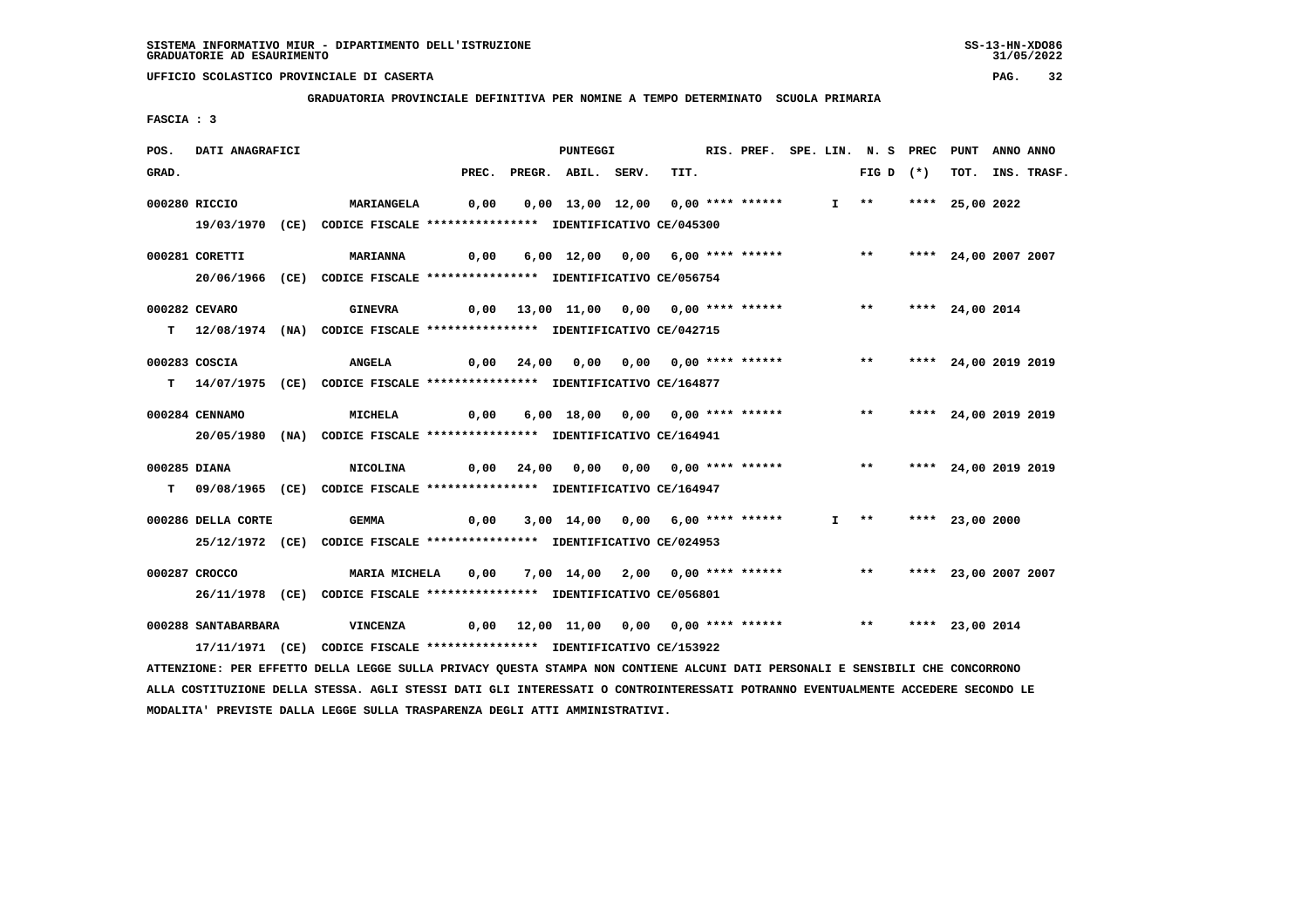**GRADUATORIA PROVINCIALE DEFINITIVA PER NOMINE A TEMPO DETERMINATO SCUOLA PRIMARIA**

 **FASCIA : 3**

| POS.        | DATI ANAGRAFICI    |                                                                                                                                 |       | PUNTEGGI                                                 |      | RIS. PREF. SPE. LIN. N. S PREC PUNT |              |                       |             |                           | ANNO ANNO |             |
|-------------|--------------------|---------------------------------------------------------------------------------------------------------------------------------|-------|----------------------------------------------------------|------|-------------------------------------|--------------|-----------------------|-------------|---------------------------|-----------|-------------|
| GRAD.       |                    |                                                                                                                                 | PREC. | PREGR. ABIL. SERV.                                       | TIT. |                                     |              |                       | FIG D $(*)$ | тот.                      |           | INS. TRASF. |
|             | 000289 RUSSO       | <b>DORIANA</b>                                                                                                                  | 0,00  | 9,00 14,00 0,00 0,00 **** ******                         |      |                                     |              | $***$                 |             | **** 23,00 2019 2019      |           |             |
|             |                    | 23/07/1976 (CE) CODICE FISCALE *************** IDENTIFICATIVO CE/164811                                                         |       |                                                          |      |                                     |              |                       |             |                           |           |             |
|             |                    |                                                                                                                                 |       |                                                          |      |                                     |              |                       |             |                           |           |             |
|             | 000290 SGAMBATO    | LUISA                                                                                                                           |       | $0,00$ 17,00 0,00 6,00 0,00 **** ******                  |      |                                     |              | $***$                 |             | **** 23,00 2019 2019      |           |             |
|             |                    | 30/01/1983 (CE) CODICE FISCALE *************** IDENTIFICATIVO CE/164769                                                         |       |                                                          |      |                                     |              |                       |             |                           |           |             |
|             | 000291 GASPARRO    | <b>AGNESE</b>                                                                                                                   |       | $0,00$ 12,00 11,00 0,00 0,00 **** ******                 |      |                                     |              |                       |             | ** **** 23,00 2019 2019   |           |             |
|             |                    | 23/06/1972 (NA) CODICE FISCALE **************** IDENTIFICATIVO CE/164792                                                        |       |                                                          |      |                                     |              |                       |             |                           |           |             |
|             |                    |                                                                                                                                 |       |                                                          |      |                                     |              |                       |             |                           |           |             |
|             | 000292 DELLA GATTA | <b>MARIAAPIRO</b>                                                                                                               | 0,00  | 2,00 15,00 6,00 0,00 **** ******                         |      |                                     |              | $***$                 |             | **** 23,00 2022 2022      |           |             |
|             |                    | 11/02/1969 (CE) CODICE FISCALE *************** IDENTIFICATIVO CE/326505                                                         |       |                                                          |      |                                     |              |                       |             |                           |           |             |
|             | 000293 VENTRIGLIA  | <b>MARIA ROSARIA</b>                                                                                                            | 0,00  | 9,00 14,00 0,00 0,00 **** ******                         |      |                                     | $\mathbf{F}$ | $\star \star$         |             | **** 23,00 2022 2022      |           |             |
|             |                    | 30/06/1966 (CE) CODICE FISCALE *************** IDENTIFICATIVO CE/326697                                                         |       |                                                          |      |                                     |              |                       |             |                           |           |             |
|             |                    |                                                                                                                                 |       |                                                          |      |                                     |              |                       |             |                           |           |             |
|             | 000294 FRUGGIERO   | MARIA                                                                                                                           | 0,00  | 0,00 16,00 7,00 0,00 **** ******                         |      |                                     |              | $I \rightarrow \star$ |             | **** 23,00 2022 2022      |           |             |
|             |                    | 22/10/1971 (CE) CODICE FISCALE *************** IDENTIFICATIVO CE/326632                                                         |       |                                                          |      |                                     |              |                       |             |                           |           |             |
|             | 000295 MINCIONE    | TERESA                                                                                                                          | 0,00  | 6,00 16,00 0,00 0,00 **** ******                         |      |                                     |              |                       |             | I ** X **** 22,00 2002    |           |             |
|             |                    | 19/10/1959 (CE) CODICE FISCALE **************** IDENTIFICATIVO CE/020826                                                        |       |                                                          |      |                                     |              |                       |             |                           |           |             |
|             |                    |                                                                                                                                 |       |                                                          |      |                                     |              |                       |             |                           |           |             |
| 000296 MELE |                    | <b>ANTONIETTA</b>                                                                                                               | 0,00  | 6,00 16,00 0,00 0,00 **** ******                         |      |                                     |              |                       |             | I ** **** 22,00 2005 2005 |           |             |
|             |                    | 16/04/1967 (CE) CODICE FISCALE *************** IDENTIFICATIVO CE/053402                                                         |       |                                                          |      |                                     |              |                       |             |                           |           |             |
|             | 000297 PIATTO      | <b>MARIA</b>                                                                                                                    | 0,00  | 3,00 11,00 8,00 0,00 **** ****** *** *** **** 22,00 2014 |      |                                     |              |                       |             |                           |           |             |
| т           |                    | 13/10/1975 (NA) CODICE FISCALE **************** IDENTIFICATIVO CE/154127                                                        |       |                                                          |      |                                     |              |                       |             |                           |           |             |
|             |                    | ATTENZIONE: PER EFFETTO DELLA LEGGE SULLA PRIVACY QUESTA STAMPA NON CONTIENE ALCUNI DATI PERSONALI E SENSIBILI CHE CONCORRONO   |       |                                                          |      |                                     |              |                       |             |                           |           |             |
|             |                    | ALLA COSTITUZIONE DELLA STESSA. AGLI STESSI DATI GLI INTERESSATI O CONTROINTERESSATI POTRANNO EVENTUALMENTE ACCEDERE SECONDO LE |       |                                                          |      |                                     |              |                       |             |                           |           |             |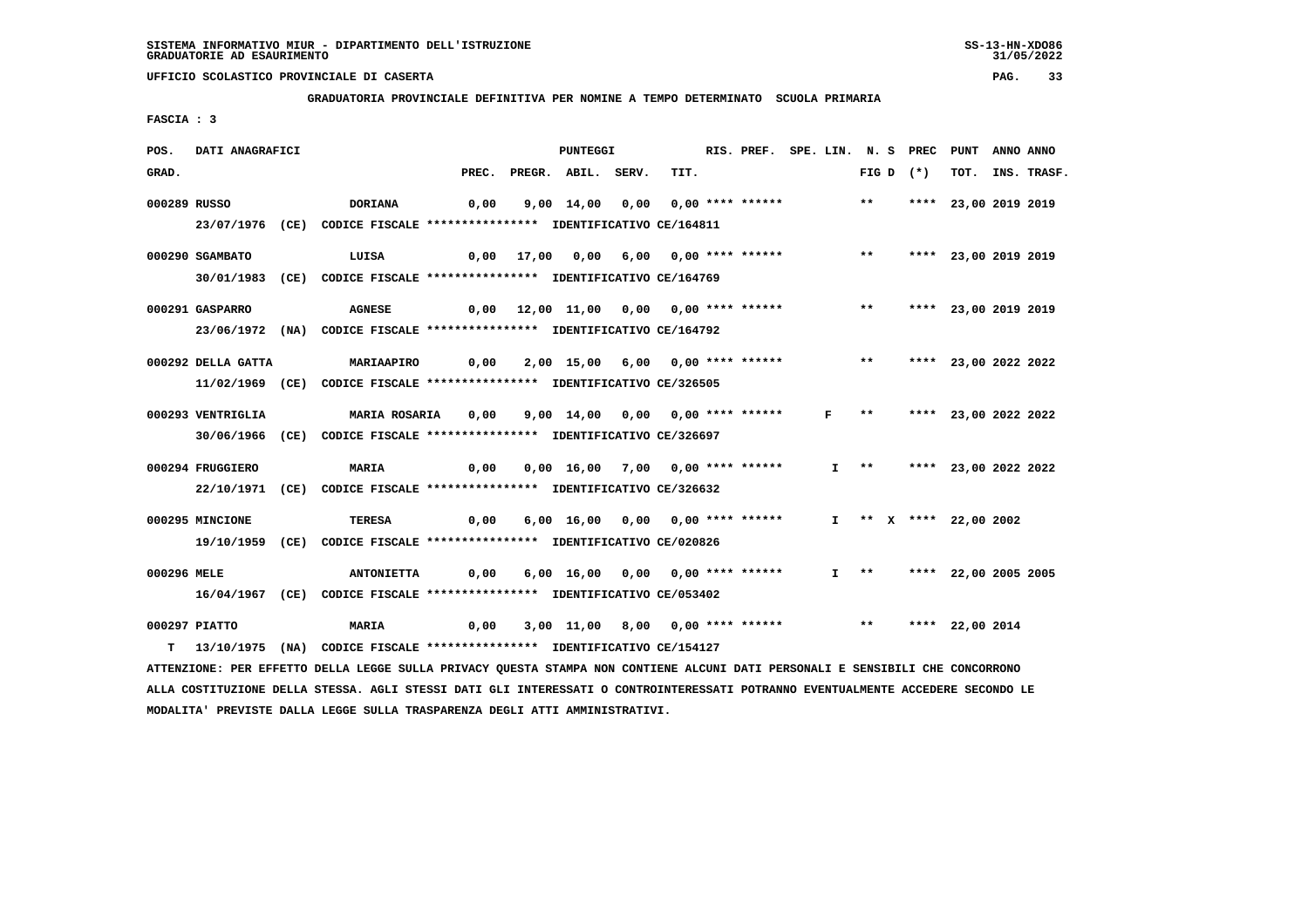**GRADUATORIA PROVINCIALE DEFINITIVA PER NOMINE A TEMPO DETERMINATO SCUOLA PRIMARIA**

 **FASCIA : 3**

| POS.  | DATI ANAGRAFICI    |                                                                                                                                 |       | PUNTEGGI                                                                 |      | RIS. PREF. SPE. LIN. N. S PREC PUNT |  |                   |             |                          | ANNO ANNO |             |
|-------|--------------------|---------------------------------------------------------------------------------------------------------------------------------|-------|--------------------------------------------------------------------------|------|-------------------------------------|--|-------------------|-------------|--------------------------|-----------|-------------|
| GRAD. |                    |                                                                                                                                 | PREC. | PREGR. ABIL. SERV.                                                       | TIT. |                                     |  |                   | FIG D $(*)$ | тот.                     |           | INS. TRASF. |
|       | 000298 MEROLA      | <b>ANGELA</b>                                                                                                                   | 0,00  | 7,00 15,00 0,00 0,00 **** ****** ** **                                   |      |                                     |  |                   |             | **** 22,00 2019 2019     |           |             |
|       |                    | 01/02/1963 (CE) CODICE FISCALE *************** IDENTIFICATIVO CE/164859                                                         |       |                                                                          |      |                                     |  |                   |             |                          |           |             |
|       |                    |                                                                                                                                 |       |                                                                          |      |                                     |  |                   |             |                          |           |             |
|       | 000299 ZAMPELLA    | <b>DANIELA</b>                                                                                                                  | 0,00  | 6,00 16,00 0,00 0,00 **** ******                                         |      |                                     |  | $I \quad * \quad$ |             | **** 22,00 2019          |           |             |
|       |                    | 21/10/1970 (CE) CODICE FISCALE *************** IDENTIFICATIVO CE/050172                                                         |       |                                                                          |      |                                     |  |                   |             |                          |           |             |
|       | 000300 BOTTIGLIERI | CARMELINA                                                                                                                       | 0,00  | 4,00 17,00 0,00 0,00 **** ******                                         |      |                                     |  |                   |             | ** **** 21,00 2014       |           |             |
|       |                    | T 25/10/1964 (SA) CODICE FISCALE **************** IDENTIFICATIVO CE/154738                                                      |       |                                                                          |      |                                     |  |                   |             |                          |           |             |
|       |                    |                                                                                                                                 |       |                                                                          |      |                                     |  |                   |             |                          |           |             |
|       | 000301 CASTELLO    | MARIA ILARIA       0,00    15,00    0,00   6,00    0,00  ****  ******                                                           |       |                                                                          |      |                                     |  | $\star\star$      |             | **** 21,00 2014          |           |             |
|       |                    | T 24/01/1983 (CE) CODICE FISCALE *************** IDENTIFICATIVO CE/154294                                                       |       |                                                                          |      |                                     |  |                   |             |                          |           |             |
|       | 000302 DELLA TORRE | GABRIELLA                                                                                                                       | 0,00  | 6,00 15,00 0,00 0,00 **** ****** F ** **** 21,00 2019 2002               |      |                                     |  |                   |             |                          |           |             |
|       |                    | 24/03/1967 (CE) CODICE FISCALE *************** IDENTIFICATIVO CE/042676                                                         |       |                                                                          |      |                                     |  |                   |             |                          |           |             |
|       |                    |                                                                                                                                 |       |                                                                          |      |                                     |  |                   |             |                          |           |             |
|       | 000303 SANTILLO    | <b>TERESA</b>                                                                                                                   | 0,00  | 2,00 15,00 4,00 0,00 **** ****** *** *** **** 21,00 2019                 |      |                                     |  |                   |             |                          |           |             |
|       |                    | 14/10/1964 (CE) CODICE FISCALE *************** IDENTIFICATIVO CE/021244                                                         |       |                                                                          |      |                                     |  |                   |             |                          |           |             |
|       | 000304 DI VIRGILIO | <b>ELENA</b>                                                                                                                    | 0,00  | 8,00 10,00 0,00 3,00 **** ******                                         |      |                                     |  |                   |             | $I$ ** X **** 21,00 2019 |           |             |
|       |                    | 10/08/1959 (CE) CODICE FISCALE *************** IDENTIFICATIVO CE/025517                                                         |       |                                                                          |      |                                     |  |                   |             |                          |           |             |
|       |                    |                                                                                                                                 |       |                                                                          |      |                                     |  |                   |             |                          |           |             |
|       | 000305 D'ANNA      | <b>DOMENICA</b>                                                                                                                 | 0,00  | 6,00 12,00 0,00 3,00 **** ******                                         |      |                                     |  |                   |             | ** **** 21,00 2022 2022  |           |             |
|       |                    | T 13/05/1977 (CE) CODICE FISCALE *************** IDENTIFICATIVO CE/326523                                                       |       |                                                                          |      |                                     |  |                   |             |                          |           |             |
|       | 000306 STELLATO    | <b>ANNAMARIA</b>                                                                                                                | 0,00  | 6,00 12,00 0,00 3,00 **** ******             **     **** 21,00 2022 2022 |      |                                     |  |                   |             |                          |           |             |
|       |                    | T 28/06/1967 (CE) CODICE FISCALE *************** IDENTIFICATIVO CE/326596                                                       |       |                                                                          |      |                                     |  |                   |             |                          |           |             |
|       |                    | ATTENZIONE: PER EFFETTO DELLA LEGGE SULLA PRIVACY QUESTA STAMPA NON CONTIENE ALCUNI DATI PERSONALI E SENSIBILI CHE CONCORRONO   |       |                                                                          |      |                                     |  |                   |             |                          |           |             |
|       |                    | ALLA COSTITUZIONE DELLA STESSA. AGLI STESSI DATI GLI INTERESSATI O CONTROINTERESSATI POTRANNO EVENTUALMENTE ACCEDERE SECONDO LE |       |                                                                          |      |                                     |  |                   |             |                          |           |             |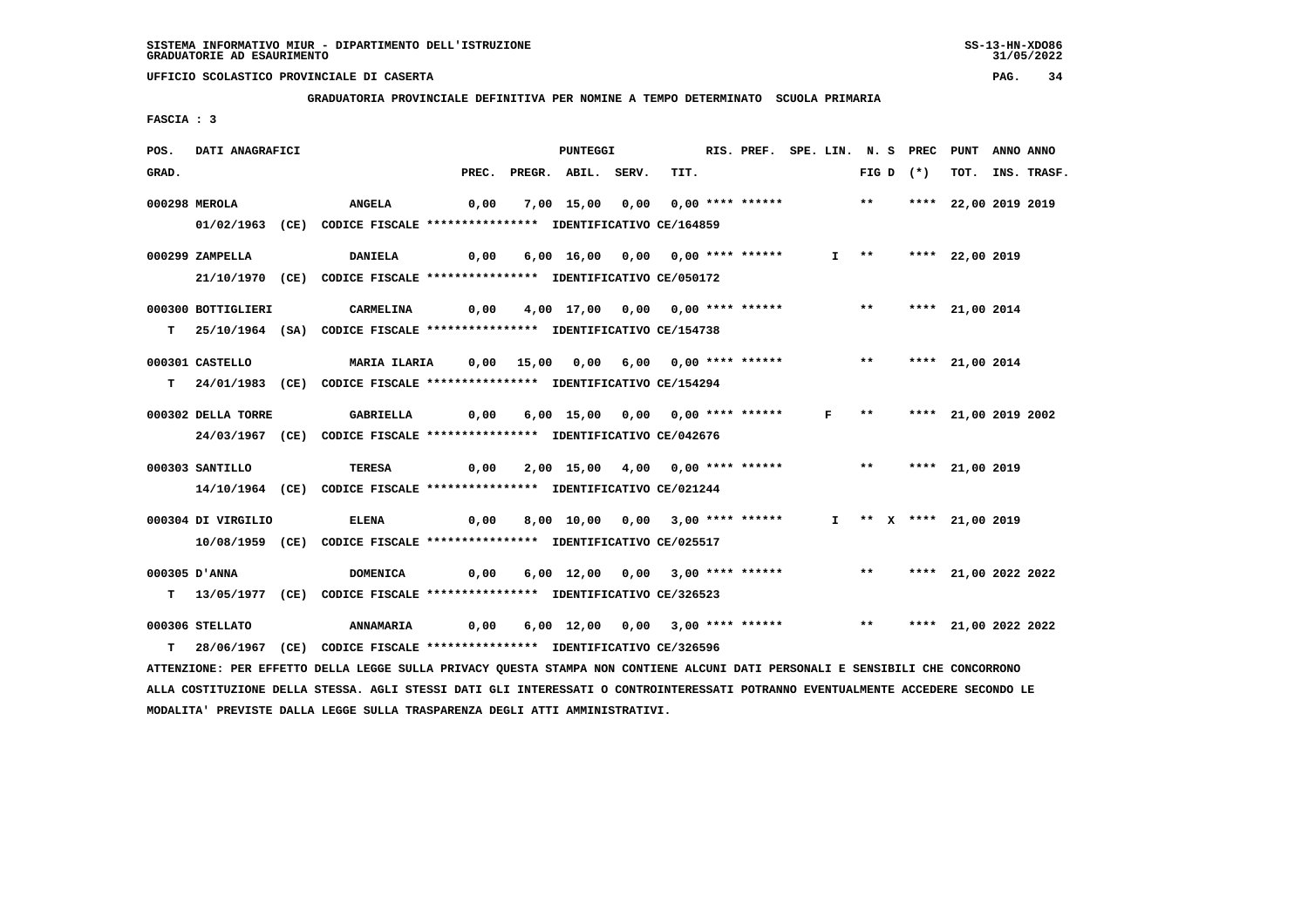**GRADUATORIA PROVINCIALE DEFINITIVA PER NOMINE A TEMPO DETERMINATO SCUOLA PRIMARIA**

 **FASCIA : 3**

| POS.  | DATI ANAGRAFICI      |                                                                            |       | <b>PUNTEGGI</b>                                                                |      | RIS. PREF. SPE. LIN. N. S PREC |  |                   |             | PUNT                      | ANNO ANNO |                  |
|-------|----------------------|----------------------------------------------------------------------------|-------|--------------------------------------------------------------------------------|------|--------------------------------|--|-------------------|-------------|---------------------------|-----------|------------------|
| GRAD. |                      |                                                                            | PREC. | PREGR. ABIL. SERV.                                                             | TIT. |                                |  |                   | FIG D $(*)$ |                           |           | TOT. INS. TRASF. |
|       | 000307 DELLI CARPINI | <b>MARIA</b>                                                               | 0,00  | 6,00 15,00 0,00 0,00 **** ******                                               |      |                                |  |                   |             | ** **** 21,00 2022        |           |                  |
|       |                      | 27/07/1975 (CE) CODICE FISCALE *************** IDENTIFICATIVO CE/026684    |       |                                                                                |      |                                |  |                   |             |                           |           |                  |
|       | 000308 DENUNZIO      | <b>LOREDANA</b>                                                            |       | 0,00  0,00  18,00  0,00  3,00  ****  ******  J  **  ****  21,00  2022          |      |                                |  |                   |             |                           |           |                  |
|       |                      | T 14/11/1975 (MI) CODICE FISCALE **************** IDENTIFICATIVO CE/154694 |       |                                                                                |      |                                |  |                   |             |                           |           |                  |
|       | 000309 D'ANGELO      | <b>MARIA ANTONIE</b>                                                       | 0,00  | 5,00 15,00 0,00 0,00 **** ****** *** **                                        |      |                                |  |                   |             | **** 20,00 2014           |           |                  |
|       |                      | 09/06/1962 (CE) CODICE FISCALE *************** IDENTIFICATIVO CE/026081    |       |                                                                                |      |                                |  |                   |             |                           |           |                  |
|       | 000310 ABBRACCIO     | <b>LUCIA ANTONEL</b>                                                       | 0,00  | 6,00 14,00 0,00 0,00 **** ******                                               |      |                                |  | $I$ **            |             | **** 20,00 2019 2019      |           |                  |
|       |                      | 04/08/1977 (CE) CODICE FISCALE *************** IDENTIFICATIVO CE/164696    |       |                                                                                |      |                                |  |                   |             |                           |           |                  |
|       | 000311 MARINIELLO    | <b>BARBARA</b>                                                             | 0,00  | 0,00 14,00 0,00 6,00 **** ******                                               |      |                                |  | $I \quad * \quad$ |             | **** 20,00 2019           |           |                  |
|       |                      | 27/10/1974 (CE) CODICE FISCALE *************** IDENTIFICATIVO CE/044309    |       |                                                                                |      |                                |  |                   |             |                           |           |                  |
|       | 000312 MURANTE       | <b>ANTONIETTA</b>                                                          |       | 0,00  0,00  12,00  8,00  0,00  ****  ****** J    **    ****  20,00  2022  2007 |      |                                |  |                   |             |                           |           |                  |
|       |                      | 04/02/1977 (CE) CODICE FISCALE *************** IDENTIFICATIVO CE/057424    |       |                                                                                |      |                                |  |                   |             |                           |           |                  |
|       | 000313 PAOLELLA      |                                                                            |       |                                                                                |      |                                |  |                   |             |                           |           |                  |
|       |                      | T 26/04/1973 (CE) CODICE FISCALE **************** IDENTIFICATIVO CE/326623 |       |                                                                                |      |                                |  |                   |             |                           |           |                  |
|       | 000314 TRAMONTI      | <b>MARIA</b>                                                               | 0,00  | 5,00 14,00 0,00 0,00 **** ******                                               |      |                                |  |                   |             | I ** **** 19,00 2022 2022 |           |                  |
|       |                      | 12/01/1967 (CE) CODICE FISCALE *************** IDENTIFICATIVO CE/326557    |       |                                                                                |      |                                |  |                   |             |                           |           |                  |
|       | 000315 FORMATI       | <b>ANTONIETTA</b>                                                          | 0,00  | 3,00 15,00 0,00 0,00 **** ****** K                                             |      |                                |  |                   |             | I ** X **** 18,00 2000    |           |                  |
|       |                      | 07/06/1968 (CE) CODICE FISCALE *************** IDENTIFICATIVO CE/022842    |       |                                                                                |      |                                |  |                   |             |                           |           |                  |

 **ATTENZIONE: PER EFFETTO DELLA LEGGE SULLA PRIVACY QUESTA STAMPA NON CONTIENE ALCUNI DATI PERSONALI E SENSIBILI CHE CONCORRONO ALLA COSTITUZIONE DELLA STESSA. AGLI STESSI DATI GLI INTERESSATI O CONTROINTERESSATI POTRANNO EVENTUALMENTE ACCEDERE SECONDO LE MODALITA' PREVISTE DALLA LEGGE SULLA TRASPARENZA DEGLI ATTI AMMINISTRATIVI.**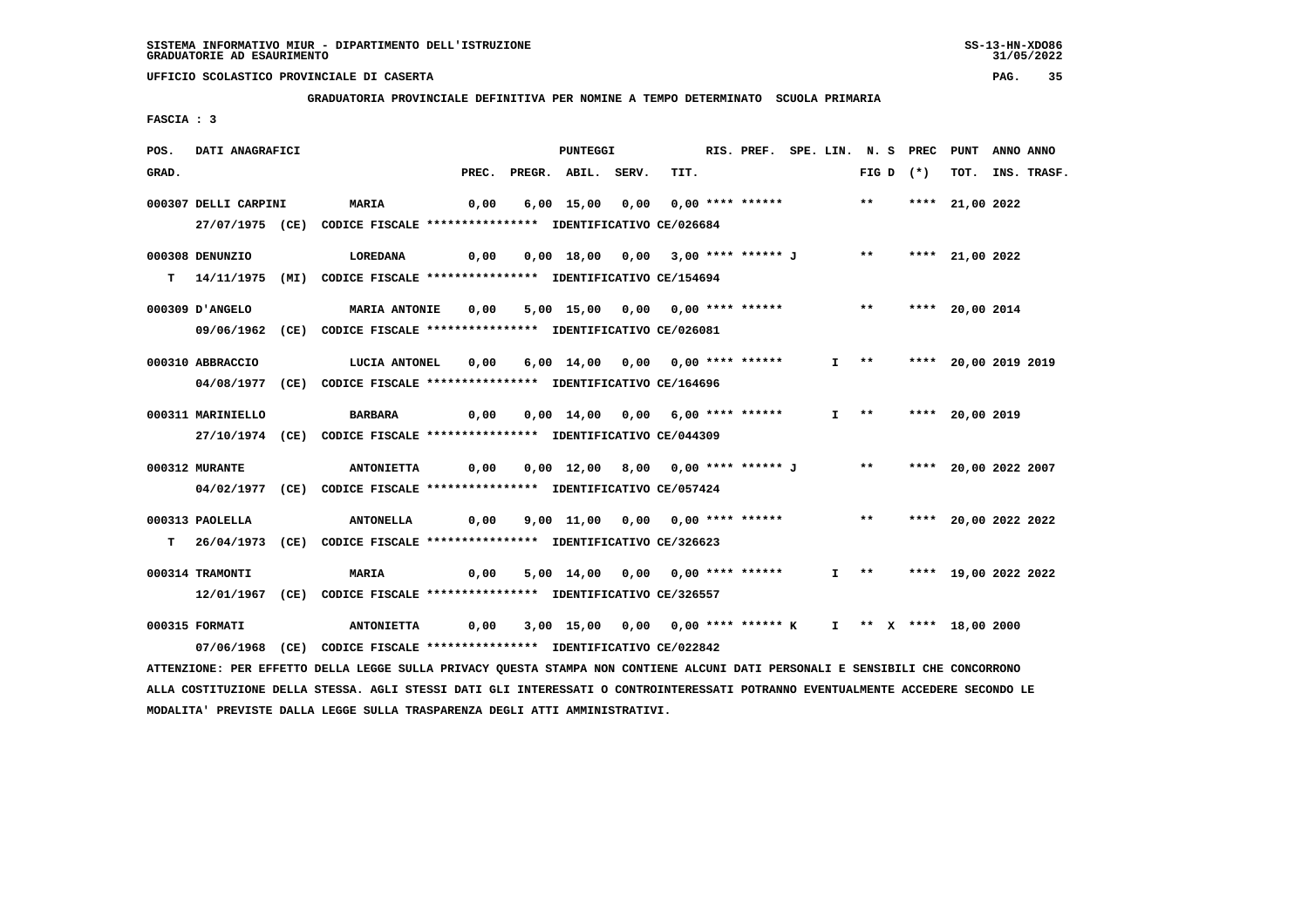**GRADUATORIA PROVINCIALE DEFINITIVA PER NOMINE A TEMPO DETERMINATO SCUOLA PRIMARIA**

 **FASCIA : 3**

| POS.        | DATI ANAGRAFICI   |                                                                                                                                 |                                       | <b>PUNTEGGI</b>                       |      | RIS. PREF. SPE. LIN. N. S PREC PUNT |  |                       |  |                             | ANNO ANNO |             |
|-------------|-------------------|---------------------------------------------------------------------------------------------------------------------------------|---------------------------------------|---------------------------------------|------|-------------------------------------|--|-----------------------|--|-----------------------------|-----------|-------------|
| GRAD.       |                   |                                                                                                                                 | PREC.                                 | PREGR. ABIL. SERV.                    | TIT. |                                     |  | FIG D $(*)$           |  | тот.                        |           | INS. TRASF. |
|             | 000316 FURIO      | <b>ROSARIA</b>                                                                                                                  | 0,00                                  | 3,00 15,00 0,00 0,00 **** ******      |      |                                     |  | $I$ **                |  | **** 18,00 2002             |           |             |
|             |                   |                                                                                                                                 |                                       |                                       |      |                                     |  |                       |  |                             |           |             |
|             |                   | 08/02/1965 (CE) CODICE FISCALE *************** IDENTIFICATIVO CE/043241                                                         |                                       |                                       |      |                                     |  |                       |  |                             |           |             |
|             | 000317 D'ANTONIO  | <b>TERESA</b>                                                                                                                   | 0,00                                  | 3,00 15,00 0,00 0,00 **** ******      |      |                                     |  | $I \rightarrow *$     |  | **** 18,00 2002             |           |             |
|             |                   | 05/01/1960 (VT) CODICE FISCALE *************** IDENTIFICATIVO CE/045453                                                         |                                       |                                       |      |                                     |  |                       |  |                             |           |             |
|             |                   |                                                                                                                                 |                                       |                                       |      |                                     |  |                       |  |                             |           |             |
|             | 000318 AGLIONE    | <b>ANTONELLA</b>                                                                                                                | 0,00                                  | 3,00 15,00 0,00 0,00 **** ****** J    |      |                                     |  |                       |  | I ** **** 18,00 2014        |           |             |
|             |                   | 04/05/1973 (CE) CODICE FISCALE *************** IDENTIFICATIVO CE/044465                                                         |                                       |                                       |      |                                     |  |                       |  |                             |           |             |
|             |                   |                                                                                                                                 |                                       |                                       |      |                                     |  | $\star\star$          |  |                             |           |             |
|             | 000319 TOSELLI    | <b>ADRIANA</b>                                                                                                                  | 0,00                                  | 3,00 15,00 0,00 0,00 **** ******      |      |                                     |  |                       |  | **** 18,00 2019 2007        |           |             |
|             |                   | 03/01/1976 (CE) CODICE FISCALE *************** IDENTIFICATIVO CE/057109                                                         |                                       |                                       |      |                                     |  |                       |  |                             |           |             |
|             | 000320 CECERE     | LUIGI                                                                                                                           |                                       | 0,00 18,00 0,00 0,00 0,00 **** ****** |      |                                     |  | $I \rightarrow \star$ |  | **** 18,00 2019 2019        |           |             |
|             |                   | T 10/11/1982 (NA) CODICE FISCALE **************** IDENTIFICATIVO CE/164963                                                      |                                       |                                       |      |                                     |  |                       |  |                             |           |             |
|             |                   |                                                                                                                                 |                                       |                                       |      |                                     |  |                       |  |                             |           |             |
|             | 000321 SIGNORELLI | <b>ANTONIETTA</b>                                                                                                               | 0,00 12,00 0,00 0,00 6,00 **** ****** |                                       |      |                                     |  |                       |  | I ** **** 18,00 2019 2019   |           |             |
|             |                   | T 09/04/1975 (LT) CODICE FISCALE **************** IDENTIFICATIVO CE/164771                                                      |                                       |                                       |      |                                     |  |                       |  |                             |           |             |
|             |                   |                                                                                                                                 |                                       |                                       |      |                                     |  |                       |  |                             |           |             |
| 000322 PAPA |                   | <b>PASQUALINA</b>                                                                                                               | 0,00                                  | 3,00 15,00 0,00 0,00 **** ******      |      |                                     |  |                       |  | I ** X **** 18,00 2019 2019 |           |             |
|             |                   | 26/04/1976 (CE) CODICE FISCALE *************** IDENTIFICATIVO CE/164890                                                         |                                       |                                       |      |                                     |  |                       |  |                             |           |             |
|             |                   |                                                                                                                                 |                                       |                                       |      |                                     |  |                       |  |                             |           |             |
|             | 000323 PEZZELLA   | <b>STEFANO</b>                                                                                                                  | 0,00                                  | 3,00 15,00 0,00 0,00 **** ******      |      |                                     |  |                       |  | I ** **** 18,00 2019 2019   |           |             |
|             |                   | 14/03/1976 (NA) CODICE FISCALE *************** IDENTIFICATIVO CE/164995                                                         |                                       |                                       |      |                                     |  |                       |  |                             |           |             |
|             | 000324 ARGANESE   | <b>ANGELINA</b>                                                                                                                 | 0,00                                  | 3,00 15,00 0,00 0,00 **** ******      |      |                                     |  |                       |  | ** **** 18,00 2019 2019     |           |             |
|             |                   | 25/06/1966 (BN) CODICE FISCALE *************** IDENTIFICATIVO CE/164860                                                         |                                       |                                       |      |                                     |  |                       |  |                             |           |             |
|             |                   | ATTENZIONE: PER EFFETTO DELLA LEGGE SULLA PRIVACY QUESTA STAMPA NON CONTIENE ALCUNI DATI PERSONALI E SENSIBILI CHE CONCORRONO   |                                       |                                       |      |                                     |  |                       |  |                             |           |             |
|             |                   | ALLA COSTITUZIONE DELLA STESSA. AGLI STESSI DATI GLI INTERESSATI O CONTROINTERESSATI POTRANNO EVENTUALMENTE ACCEDERE SECONDO LE |                                       |                                       |      |                                     |  |                       |  |                             |           |             |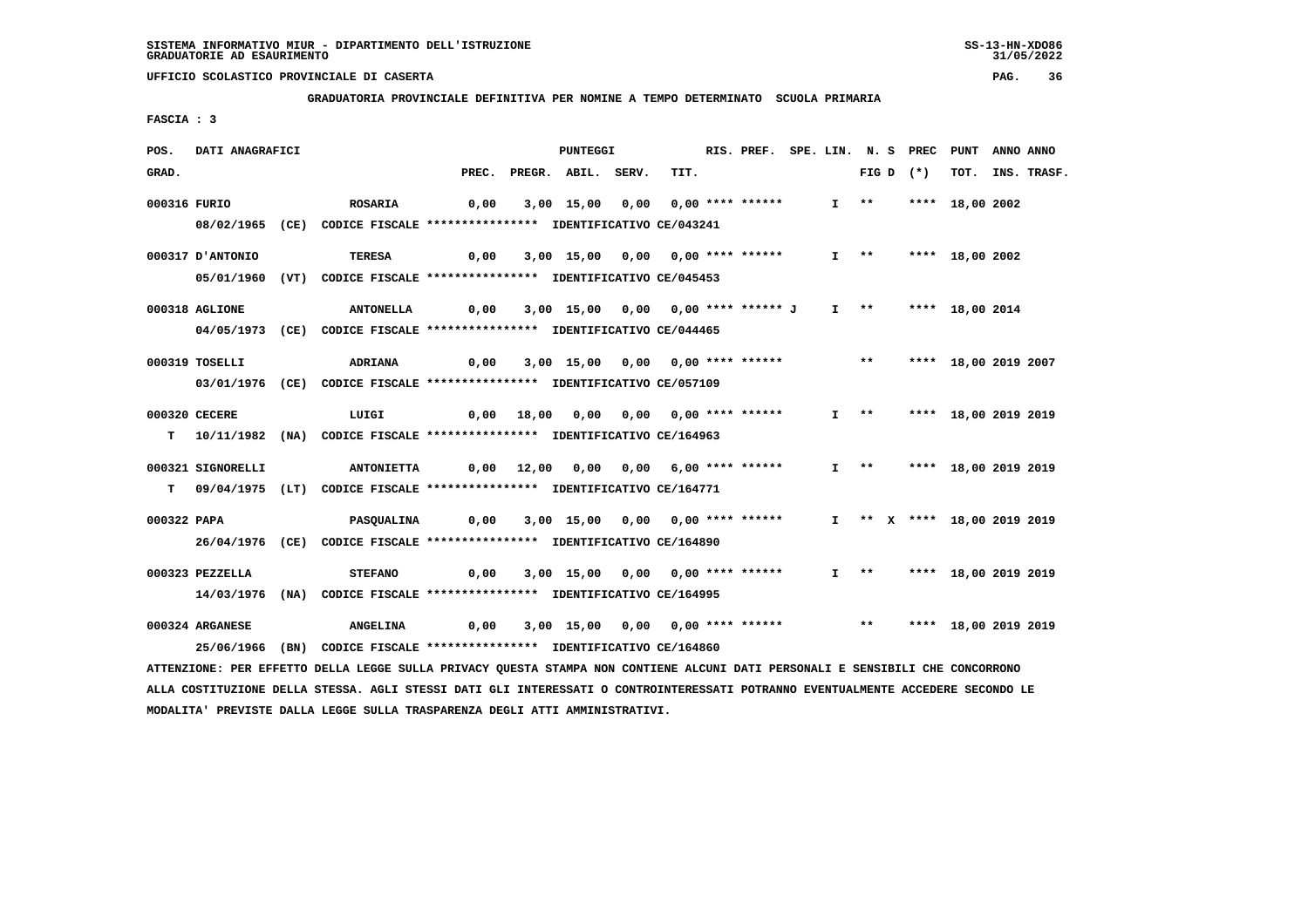**GRADUATORIA PROVINCIALE DEFINITIVA PER NOMINE A TEMPO DETERMINATO SCUOLA PRIMARIA**

 **FASCIA : 3**

| POS.  | DATI ANAGRAFICI  |                                                                                                                                 |      | <b>PUNTEGGI</b>                                                    |  |      | RIS. PREF. SPE. LIN. N. S PREC PUNT |  |              |             | ANNO ANNO                   |  |                  |
|-------|------------------|---------------------------------------------------------------------------------------------------------------------------------|------|--------------------------------------------------------------------|--|------|-------------------------------------|--|--------------|-------------|-----------------------------|--|------------------|
| GRAD. |                  |                                                                                                                                 |      | PREC. PREGR. ABIL. SERV.                                           |  | TIT. |                                     |  |              | FIG D $(*)$ |                             |  | TOT. INS. TRASF. |
|       | 000325 TROIANO   | <b>FIORENZA</b>                                                                                                                 | 0,00 | 3,00 15,00 0,00 0,00 **** ******                                   |  |      |                                     |  |              |             | I ** **** 18,00 2022 2022   |  |                  |
|       |                  |                                                                                                                                 |      |                                                                    |  |      |                                     |  |              |             |                             |  |                  |
|       |                  | 07/12/1976 (NA) CODICE FISCALE *************** IDENTIFICATIVO CE/326556                                                         |      |                                                                    |  |      |                                     |  |              |             |                             |  |                  |
|       | 000326 CIOCE     | <b>MARIA</b>                                                                                                                    | 0,00 | 3,00 15,00 0,00 0,00 **** ******                                   |  |      |                                     |  |              |             | I ** X **** 18,00 2022 2022 |  |                  |
|       |                  | 28/06/1976 (CE) CODICE FISCALE *************** IDENTIFICATIVO CE/326630                                                         |      |                                                                    |  |      |                                     |  |              |             |                             |  |                  |
|       |                  |                                                                                                                                 |      |                                                                    |  |      |                                     |  |              |             |                             |  |                  |
|       | 000327 CEVOLA    | <b>MARIA</b>                                                                                                                    | 0,00 | 3,00 15,00 0,00 0,00 **** ****** F ** **** 18,00 2022              |  |      |                                     |  |              |             |                             |  |                  |
|       |                  | 30/08/1968 (PA) CODICE FISCALE *************** IDENTIFICATIVO CE/042717                                                         |      |                                                                    |  |      |                                     |  |              |             |                             |  |                  |
|       |                  |                                                                                                                                 |      |                                                                    |  |      |                                     |  | $\star\star$ |             |                             |  |                  |
|       | 000328 VALENTINO | <b>MARILENA</b>                                                                                                                 | 0,00 | 6,00 11,00 0,00 0,00 **** ******                                   |  |      |                                     |  |              |             | **** 17,00 2002             |  |                  |
|       |                  | 20/10/1971 (CE) CODICE FISCALE *************** IDENTIFICATIVO CE/042619                                                         |      |                                                                    |  |      |                                     |  |              |             |                             |  |                  |
|       | 000329 GUIDA     | <b>ENRICO</b>                                                                                                                   |      | 0,00 17,00 0,00 0,00 0,00 **** ******                              |  |      |                                     |  |              |             | ** **** 17,00 2014          |  |                  |
|       |                  | T 18/04/1969 (CE) CODICE FISCALE *************** IDENTIFICATIVO CE/151247                                                       |      |                                                                    |  |      |                                     |  |              |             |                             |  |                  |
|       |                  |                                                                                                                                 |      |                                                                    |  |      |                                     |  |              |             |                             |  |                  |
|       | 000330 TEOLI     | <b>EMILIANA</b>                                                                                                                 |      | 0,00 14,00 0,00 0,00 3,00 **** ******                              |  |      |                                     |  |              |             | ** **** 17,00 2019 2019     |  |                  |
|       |                  | T 23/10/1974 (FR) CODICE FISCALE *************** IDENTIFICATIVO CE/164732                                                       |      |                                                                    |  |      |                                     |  |              |             |                             |  |                  |
|       |                  |                                                                                                                                 |      |                                                                    |  |      |                                     |  |              |             |                             |  |                  |
|       | 000331 GLORIA    | <b>TERESA</b>                                                                                                                   |      | 0,00 17,00 0,00 0,00 0,00 **** ******                              |  |      |                                     |  | $***$        |             | **** 17,00 2019 2019        |  |                  |
|       |                  | T 23/02/1984 (NA) CODICE FISCALE **************** IDENTIFICATIVO CE/164821                                                      |      |                                                                    |  |      |                                     |  |              |             |                             |  |                  |
|       | 000332 FRANCO    | <b>ANNALISE</b>                                                                                                                 |      |                                                                    |  |      |                                     |  |              |             | ** **** 17,00 2019 2019     |  |                  |
|       |                  |                                                                                                                                 |      | 0,00 17,00 0,00 0,00 0,00 **** ******                              |  |      |                                     |  |              |             |                             |  |                  |
|       |                  | T 20/02/1977 (PA) CODICE FISCALE **************** IDENTIFICATIVO CE/164763                                                      |      |                                                                    |  |      |                                     |  |              |             |                             |  |                  |
|       | 000333 GALLO     | <b>MARIANNA</b>                                                                                                                 |      | 0,00 6,00 11,00 0,00 0,00 **** ****** *** *** **** 17,00 2019 2019 |  |      |                                     |  |              |             |                             |  |                  |
| T.    |                  | 02/04/1974 (NA) CODICE FISCALE **************** IDENTIFICATIVO CE/164789                                                        |      |                                                                    |  |      |                                     |  |              |             |                             |  |                  |
|       |                  | ATTENZIONE: PER EFFETTO DELLA LEGGE SULLA PRIVACY QUESTA STAMPA NON CONTIENE ALCUNI DATI PERSONALI E SENSIBILI CHE CONCORRONO   |      |                                                                    |  |      |                                     |  |              |             |                             |  |                  |
|       |                  | ALLA COSTITUZIONE DELLA STESSA. AGLI STESSI DATI GLI INTERESSATI O CONTROINTERESSATI POTRANNO EVENTUALMENTE ACCEDERE SECONDO LE |      |                                                                    |  |      |                                     |  |              |             |                             |  |                  |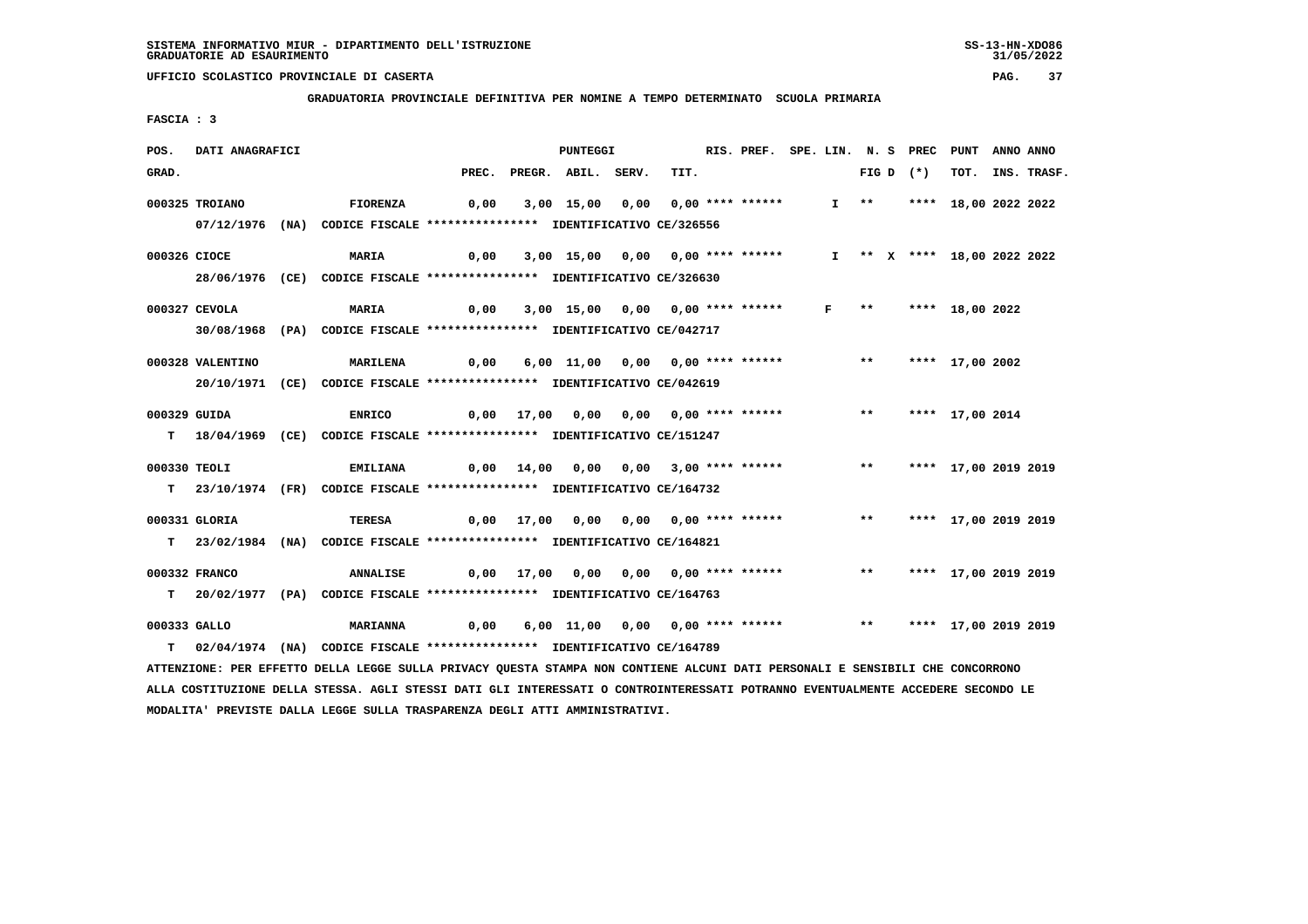**GRADUATORIA PROVINCIALE DEFINITIVA PER NOMINE A TEMPO DETERMINATO SCUOLA PRIMARIA**

 **FASCIA : 3**

| POS.  | DATI ANAGRAFICI   |                                                                                                                                 |       | PUNTEGGI                                                   |  |      |  | RIS. PREF. SPE. LIN. N. S PREC PUNT |  |                       |                        |                      | ANNO ANNO |                  |
|-------|-------------------|---------------------------------------------------------------------------------------------------------------------------------|-------|------------------------------------------------------------|--|------|--|-------------------------------------|--|-----------------------|------------------------|----------------------|-----------|------------------|
| GRAD. |                   |                                                                                                                                 | PREC. | PREGR. ABIL. SERV.                                         |  | TIT. |  |                                     |  |                       | FIG D $(*)$            |                      |           | TOT. INS. TRASF. |
|       | 000334 DE LUCIA   | <b>CLEMENTINA</b>                                                                                                               | 0,00  | $0,00$ 15,00 2,00 0,00 **** ******                         |  |      |  |                                     |  |                       | I ** **** 17,00 2019   |                      |           |                  |
|       |                   | 20/11/1978 (CE) CODICE FISCALE *************** IDENTIFICATIVO CE/044133                                                         |       |                                                            |  |      |  |                                     |  |                       |                        |                      |           |                  |
|       | 000335 PACELLI    | <b>MARIA CRISTIN</b>                                                                                                            | 0,00  | 0,00 17,00 0,00 0,00 **** ******                           |  |      |  |                                     |  | $F \rightarrow \star$ |                        | **** 17,00 2019      |           |                  |
|       |                   | 19/05/1972 (CE) CODICE FISCALE *************** IDENTIFICATIVO CE/025658                                                         |       |                                                            |  |      |  |                                     |  |                       |                        |                      |           |                  |
|       | 000336 D'AUCE     | SONIA                                                                                                                           |       |                                                            |  |      |  |                                     |  |                       |                        |                      |           |                  |
|       |                   | 11/03/1974 (CE) CODICE FISCALE *************** IDENTIFICATIVO CE/326498                                                         |       |                                                            |  |      |  |                                     |  |                       |                        |                      |           |                  |
|       | 000337 D'AMBROSIO | <b>ROSA</b>                                                                                                                     |       | 0,00 17,00 0,00 0,00 0,00 **** ******                      |  |      |  |                                     |  | $I \longrightarrow$   |                        | **** 17,00 2022 2022 |           |                  |
|       |                   | 12/02/1976 (CE) CODICE FISCALE **************** IDENTIFICATIVO CE/326563                                                        |       |                                                            |  |      |  |                                     |  |                       |                        |                      |           |                  |
|       | 000338 MEROLA     | <b>MARGHERITA</b>                                                                                                               | 0,00  | 6,00 10,00 0,00 0,00 **** ******                           |  |      |  |                                     |  |                       | $I$ ** **** 16,00 2000 |                      |           |                  |
|       |                   | 11/05/1974 (CE) CODICE FISCALE *************** IDENTIFICATIVO CE/022675                                                         |       |                                                            |  |      |  |                                     |  |                       |                        |                      |           |                  |
|       |                   |                                                                                                                                 |       |                                                            |  |      |  |                                     |  |                       |                        |                      |           |                  |
|       | 000339 FONTANELLA | ORNELLA                                                                                                                         | 0,00  | 3,00 13,00 0,00 0,00 **** ******                           |  |      |  |                                     |  | $\star\star$          |                        | **** 16,00 2011 2011 |           |                  |
|       |                   | 07/06/1971 (NA) CODICE FISCALE *************** IDENTIFICATIVO CE/140156                                                         |       |                                                            |  |      |  |                                     |  |                       |                        |                      |           |                  |
|       | 000340 VALERIANI  | <b>MARIA GIUSEPP</b>                                                                                                            | 0,00  | 5,00 11,00 0,00 0,00 **** ****** K ** **** 16,00 2014      |  |      |  |                                     |  |                       |                        |                      |           |                  |
|       |                   | T 12/02/1968 (EE) CODICE FISCALE *************** IDENTIFICATIVO CE/146595                                                       |       |                                                            |  |      |  |                                     |  |                       |                        |                      |           |                  |
|       | 000341 GRIECO     | <b>KATIA</b>                                                                                                                    | 0,00  | 0,00 16,00 0,00 0,00 **** ******                           |  |      |  |                                     |  |                       | $I$ ** **** 16,00 2019 |                      |           |                  |
|       |                   | 02/12/1978 (MI) CODICE FISCALE *************** IDENTIFICATIVO CE/044138                                                         |       |                                                            |  |      |  |                                     |  |                       |                        |                      |           |                  |
|       |                   |                                                                                                                                 |       |                                                            |  |      |  |                                     |  |                       |                        |                      |           |                  |
|       | 000342 BALZANO    | <b>RITA</b>                                                                                                                     | 0,00  | 3,00 13,00 0,00 0,00 **** ****** J ** **** 16,00 2022 2022 |  |      |  |                                     |  |                       |                        |                      |           |                  |
|       |                   | 02/01/1977 (NA) CODICE FISCALE *************** IDENTIFICATIVO CE/326500                                                         |       |                                                            |  |      |  |                                     |  |                       |                        |                      |           |                  |
|       |                   | ATTENZIONE: PER EFFETTO DELLA LEGGE SULLA PRIVACY QUESTA STAMPA NON CONTIENE ALCUNI DATI PERSONALI E SENSIBILI CHE CONCORRONO   |       |                                                            |  |      |  |                                     |  |                       |                        |                      |           |                  |
|       |                   | ALLA COSTITUZIONE DELLA STESSA. AGLI STESSI DATI GLI INTERESSATI O CONTROINTERESSATI POTRANNO EVENTUALMENTE ACCEDERE SECONDO LE |       |                                                            |  |      |  |                                     |  |                       |                        |                      |           |                  |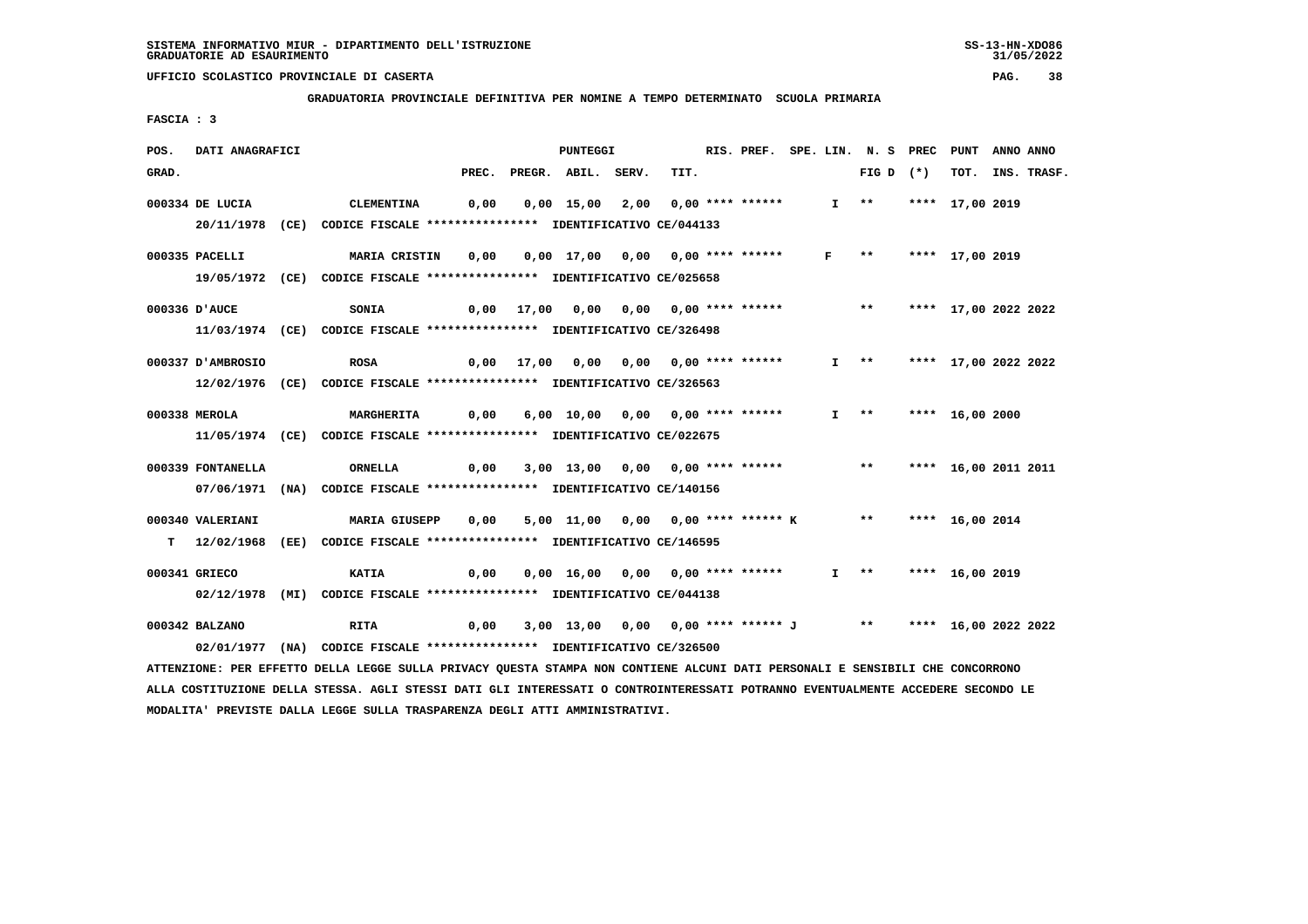**GRADUATORIA PROVINCIALE DEFINITIVA PER NOMINE A TEMPO DETERMINATO SCUOLA PRIMARIA**

 **FASCIA : 3**

| POS.         | DATI ANAGRAFICI    |                                                                                                                                 |      |  | <b>PUNTEGGI</b>                                               |  | RIS. PREF. SPE. LIN. N. S PREC PUNT |  |  |                       |                    | ANNO ANNO            |  |                  |
|--------------|--------------------|---------------------------------------------------------------------------------------------------------------------------------|------|--|---------------------------------------------------------------|--|-------------------------------------|--|--|-----------------------|--------------------|----------------------|--|------------------|
| GRAD.        |                    |                                                                                                                                 |      |  | PREC. PREGR. ABIL. SERV.                                      |  | TIT.                                |  |  |                       | FIG D $(*)$        |                      |  | TOT. INS. TRASF. |
|              | 000343 SICILIA     | ILARIA                                                                                                                          | 0,00 |  | 16,00 0,00 0,00 0,00 **** ****** *** **                       |  |                                     |  |  |                       |                    | **** 16,00 2022 2022 |  |                  |
|              |                    |                                                                                                                                 |      |  |                                                               |  |                                     |  |  |                       |                    |                      |  |                  |
|              |                    | T 26/11/1979 (CE) CODICE FISCALE **************** IDENTIFICATIVO CE/326583                                                      |      |  |                                                               |  |                                     |  |  |                       |                    |                      |  |                  |
| 000344 LEONE |                    | <b>MARIA</b>                                                                                                                    | 0,00 |  | 0,00 16,00 0,00 0,00 **** ******                              |  |                                     |  |  | $***$                 |                    | **** 16,00 2022 2022 |  |                  |
|              |                    | 02/02/1961 (CE) CODICE FISCALE *************** IDENTIFICATIVO CE/326515                                                         |      |  |                                                               |  |                                     |  |  |                       |                    |                      |  |                  |
|              |                    |                                                                                                                                 |      |  |                                                               |  |                                     |  |  |                       |                    |                      |  |                  |
|              | 000345 MASTROIANNI | MADDALENA                                                                                                                       |      |  |                                                               |  |                                     |  |  |                       | ** **** 15,00 2000 |                      |  |                  |
|              |                    | 20/01/1961 (CE) CODICE FISCALE *************** IDENTIFICATIVO CE/027155                                                         |      |  |                                                               |  |                                     |  |  |                       |                    |                      |  |                  |
|              | 000346 PALMIERO    | TERESA                                                                                                                          | 0,00 |  | 0,00 15,00 0,00 0,00 **** ******                              |  |                                     |  |  | $I \rightarrow \star$ |                    | **** 15,00 2007 2007 |  |                  |
|              |                    | 26/09/1977 (NA) CODICE FISCALE *************** IDENTIFICATIVO CE/056667                                                         |      |  |                                                               |  |                                     |  |  |                       |                    |                      |  |                  |
|              |                    |                                                                                                                                 |      |  |                                                               |  |                                     |  |  |                       |                    |                      |  |                  |
| 000347 RUSSO |                    | PIERINA                                                                                                                         | 0,00 |  | 0,00 15,00 0,00 0,00 **** ******                              |  |                                     |  |  | $\star \star$         |                    | **** 15,00 2014      |  |                  |
|              |                    | T 08/09/1959 (CE) CODICE FISCALE **************** IDENTIFICATIVO CE/149336                                                      |      |  |                                                               |  |                                     |  |  |                       |                    |                      |  |                  |
|              |                    |                                                                                                                                 |      |  |                                                               |  |                                     |  |  |                       |                    |                      |  |                  |
|              | 000348 FIORILLO    | <b>MARIA</b>                                                                                                                    |      |  | 0,00 15,00 0,00 0,00 0,00 **** ******                         |  |                                     |  |  |                       | ** **** 15,00 2014 |                      |  |                  |
|              |                    | T 18/11/1971 (CE) CODICE FISCALE *************** IDENTIFICATIVO CE/145896                                                       |      |  |                                                               |  |                                     |  |  |                       |                    |                      |  |                  |
|              | 000349 DI DOMENICO | <b>ANTONIETTA</b>                                                                                                               |      |  | 0,00 15,00 0,00 0,00 0,00 **** ******                         |  |                                     |  |  | $***$                 |                    | **** 15,00 2014      |  |                  |
|              |                    |                                                                                                                                 |      |  |                                                               |  |                                     |  |  |                       |                    |                      |  |                  |
|              |                    | T 02/04/1983 (CE) CODICE FISCALE **************** IDENTIFICATIVO CE/150731                                                      |      |  |                                                               |  |                                     |  |  |                       |                    |                      |  |                  |
|              | 000350 GOLINO      | ANNA MARIA                                                                                                                      |      |  | 0,00 15,00 0,00 0,00 0,00 **** ******                         |  |                                     |  |  |                       | ** **** 15,00 2014 |                      |  |                  |
|              |                    | T 25/05/1968 (CE) CODICE FISCALE *************** IDENTIFICATIVO CE/043822                                                       |      |  |                                                               |  |                                     |  |  |                       |                    |                      |  |                  |
|              |                    |                                                                                                                                 |      |  |                                                               |  |                                     |  |  |                       |                    |                      |  |                  |
|              | 000351 BORZILLO    | TERESA                                                                                                                          | 0,00 |  | 0,00 15,00 0,00 0,00 **** ****** *** *** **** 15,00 2022 2007 |  |                                     |  |  |                       |                    |                      |  |                  |
|              |                    | 25/11/1964 (CE) CODICE FISCALE *************** IDENTIFICATIVO CE/056097                                                         |      |  |                                                               |  |                                     |  |  |                       |                    |                      |  |                  |
|              |                    | ATTENZIONE: PER EFFETTO DELLA LEGGE SULLA PRIVACY QUESTA STAMPA NON CONTIENE ALCUNI DATI PERSONALI E SENSIBILI CHE CONCORRONO   |      |  |                                                               |  |                                     |  |  |                       |                    |                      |  |                  |
|              |                    | ALLA COSTITUZIONE DELLA STESSA. AGLI STESSI DATI GLI INTERESSATI O CONTROINTERESSATI POTRANNO EVENTUALMENTE ACCEDERE SECONDO LE |      |  |                                                               |  |                                     |  |  |                       |                    |                      |  |                  |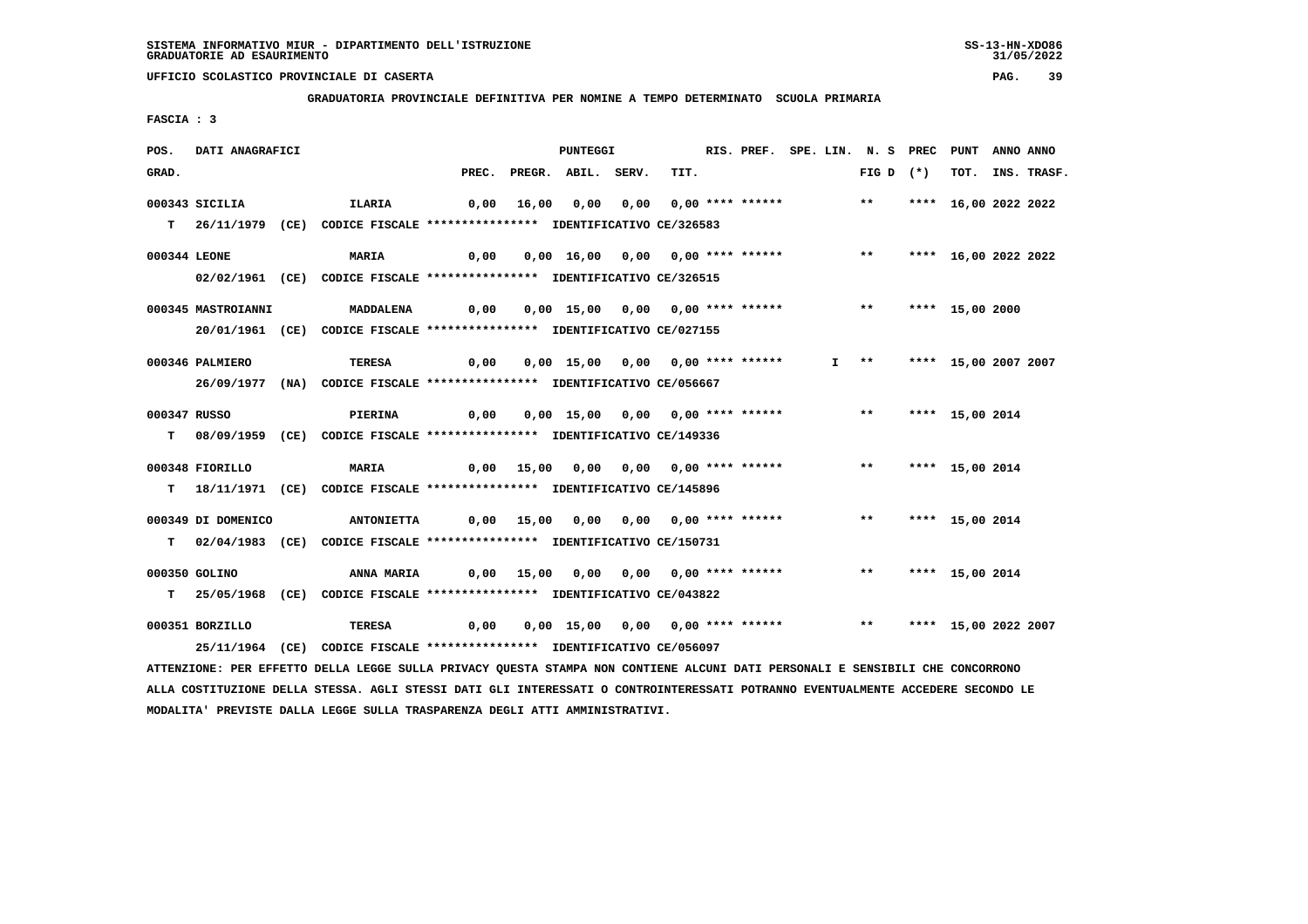**GRADUATORIA PROVINCIALE DEFINITIVA PER NOMINE A TEMPO DETERMINATO SCUOLA PRIMARIA**

 **FASCIA : 3**

| POS.        | DATI ANAGRAFICI     |                                                                                                                               |      | PUNTEGGI | RIS. PREF. SPE. LIN. N. S PREC PUNT                                     |  |      |  |  |  |  |  | ANNO ANNO             |  |                  |
|-------------|---------------------|-------------------------------------------------------------------------------------------------------------------------------|------|----------|-------------------------------------------------------------------------|--|------|--|--|--|--|--|-----------------------|--|------------------|
| GRAD.       |                     |                                                                                                                               |      |          | PREC. PREGR. ABIL. SERV.                                                |  | TIT. |  |  |  |  |  | FIG D $(*)$           |  | TOT. INS. TRASF. |
|             | 000352 MANDARA      | <b>ELDA</b>                                                                                                                   | 0,00 |          | 0,00 12,00 0,00 3,00 **** ****** J ** **** 15,00 2022 2022              |  |      |  |  |  |  |  |                       |  |                  |
|             |                     |                                                                                                                               |      |          |                                                                         |  |      |  |  |  |  |  |                       |  |                  |
|             |                     | T 20/03/1981 (CE) CODICE FISCALE **************** IDENTIFICATIVO CE/326551                                                    |      |          |                                                                         |  |      |  |  |  |  |  |                       |  |                  |
|             | 000353 VILLANO      | <b>CARMELA</b>                                                                                                                | 0,00 |          | 0,00 15,00 0,00 0,00 **** ****** KL ** **** 15,00 2022                  |  |      |  |  |  |  |  |                       |  |                  |
|             |                     | 16/05/1973 (CE) CODICE FISCALE **************** IDENTIFICATIVO CE/021793                                                      |      |          |                                                                         |  |      |  |  |  |  |  |                       |  |                  |
|             |                     |                                                                                                                               |      |          |                                                                         |  |      |  |  |  |  |  |                       |  |                  |
|             | 000354 MASTRANGELO  | PAOLA                                                                                                                         | 0,00 |          | 0,00 14,00 0,00 0,00 **** ******                                        |  |      |  |  |  |  |  | IS ** **** 14,00 2002 |  |                  |
|             |                     | 13/08/1972 (CE) CODICE FISCALE *************** IDENTIFICATIVO CE/045423                                                       |      |          |                                                                         |  |      |  |  |  |  |  |                       |  |                  |
| 000355 VANO |                     | <b>ROSA</b>                                                                                                                   |      |          | 0,00 14,00 0,00 0,00 **** ****** *** *** **** 14,00 2007 2007           |  |      |  |  |  |  |  |                       |  |                  |
|             |                     |                                                                                                                               | 0,00 |          |                                                                         |  |      |  |  |  |  |  |                       |  |                  |
|             |                     | 09/11/1957 (CE) CODICE FISCALE *************** IDENTIFICATIVO CE/057124                                                       |      |          |                                                                         |  |      |  |  |  |  |  |                       |  |                  |
|             | 000356 SILVESTRO    | ANNA                                                                                                                          | 0,00 |          | 3,00 11,00 0,00 0,00 **** ****** *** **** 14,00 2014                    |  |      |  |  |  |  |  |                       |  |                  |
|             |                     | T 20/12/1966 (NA) CODICE FISCALE *************** IDENTIFICATIVO CE/140089                                                     |      |          |                                                                         |  |      |  |  |  |  |  |                       |  |                  |
|             |                     |                                                                                                                               |      |          |                                                                         |  |      |  |  |  |  |  |                       |  |                  |
|             | 000357 FIORILLO     | <b>ANGELA ANTONI</b>                                                                                                          |      |          |                                                                         |  |      |  |  |  |  |  |                       |  |                  |
|             |                     | T 06/02/1979 (CE) CODICE FISCALE *************** IDENTIFICATIVO CE/145941                                                     |      |          |                                                                         |  |      |  |  |  |  |  |                       |  |                  |
|             |                     |                                                                                                                               |      |          |                                                                         |  |      |  |  |  |  |  |                       |  |                  |
|             | 000358 MAROTTA      | <b>ASSUNTA</b>                                                                                                                |      |          | 0,00 14,00 0,00 0,00 0,00 **** ******                                   |  |      |  |  |  |  |  | ** **** 14,00 2014    |  |                  |
|             |                     | T 05/05/1971 (CE) CODICE FISCALE **************** IDENTIFICATIVO CE/044691                                                    |      |          |                                                                         |  |      |  |  |  |  |  |                       |  |                  |
|             | 000359 CALIFRI      |                                                                                                                               |      |          |                                                                         |  |      |  |  |  |  |  |                       |  |                  |
|             |                     | <b>ANTONELLA</b>                                                                                                              |      |          |                                                                         |  |      |  |  |  |  |  |                       |  |                  |
|             |                     | T 15/02/1967 (AV) CODICE FISCALE **************** IDENTIFICATIVO CE/149881                                                    |      |          |                                                                         |  |      |  |  |  |  |  |                       |  |                  |
|             | 000360 GIANNANTONIO | <b>ALESSANDRA</b>                                                                                                             |      |          | $0,00$ $0,00$ $14,00$ $0,00$ $0,00$ **** ****** *** *** **** 14,00 2019 |  |      |  |  |  |  |  |                       |  |                  |
|             |                     | 19/08/1970 (NA) CODICE FISCALE *************** IDENTIFICATIVO CE/043127                                                       |      |          |                                                                         |  |      |  |  |  |  |  |                       |  |                  |
|             |                     | ATTENZIONE: PER EFFETTO DELLA LEGGE SULLA PRIVACY QUESTA STAMPA NON CONTIENE ALCUNI DATI PERSONALI E SENSIBILI CHE CONCORRONO |      |          |                                                                         |  |      |  |  |  |  |  |                       |  |                  |
|             |                     |                                                                                                                               |      |          |                                                                         |  |      |  |  |  |  |  |                       |  |                  |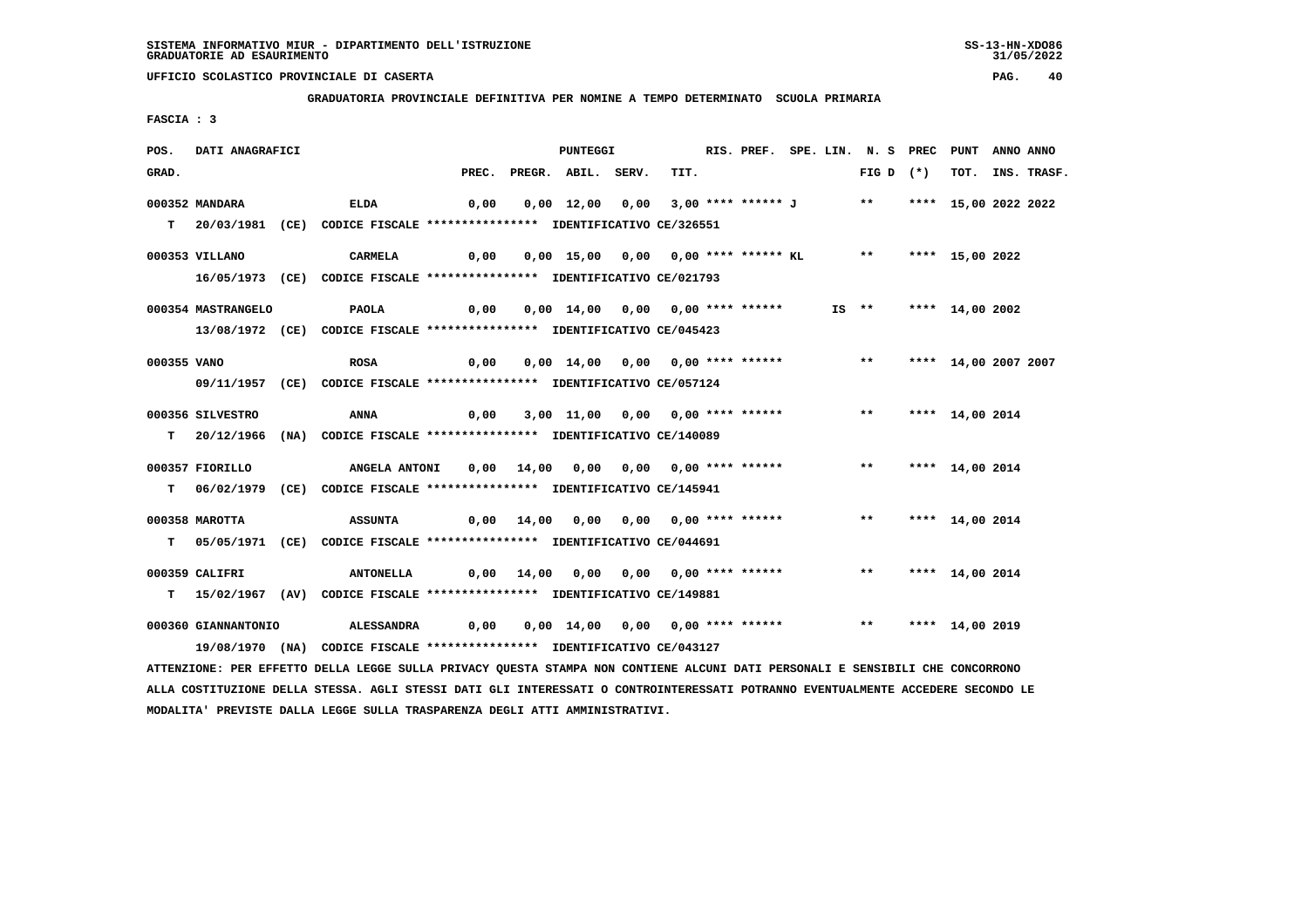**GRADUATORIA PROVINCIALE DEFINITIVA PER NOMINE A TEMPO DETERMINATO SCUOLA PRIMARIA**

 **FASCIA : 3**

| POS.         | <b>DATI ANAGRAFICI</b> |                                                                                                                               |      | <b>PUNTEGGI</b> |                                                                               |  |      | RIS. PREF. SPE. LIN. N. S PREC PUNT |  | ANNO ANNO               |                      |  |                  |
|--------------|------------------------|-------------------------------------------------------------------------------------------------------------------------------|------|-----------------|-------------------------------------------------------------------------------|--|------|-------------------------------------|--|-------------------------|----------------------|--|------------------|
| GRAD.        |                        |                                                                                                                               |      |                 | PREC. PREGR. ABIL. SERV.                                                      |  | TIT. |                                     |  | $FIG D (*)$             |                      |  | TOT. INS. TRASF. |
|              | AURIA D'AURIA          |                                                                                                                               | 0,00 |                 | 0,00 14,00 0,00 0,00 **** ****** *** **                                       |  |      |                                     |  |                         |                      |  |                  |
|              |                        | <b>NICOLETTA</b>                                                                                                              |      |                 |                                                                               |  |      |                                     |  |                         | **** 14,00 2022 2022 |  |                  |
|              |                        | T 16/09/1983 (CE) CODICE FISCALE **************** IDENTIFICATIVO CE/326526                                                    |      |                 |                                                                               |  |      |                                     |  |                         |                      |  |                  |
|              | 000362 DE ROSA         | <b>NUNZIA</b>                                                                                                                 |      | 0,00 14,00      | 0,00  0,00  0,00  ****  ******    **    ***    ***    14,00    2022    2022   |  |      |                                     |  |                         |                      |  |                  |
|              |                        | T 28/07/1978 (RM) CODICE FISCALE *************** IDENTIFICATIVO CE/326522                                                     |      |                 |                                                                               |  |      |                                     |  |                         |                      |  |                  |
|              |                        |                                                                                                                               |      |                 |                                                                               |  |      |                                     |  |                         |                      |  |                  |
|              | 000363 BUONANNO        | CAROLINA                                                                                                                      |      |                 | 0,00 14,00 0,00 0,00 0,00 **** ****** *** **                                  |  |      |                                     |  |                         | **** 14,00 2022 2022 |  |                  |
|              |                        | T 09/01/1977 (CE) CODICE FISCALE *************** IDENTIFICATIVO CE/326508                                                     |      |                 |                                                                               |  |      |                                     |  |                         |                      |  |                  |
|              | 000364 PISANTI         | <b>ROSA</b>                                                                                                                   |      |                 | 0,00 13,00 0,00 0,00 **** ******                                              |  |      |                                     |  | $\star \star$           | **** 13,00 2007      |  |                  |
|              |                        |                                                                                                                               | 0,00 |                 |                                                                               |  |      |                                     |  |                         |                      |  |                  |
|              |                        | 25/05/1966 (CE) CODICE FISCALE *************** IDENTIFICATIVO CE/046644                                                       |      |                 |                                                                               |  |      |                                     |  |                         |                      |  |                  |
|              | 000365 PERRONE         | <b>TERESA</b>                                                                                                                 |      |                 |                                                                               |  |      |                                     |  |                         |                      |  |                  |
|              |                        | T 27/02/1977 (CE) CODICE FISCALE *************** IDENTIFICATIVO CE/154684                                                     |      |                 |                                                                               |  |      |                                     |  |                         |                      |  |                  |
|              |                        |                                                                                                                               |      |                 |                                                                               |  |      |                                     |  |                         |                      |  |                  |
|              | 000366 PENDOLINO       | <b>ANTONIETTA</b>                                                                                                             |      |                 | 0,00 13,00 0,00 0,00 0,00 **** ******           **                            |  |      |                                     |  |                         | **** 13,00 2019 2019 |  |                  |
|              |                        | T 29/03/1979 (CE) CODICE FISCALE *************** IDENTIFICATIVO CE/164964                                                     |      |                 |                                                                               |  |      |                                     |  |                         |                      |  |                  |
|              | 000367 CAPASSO         | <b>MARIAROSARIA</b>                                                                                                           |      |                 |                                                                               |  |      |                                     |  |                         | **** 13,00 2019 2019 |  |                  |
|              |                        |                                                                                                                               |      |                 | 0,00 13,00 0,00 0,00 0,00 **** ****** *** **                                  |  |      |                                     |  |                         |                      |  |                  |
|              |                        | T 27/04/1980 (CE) CODICE FISCALE **************** IDENTIFICATIVO CE/164662                                                    |      |                 |                                                                               |  |      |                                     |  |                         |                      |  |                  |
| 000368 TURCO |                        | CRISTINA                                                                                                                      |      |                 | 0,00 13,00 0,00 0,00 0,00 **** ******                                         |  |      |                                     |  | ** **** 13,00 2022 2022 |                      |  |                  |
|              |                        | 21/08/1983 (CE) CODICE FISCALE *************** IDENTIFICATIVO CE/326546                                                       |      |                 |                                                                               |  |      |                                     |  |                         |                      |  |                  |
|              |                        |                                                                                                                               |      |                 |                                                                               |  |      |                                     |  |                         |                      |  |                  |
|              | 000369 BRESCIA         | <b>ASSUNTA</b>                                                                                                                |      |                 | 0,00  0,00  13,00  0,00  0,00  ****  ****** J       **      ****  13,00  2022 |  |      |                                     |  |                         |                      |  |                  |
|              |                        | T 08/11/1971 (CE) CODICE FISCALE *************** IDENTIFICATIVO CE/154591                                                     |      |                 |                                                                               |  |      |                                     |  |                         |                      |  |                  |
|              |                        | ATTENZIONE: PER EFFETTO DELLA LEGGE SULLA PRIVACY QUESTA STAMPA NON CONTIENE ALCUNI DATI PERSONALI E SENSIBILI CHE CONCORRONO |      |                 |                                                                               |  |      |                                     |  |                         |                      |  |                  |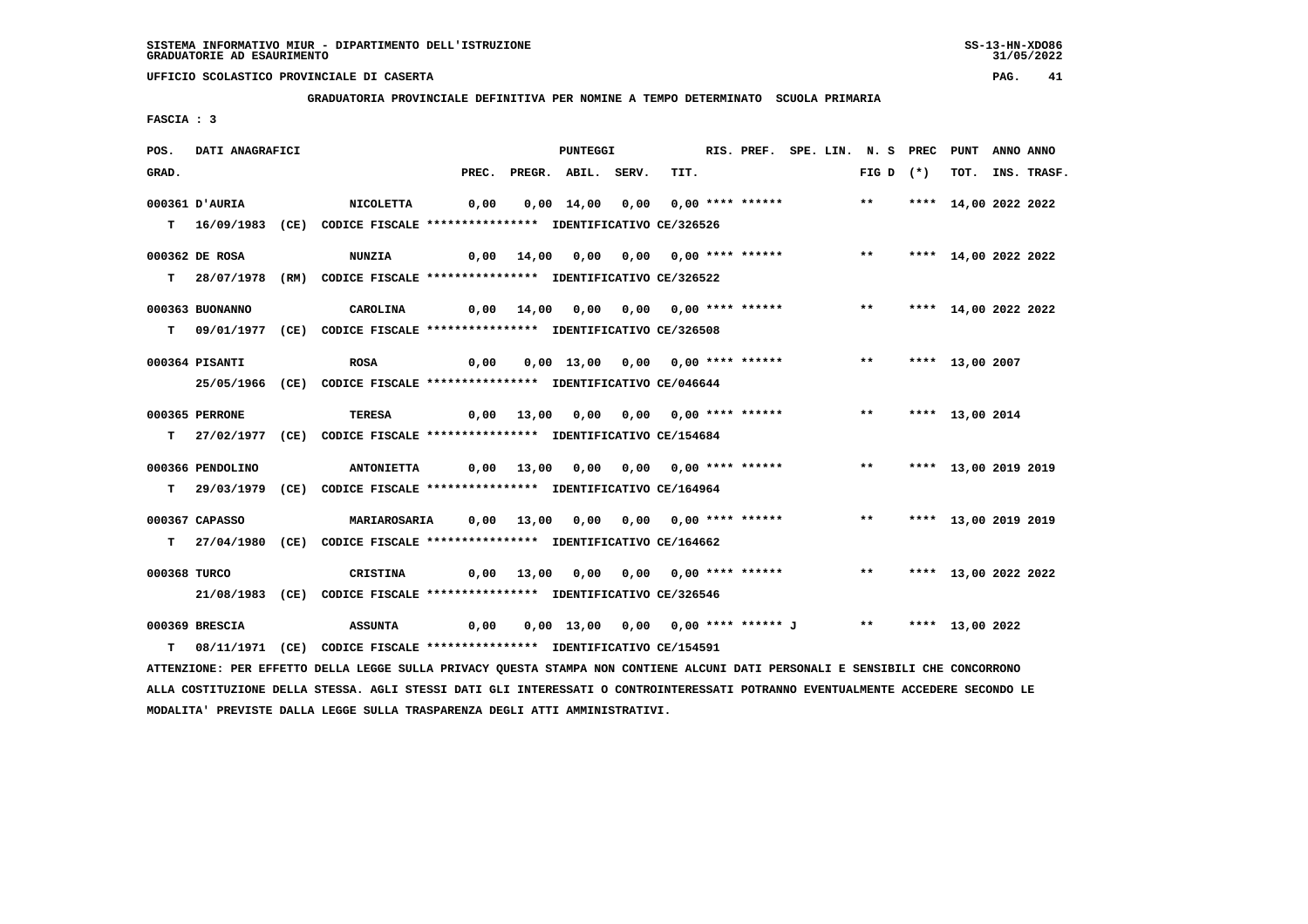**GRADUATORIA PROVINCIALE DEFINITIVA PER NOMINE A TEMPO DETERMINATO SCUOLA PRIMARIA**

 **FASCIA : 3**

| POS.         | DATI ANAGRAFICI  |                                                                                                                               | PUNTEGGI |                                                                          |  |      | RIS. PREF. SPE. LIN. N. S PREC PUNT |  | ANNO ANNO          |                 |  |                  |
|--------------|------------------|-------------------------------------------------------------------------------------------------------------------------------|----------|--------------------------------------------------------------------------|--|------|-------------------------------------|--|--------------------|-----------------|--|------------------|
| GRAD.        |                  |                                                                                                                               |          | PREC. PREGR. ABIL. SERV.                                                 |  | TIT. |                                     |  | FIG D $(*)$        |                 |  | TOT. INS. TRASF. |
|              | 000370 CORBO     | MARIA ROSARIA                                                                                                                 | 0,00     | 0,00 13,00 0,00 0,00 **** ******                                         |  |      |                                     |  | $\star\star$       | **** 13,00 2022 |  |                  |
|              |                  | 15/03/1966 (CE) CODICE FISCALE *************** IDENTIFICATIVO CE/023840                                                       |          |                                                                          |  |      |                                     |  |                    |                 |  |                  |
|              | 000371 SAVINELLI | ORSOLA                                                                                                                        | 0,00     | 0,00 12,00 0,00 0,00 **** ******                                         |  |      |                                     |  | $\star \star$      | **** 12,00 2014 |  |                  |
|              |                  | T 24/10/1962 (CE) CODICE FISCALE *************** IDENTIFICATIVO CE/154639                                                     |          |                                                                          |  |      |                                     |  |                    |                 |  |                  |
|              | 000372 IANNUCCI  | <b>RITA</b>                                                                                                                   | 0,00     | 0,00 12,00 0,00 0,00 **** ****** *** *** **** 12,00 2019                 |  |      |                                     |  |                    |                 |  |                  |
|              |                  | 31/07/1963 (BN) CODICE FISCALE *************** IDENTIFICATIVO CE/044052                                                       |          |                                                                          |  |      |                                     |  |                    |                 |  |                  |
| 000373 IZZO  |                  | LAURAGIUSEPPI                                                                                                                 | 0,00     | 0,00 11,00 0,00 0,00 **** ******                                         |  |      |                                     |  | ** **** 11,00 2014 |                 |  |                  |
|              |                  | T 13/05/1963 (CE) CODICE FISCALE *************** IDENTIFICATIVO CE/154304                                                     |          |                                                                          |  |      |                                     |  |                    |                 |  |                  |
|              | 000374 DE FELICE | <b>ERMELINDA</b>                                                                                                              |          | 0,00 11,00 0,00 0,00 0,00 **** ******           **                       |  |      |                                     |  |                    | **** 11,00 2014 |  |                  |
|              |                  | T 13/08/1971 (CE) CODICE FISCALE *************** IDENTIFICATIVO CE/147603                                                     |          |                                                                          |  |      |                                     |  |                    |                 |  |                  |
|              | 000375 FIORILLO  | <b>GENNARINA</b>                                                                                                              | 0,00     | 0,00 11,00 0,00 0,00 **** ******                                         |  |      |                                     |  | $***$              | **** 11,00 2014 |  |                  |
|              |                  | T 19/04/1980 (CE) CODICE FISCALE **************** IDENTIFICATIVO CE/154128                                                    |          |                                                                          |  |      |                                     |  |                    |                 |  |                  |
| 000376 IORIO |                  | <b>ANTONELLA</b>                                                                                                              |          | 0,00 11,00 0,00 0,00 0,00 **** ******                                    |  |      |                                     |  | ** **** 11,00 2014 |                 |  |                  |
|              |                  | T 31/01/1973 (CE) CODICE FISCALE *************** IDENTIFICATIVO CE/153954                                                     |          |                                                                          |  |      |                                     |  |                    |                 |  |                  |
| 000377 IZZO  |                  | CLARA                                                                                                                         | 0,00     | 0,00 11,00 0,00 0,00 **** ******               **       *** 11,00 2014   |  |      |                                     |  |                    |                 |  |                  |
|              |                  | T 18/04/1967 (CE) CODICE FISCALE **************** IDENTIFICATIVO CE/154750                                                    |          |                                                                          |  |      |                                     |  |                    |                 |  |                  |
|              | 000378 COCCORESE | <b>ALESSIA</b>                                                                                                                | 0,00     | 0,00 11,00 0,00 0,00 **** ******             **     **** 11,00 2019 2019 |  |      |                                     |  |                    |                 |  |                  |
|              |                  | T 29/03/1982 (NA) CODICE FISCALE *************** IDENTIFICATIVO CE/164973                                                     |          |                                                                          |  |      |                                     |  |                    |                 |  |                  |
|              |                  | ATTENZIONE: PER EFFETTO DELLA LEGGE SULLA PRIVACY QUESTA STAMPA NON CONTIENE ALCUNI DATI PERSONALI E SENSIBILI CHE CONCORRONO |          |                                                                          |  |      |                                     |  |                    |                 |  |                  |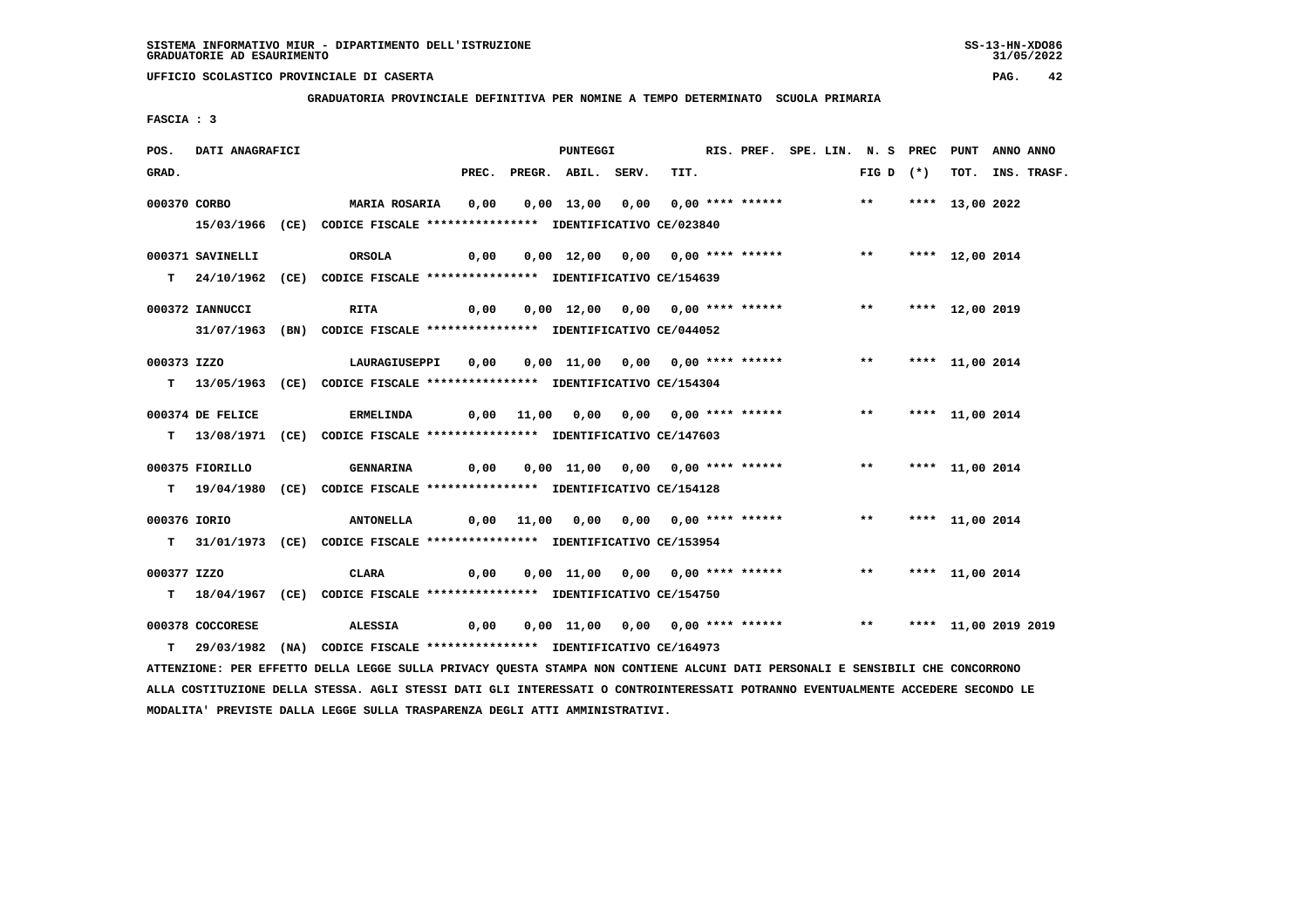**GRADUATORIA PROVINCIALE DEFINITIVA PER NOMINE A TEMPO DETERMINATO SCUOLA PRIMARIA**

 **FASCIA : 3**

| POS.  | DATI ANAGRAFICI  |                                                                                                                               |       | PUNTEGGI |                                           | RIS. PREF. SPE. LIN. N. S PREC PUNT |                                 |  |  |                         | ANNO ANNO |                      |           |             |
|-------|------------------|-------------------------------------------------------------------------------------------------------------------------------|-------|----------|-------------------------------------------|-------------------------------------|---------------------------------|--|--|-------------------------|-----------|----------------------|-----------|-------------|
| GRAD. |                  |                                                                                                                               | PREC. |          | PREGR. ABIL. SERV.                        |                                     | TIT.                            |  |  | FIG D $(*)$             |           | TOT.                 |           | INS. TRASF. |
|       | 000379 CAIAZZO   | <b>ELVIRA</b>                                                                                                                 | 0,00  | 11,00    | 0,00                                      |                                     | $0,00$ $0,00$ **** ****** ** ** |  |  |                         |           | **** 11,00 2019 2019 |           |             |
|       |                  |                                                                                                                               |       |          |                                           |                                     |                                 |  |  |                         |           |                      |           |             |
|       |                  | T 11/06/1970 (CE) CODICE FISCALE *************** IDENTIFICATIVO CE/164779                                                     |       |          |                                           |                                     |                                 |  |  |                         |           |                      |           |             |
|       | 000380 MAURIELLO | <b>MARIA</b>                                                                                                                  | 0,00  |          | $0,00$ 11,00 0,00 0,00 **** ****** *** ** |                                     |                                 |  |  |                         |           | **** 11,00 2022 2022 |           |             |
|       |                  | T 29/10/1981 (NA) CODICE FISCALE *************** IDENTIFICATIVO CE/326649                                                     |       |          |                                           |                                     |                                 |  |  |                         |           |                      |           |             |
|       |                  |                                                                                                                               |       |          |                                           |                                     |                                 |  |  |                         |           |                      |           |             |
|       | 000381 MESSINA   | <b>MIRELLA</b>                                                                                                                |       |          | 0,00 11,00 0,00 0,00 0,00 **** ******     |                                     |                                 |  |  | $***$                   |           | **** 11,00 2022 2022 |           |             |
|       |                  | T 18/03/1979 (CE) CODICE FISCALE **************** IDENTIFICATIVO CE/326650                                                    |       |          |                                           |                                     |                                 |  |  |                         |           |                      |           |             |
|       |                  |                                                                                                                               |       |          |                                           |                                     |                                 |  |  |                         |           |                      |           |             |
|       | 000382 SAGLIANO  | <b>MARIANNA</b>                                                                                                               | 0,00  |          | 0,00 11,00 0,00 0,00 **** ******          |                                     |                                 |  |  | ** **** 11,00 2022 2022 |           |                      |           |             |
|       | T 13/03/1977     | (NA) CODICE FISCALE **************** IDENTIFICATIVO CE/326567                                                                 |       |          |                                           |                                     |                                 |  |  |                         |           |                      |           |             |
|       | 000383 SALVATORE |                                                                                                                               |       |          |                                           |                                     |                                 |  |  |                         |           | **** 11,00 2022 2022 |           |             |
|       |                  | ANNA                                                                                                                          | 0,00  | 11,00    |                                           |                                     |                                 |  |  |                         |           |                      |           |             |
|       |                  | T 03/10/1976 (CE) CODICE FISCALE **************** IDENTIFICATIVO CE/326568                                                    |       |          |                                           |                                     |                                 |  |  |                         |           |                      |           |             |
|       | 000384 VARGAS    | <b>ANNAMARIA</b>                                                                                                              |       |          | 0,00 11,00 0,00 0,00 0,00 **** ******     |                                     |                                 |  |  | $***$                   |           | **** 11,00 2022 2022 |           |             |
|       |                  | T 07/09/1976 (NA) CODICE FISCALE *************** IDENTIFICATIVO CE/326529                                                     |       |          |                                           |                                     |                                 |  |  |                         |           |                      |           |             |
|       |                  |                                                                                                                               |       |          |                                           |                                     |                                 |  |  |                         |           |                      |           |             |
|       | 000385 EMENDATO  | <b>MARIAROSARIA</b>                                                                                                           |       |          | 0,00 11,00 0,00 0,00 0,00 **** ******     |                                     |                                 |  |  | $\star \star$           |           | **** 11,00 2022 2022 |           |             |
|       |                  | T 08/06/1966 (CE) CODICE FISCALE **************** IDENTIFICATIVO CE/326518                                                    |       |          |                                           |                                     |                                 |  |  |                         |           |                      |           |             |
|       |                  |                                                                                                                               |       |          |                                           |                                     |                                 |  |  |                         |           |                      |           |             |
|       | 000386 TERLIZZI  | CLARA                                                                                                                         | 0,00  | 11,00    | 0,00 0,00 0,00 **** ****** ** ** **       |                                     |                                 |  |  |                         |           | **** 11,00 2022 2022 |           |             |
| T.    |                  | 10/09/1964 (CE) CODICE FISCALE **************** IDENTIFICATIVO CE/326671                                                      |       |          |                                           |                                     |                                 |  |  |                         |           |                      |           |             |
|       | 000387 BERNARDO  | <b>ELENA</b>                                                                                                                  | 0,00  | 0,00     | 6,00 2,00 0,00 **** ******                |                                     |                                 |  |  | $***$                   | ****      |                      | 8,00 2022 |             |
|       | 22/01/1978 (CE)  | CODICE FISCALE **************** IDENTIFICATIVO CE/055720                                                                      |       |          |                                           |                                     |                                 |  |  |                         |           |                      |           |             |
|       |                  |                                                                                                                               |       |          |                                           |                                     |                                 |  |  |                         |           |                      |           |             |
|       |                  | ATTENZIONE: PER EFFETTO DELLA LEGGE SULLA PRIVACY QUESTA STAMPA NON CONTIENE ALCUNI DATI PERSONALI E SENSIBILI CHE CONCORRONO |       |          |                                           |                                     |                                 |  |  |                         |           |                      |           |             |